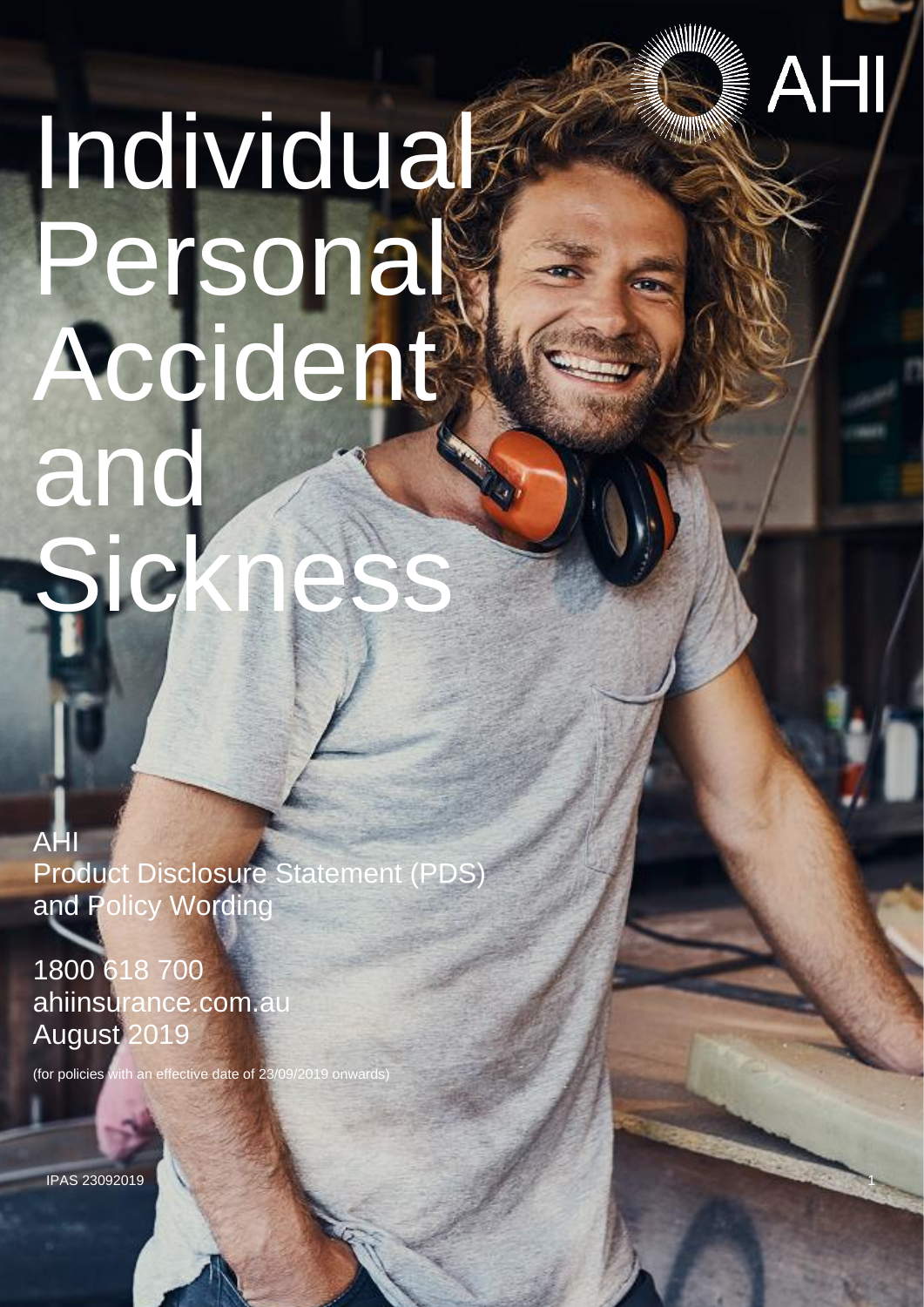# Contents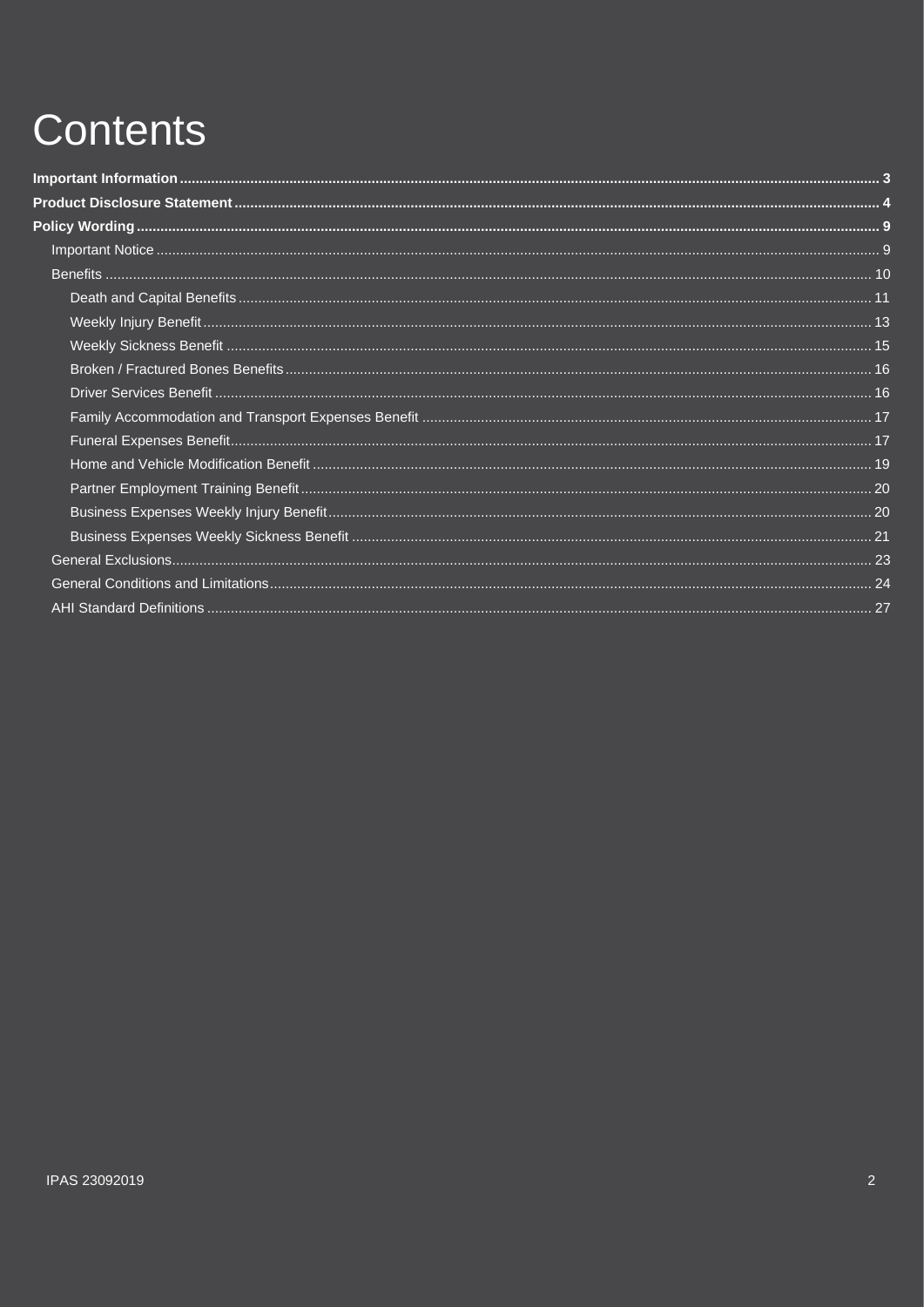# <span id="page-2-0"></span>Important Information

This document contains two parts:

- Product Disclosure Statement - contains general information the Insured needs to be aware of before applying for the product and about the Policy; and

- The Policy Wording - contains the terms and conditions of this insurance Policy.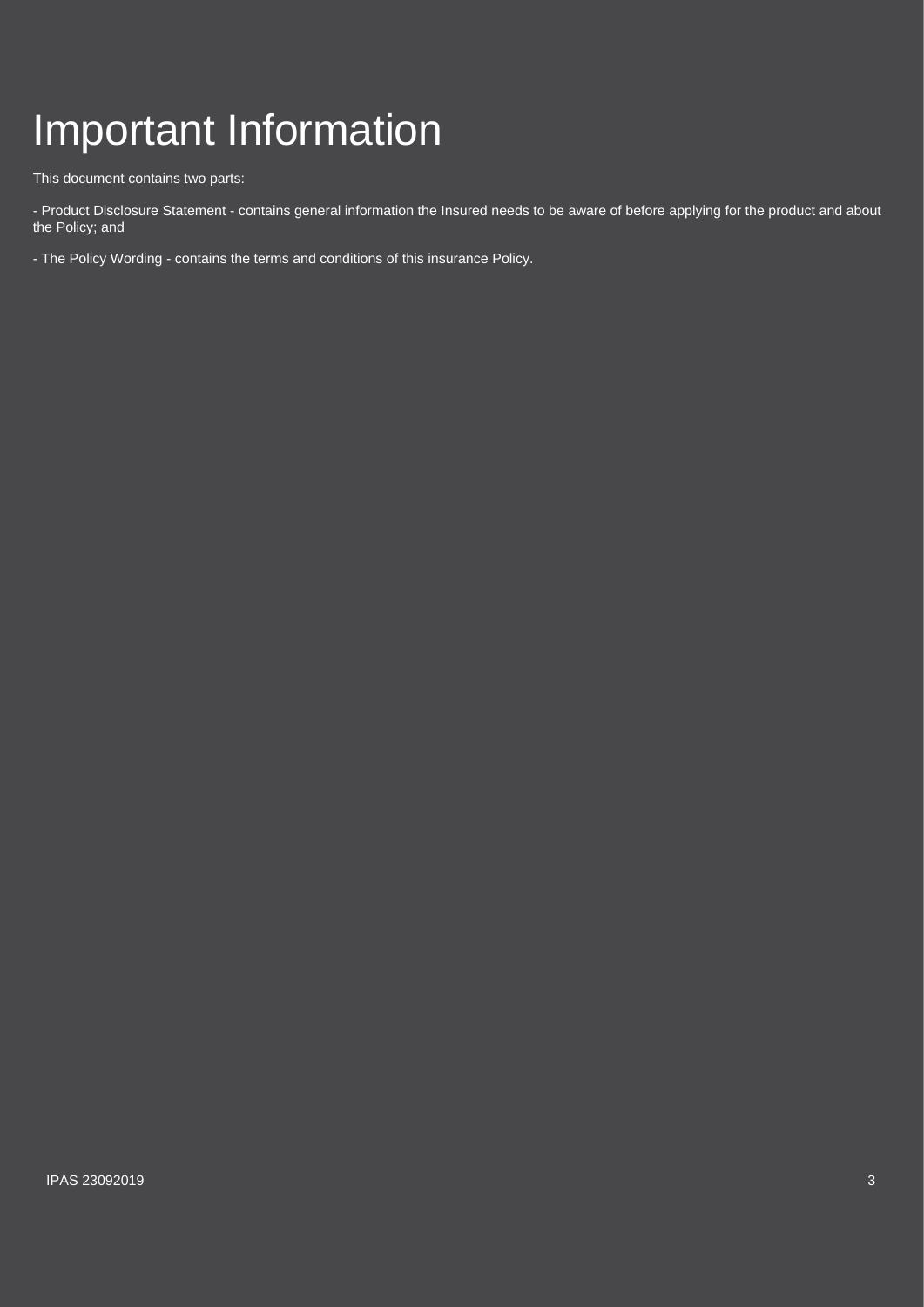# <span id="page-3-0"></span>Product Disclosure Statement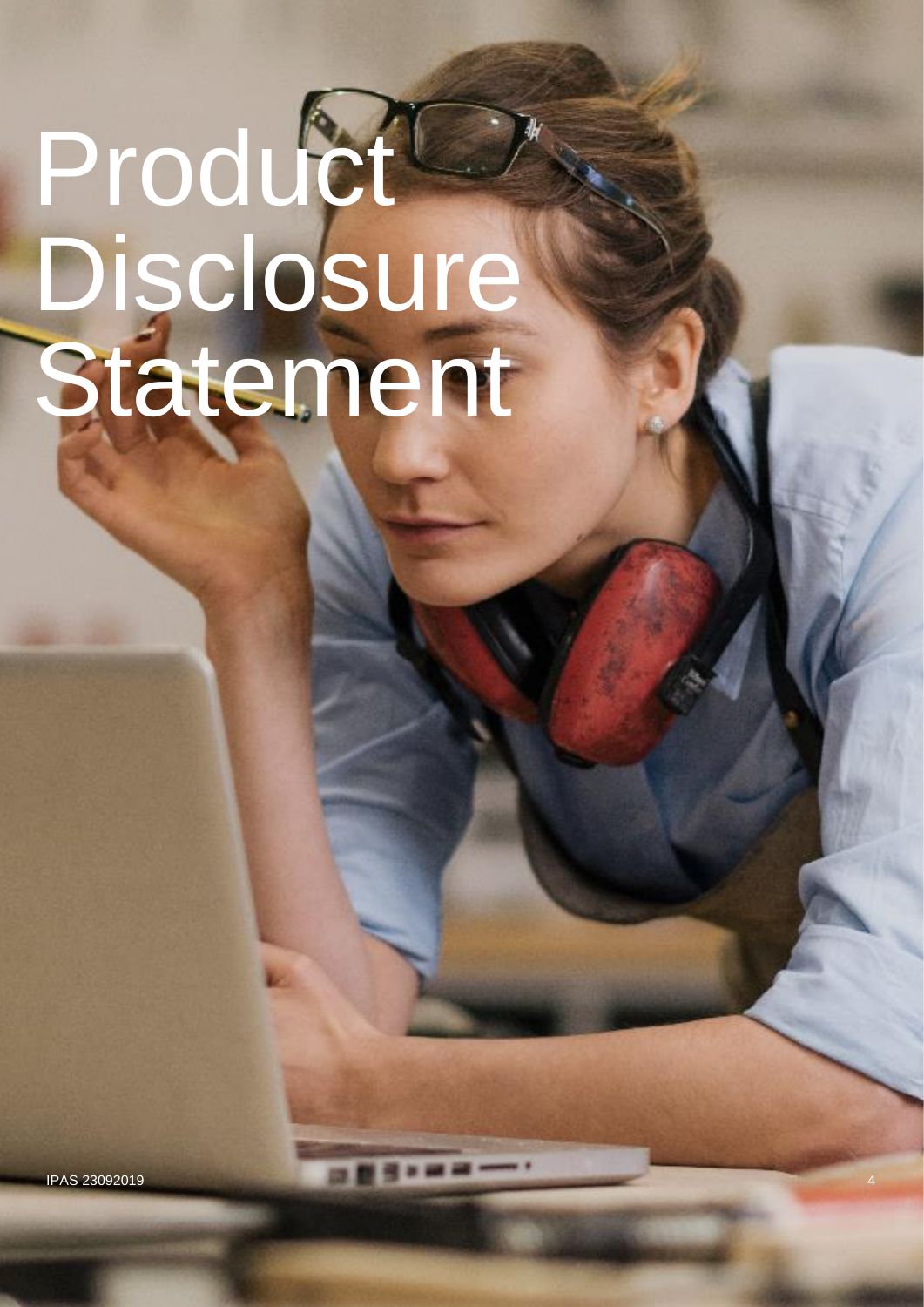#### **Accident & Health International (AHI)**

Accident & Health International Underwriting Pty Limited, ABN 26 053 335 952, AFS Licence No. 238261 (AHI) is an underwriting agency specifically created to provide Personal Accident, Medical and Travel insurance. AHI acts on behalf of Tokio Marine & Nichido Fire Insurance Co., Ltd, ABN 80 000 438 291, AFS Licence No. 246548 (TMNF), with full authority to quote and issue contracts of insurance, collect premiums and pay claims.

For any queries about this Policy, please contact the appointed insurance advisor. Their details are shown in the Policy Schedule. In the event there is no appointed advisor, please contact AHI. Their details are in this document.

#### **The Insurer**

Tokio Marine & Nichido Fire Insurance Co., Ltd, ABN 80 000 438 291, AFS Licence No. 246548 (TMNF).

#### **What is a Product Disclosure Statement**

This Product Disclosure Statement (PDS) contains important information about the Policy to assist in making an informed decision when choosing this insurance. In this PDS:

- 1. 'We', 'Our', 'Us' means Tokio Marine & Nichido Fire Insurance Co., Ltd, ABN 80 000 438 291, AFS Licence No. 246548 (TMNF).
- 2. 'Insured' means the person or company who is named in the Policy Schedule as the Insured. The Insured is the contracting party for this Policy.
- 3. 'Insured Person' means any person shown by name, classification or meeting the criteria specified for an Insured Person in the Policy Schedule for the insurance cover selected by the Insured and with respect to who the premium has been paid. The Insured Person and the type of cover chosen will be set out in the Policy Schedule.

#### **What the Policy consists of**

The Policy consists of:

- 1. the Policy Wording document which sets out details of the Insured's cover, applicable terms, conditions, limitations and exclusions; and
- 2. a Policy Schedule, approved by Us, which sets out who is insured, the cover(s) selected, the Period of Insurance, the limits of liability, excesses and other important information. This is referred to as the Policy Schedule in this Policy document.

The Policy and current Policy Schedule should be carefully read and retained by the Insured. These documents should be read together as they jointly form the contract of insurance between Us and the Insured. Any new or replacement Policy Schedule detailing changes to the Policy or the Period of Insurance We may send to the Insured will become the current Policy Schedule, which should be carefully read and retained by the Insured.

#### **The Purpose of the Cover**

This insurance is entered into with the Insured and provides cover in relation to Insured Persons. In some cases, the Insured may also be an Insured Person.

Insured Persons who are not the Insured are not parties to the contract between Us and the Insured. This means an Insured Person cannot cancel or vary the Policy in any way (only the Insured can do this).

Insured Persons who are not the Insured have a right to recover their loss in accordance with Section 48 of the Insurance Contracts Act. Section 48 states that Insured Persons have the same obligations in relation to a claim made by them that the Insured would have to Us (for example, complying with claims conditions such as subrogation) and may discharge the Insured's obligations in relation to a loss. We have the same defences to an action by an Insured Person as We would in an action by the Insured.

Where the Policy covers Insured Persons (other than the Insured), the Insured:

- 1. is not Our agent;
- 2. acts independently from Us in entering into this insurance to provide cover to Insured Persons; and
- 3. is not authorised by Us to provide any recommendations or options about the insurance or other financial services to an Insured Person.

Any notices of expiry, variation, avoidance or cancellation will be sent by Us to the Insured. We will not provide any notices in relation to this insurance to the Insured Persons. The Insured is required to notify Insured Persons when this occurs.

#### **Our Agreement with the Insured**

If We accept the application for cover, the Insured and Insured Persons will be insured under this Policy for:

- 1. loss or damage caused by one or more of the insured events set out in this Policy; and
- 2. the other Benefits, as set out in this Policy,

during the Scope of Cover as shown on the Policy Schedule.

This cover will be given on the basis:

- 1. that the Insured has paid or agreed to pay Us the premium for the cover the Insured selected when cover was requested and which the current Policy Schedule indicates is in force; and
- 2. of the verbal and/or written information provided by the Insured to Us prior to inception of the Policy.

#### **Choosing the most suitable Cover**

Cover is provided for the Insured (where the Insured is also an Insured Person) and the Insured Persons as set out in the Policy Schedule.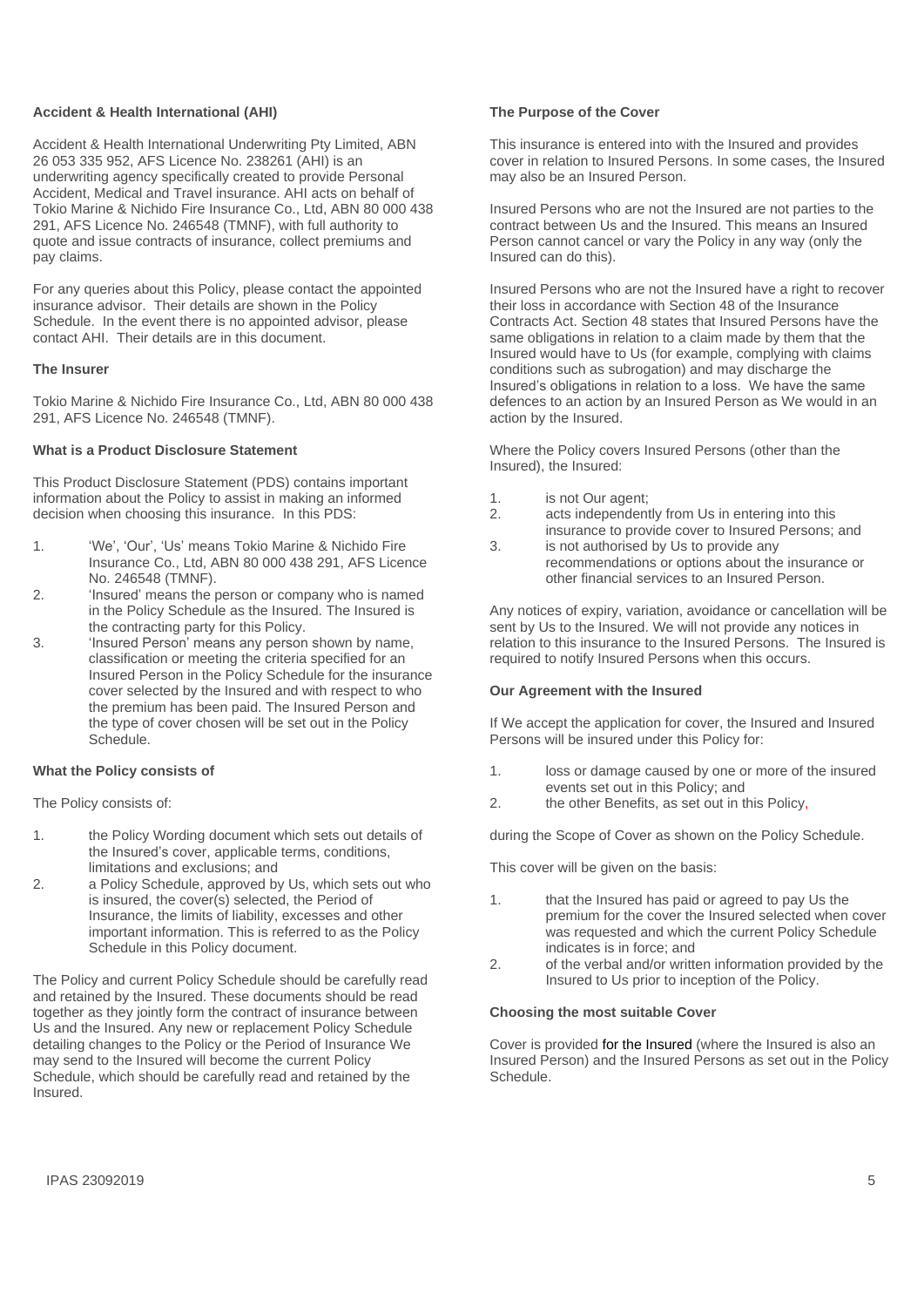It is important that the Insured makes sure that the Sum Insured they have selected for each Benefit provides sufficient protection for their needs.

The Insured can select cover from any of the following Benefits included in the Policy:

#### **Benefits**

The following Benefits are included in this Policy. The Sum Insured for each is shown in the Policy Schedule. If the Sum Insured shown in the Policy Schedule is \$0.00 for a particular Benefit, no cover is provided under this Policy for that Benefit. The circumstances under which a claim is payable for each of these covers is detailed under "Benefits" in the Policy Wording.

Death and Capital Benefits Weekly Injury Benefit Weekly Sickness Benefit Broken / Fractured Bones Benefits Driver Services Benefit Family Accommodation and Transport Expenses Benefit Funeral Expenses Benefit Home and Vehicle Modification Benefit Partner Employment Training Benefit Business Expenses Weekly Injury Benefit Business Expenses Weekly Sickness Benefit

#### **Age Limitation**

Age limits apply to this policy. No cover is provided for Insured Persons who are not aged between the minimum and maximum age limits of the Policy at the time of an Event.

- 1. The maximum age limit is shown in the Policy Schedule against "Maximum Age Limit (sub limits may apply)". If "Maximum Age Limit (sub limits may apply)" is not shown in the Policy Schedule, no maximum age limit applies to the Policy.
- 2. The minimum age limit is shown in the Policy Schedule against "Minimum Age Limit (sub limits may apply)". If "Minimum Age Limit (sub limits may apply)" is not shown in the Policy Schedule, no minimum age limit applies to the Policy.

Specific age limits may also apply to each Benefit included on this Policy. Please refer to each Benefit for full details.

#### **The most We will Pay**

The Policy may include an Aggregate Limit of Liability which is the most We will pay for all Benefits in any one Period of Insurance under this Policy. If applicable, it is shown in the Policy Schedule against "Aggregate Limit of Liability". We may also include an Aggregate Limit of Liability for specific Benefits or Events. If We include a specific Aggregate Limit of Liability for a Benefit or an Event, such limit will be shown in the Policy Schedule. The Aggregate Limit of Liability does not apply to the Personal Liability Benefit or the Medical and Medical Evacuation Expenses Benefit if they are included on the Policy. In the event this limit is reached, the amount can be reinstated with Our agreement and payment of the appropriate additional premium (plus any charges).

It is important that the Insured makes sure that the Sum Insured they have selected for each Benefit provides sufficient protection for its needs or the Insured Persons' needs.

#### **Policy Cost and Payment**

The cost of the Policy will be shown on the quotation We provide, once We have received all required information to complete the quotation. The cost of the Policy is calculated according to various risk indicators such as:

- Age of Insured Persons
- Occupation of Insured Persons
- Activities undertaken during the Scope of Cover
- Previous claims experience for this type of risk
- Risk location
- The Benefit Sum Insured

The cost of the Policy is made up of premium, administration fees and government taxes (such as Goods & Services Tax (GST) and Stamp Duty), where applicable.

#### **Renewal Procedure**

Before this Policy expires We will normally offer renewal by sending a renewal invitation advising the amount payable to renew this Policy. It is important that the Insured checks the information shown before renewing each year to be satisfied that the details are correct.

#### **Taxation Implications**

This Policy may be subject to a Goods & Services Tax in relation to premium.

Depending on the location of the risk being insured, this Policy may be subject to Stamp Duty in relation to premium and GST.

Depending upon the Insured or Insured Person's entitlement to claim Input Tax Credits under this Policy, We may reduce the payment of any claim by the amount of any Input Tax Credit.

Any claim paid in respect of the Weekly Injury Benefit or Weekly Sickness Benefit is subject to personal income tax. Where We are required to do so, We will withhold personal income tax amounts from claim payments We make and forward these amounts to the Australian Taxation Office on behalf of the Insured or Insured Person. Where required, We will provide the Insured a summary of the amounts withheld at the end of each financial year.

The Insured and /or Insured Persons should consult an authorised tax advisor if there are any questions that relate to their particular circumstances.

#### **Making a Claim and what is an Excess, Deferral Period and Co-payments**

If the Insured or Insured Person needs to make a claim, please send a written notice of the claim to AHI within thirty (30) consecutive days of the date of the incident occurring or as soon as reasonably possible. AHI will provide a copy of the claim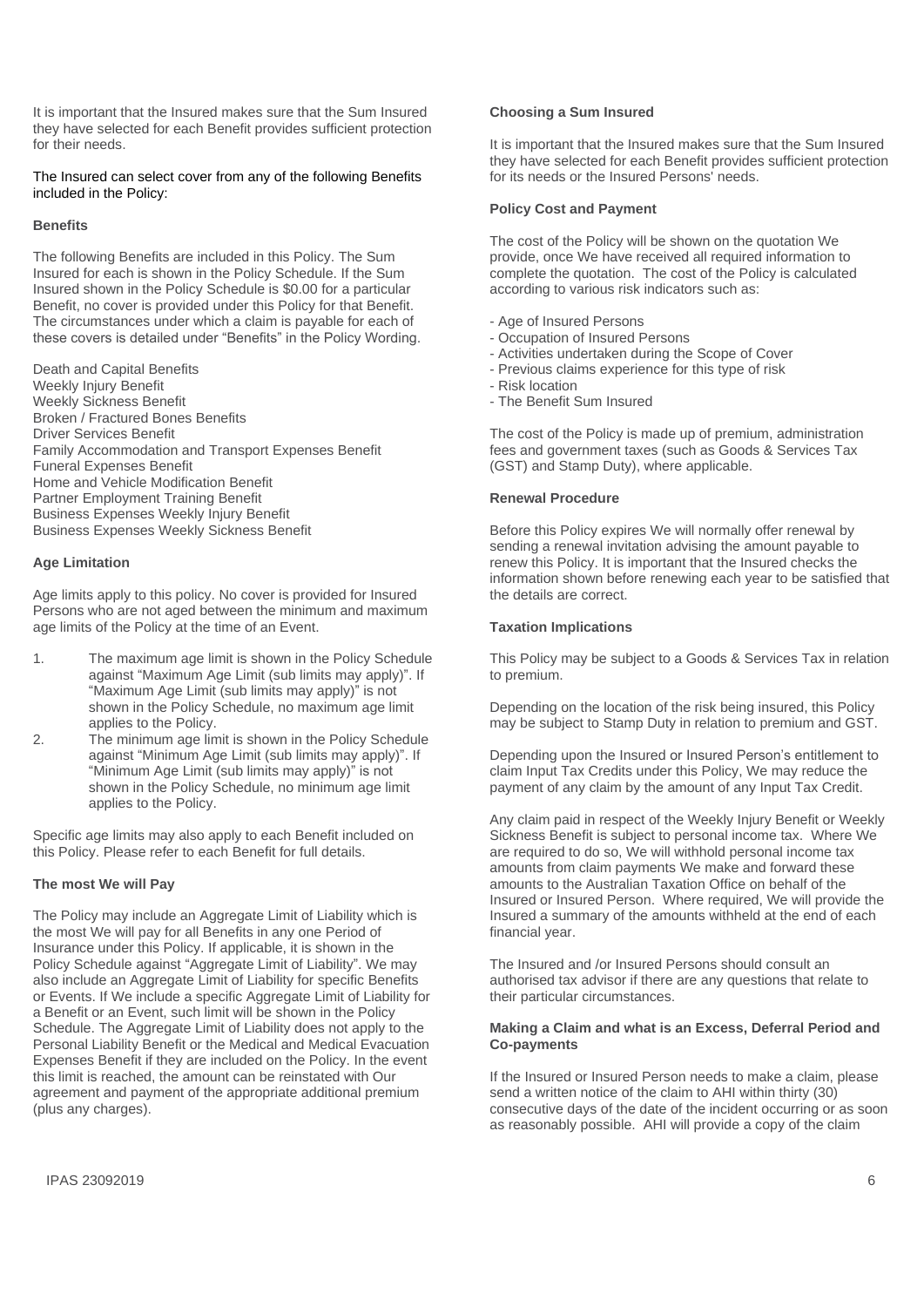form which will need to be fully completed. We will not be responsible for any payments under the Policy unless this form is fully completed and returned to AHI. Any costs involved in the collection of information for the form are the responsibility of the Insured or Insured Person.

At any time after a claim has been lodged We may conduct enquiries into the circumstances of the claim. We may ask for medical examinations or, in the event of death, We may request an autopsy. This will be done at Our expense.

Any payments will be made in Australian (AUD) dollars unless otherwise shown in the Policy Schedule.

Once a payment is made under this Policy, We may attempt to recover the amount We have paid to the Insured or Insured Person if We find someone else is responsible for the loss or damage. We will do this in the name of the Insured or Insured Person as applicable. We may also need to defend the Insured or the Insured Person against allegations of loss or damage, in which case We require their full co-operation with Us at all times.

Depending on the circumstances of the claim, an Excess or Deferral Period may apply, or the Insured or Insured Person may be required to contribute to the cost of the claim as follows:

- 1. Excess an Excess is the amount paid by the Insured or Insured Person when a claim is made.
- 2. Deferral Period a Deferral Period is the continuous period of time shown in the Policy Schedule during which no Benefits are payable.
- 3. Co-payments a co-payment is an arrangement where We will reimburse a portion of an expense that has been incurred leaving the remainder to be paid by the Insured Person.

To see some example claims scenarios please visit [www.ahiinsurance.com.au/claims-examples](http://www.ahiinsurance.com.au/claims-examples) .

#### **Cooling-Off**

The Insured has a cooling-off period of twenty-one (21) consecutive days from the date on which the Policy was issued to cancel the Policy. If the request is made to Us in writing to cancel the Policy within the twenty-one (21) consecutive days, We will cancel the Policy and provide a full refund of premium less charges or taxes which we are unable to recover, provided neither the Insured nor any Insured Person has exercised a right or power under the terms of the Policy in that period (e.g. Insured Person has started their Journey, the Policy has already expired or if any claim has been made under the Policy).

#### **Dispute Resolution**

We and AHI will do everything possible to provide a quality service at all times. If there are any concerns or complaints about Our products or service, AHI staff are always available to listen and help where possible.

If, after speaking with an AHI staff member, the complaint remains unresolved to the Insured's or Insured Person's satisfaction, the matter can be referred (either in writing or verbally) and reviewed through AHI's Complaints and Dispute Resolution Process, which is free of charge. Please contact the Disputes Resolution Manager (please see contact details for AHI in this Product Disclosure Statement). The process will undertake to provide an answer to the Insured or Insured Person within fifteen (15) consecutive business days, subject to all necessary information being provided.

If the Insured or Insured Person is not satisfied with the outcome of the dispute resolution process or We cannot agree on alternative timeframe and would like to take the complaint further, the Insured may refer the matter to the Australian Financial Complaints Authority (AFCA), an external dispute resolution body, subject to eligibility. Access to the AFCA process is free of charge.

Please contact AHI to request further information about AFCA or contact:

Australian Financial Complaints Authority GPO Box 3 Melbourne VIC 3001 Telephone: 1800 931 678 Email: [info@afca.org.au](mailto:info@afca.org.au) Web: [www.afca.org.au](http://www.afca.org.au/)

#### **Privacy**

#### AHI – Privacy

As part of AHI's dealings with the Insured and Insured Persons, AHI may need to collect personal information (which may include sensitive information) when the Insured is applying for, changing or renewing a Policy with Us or when We are processing a claim in order to help Us properly administrate the Insured's insurance proposal, policy or claim. AHI will collect this information directly from the Insured or Insured Person where possible, but there may be occasions when AHI collects this information from a third party such as an insurance advisor.

AHI will only use information for the purposes for which it was collected, other related purposes and as permitted or required by law. The level of quality and/or quantity of information provided may affect AHI's ability to provide insurance cover as needed.

AHI may share this information with other companies within its group and third parties who provide services to AHI or on Our behalf, some of which may be located outside of Australia.

For more details on how AHI collects, stores, uses and discloses personal information, please read AHI's privacy policy located at www.ahiinsurance.com.au. Alternatively, contact AHI at [privacy@ahiinsurance.com.au](mailto:privacy@ahiinsurance.com.au) or call (02) 9251 8700 to request a copy be sent.

It is recommended to obtain a copy of this privacy policy and read it carefully. By applying for, using or renewing any of AHI's products or services, or providing AHI with collected personal information, agreement is granted to AHI to this information being collected, stored, used and disclosed as set out in this policy.

AHI's privacy policy also contains information about how to access and seek correction of collected personal information, complain about a breach of the privacy law, and how AHI will deal with a complaint.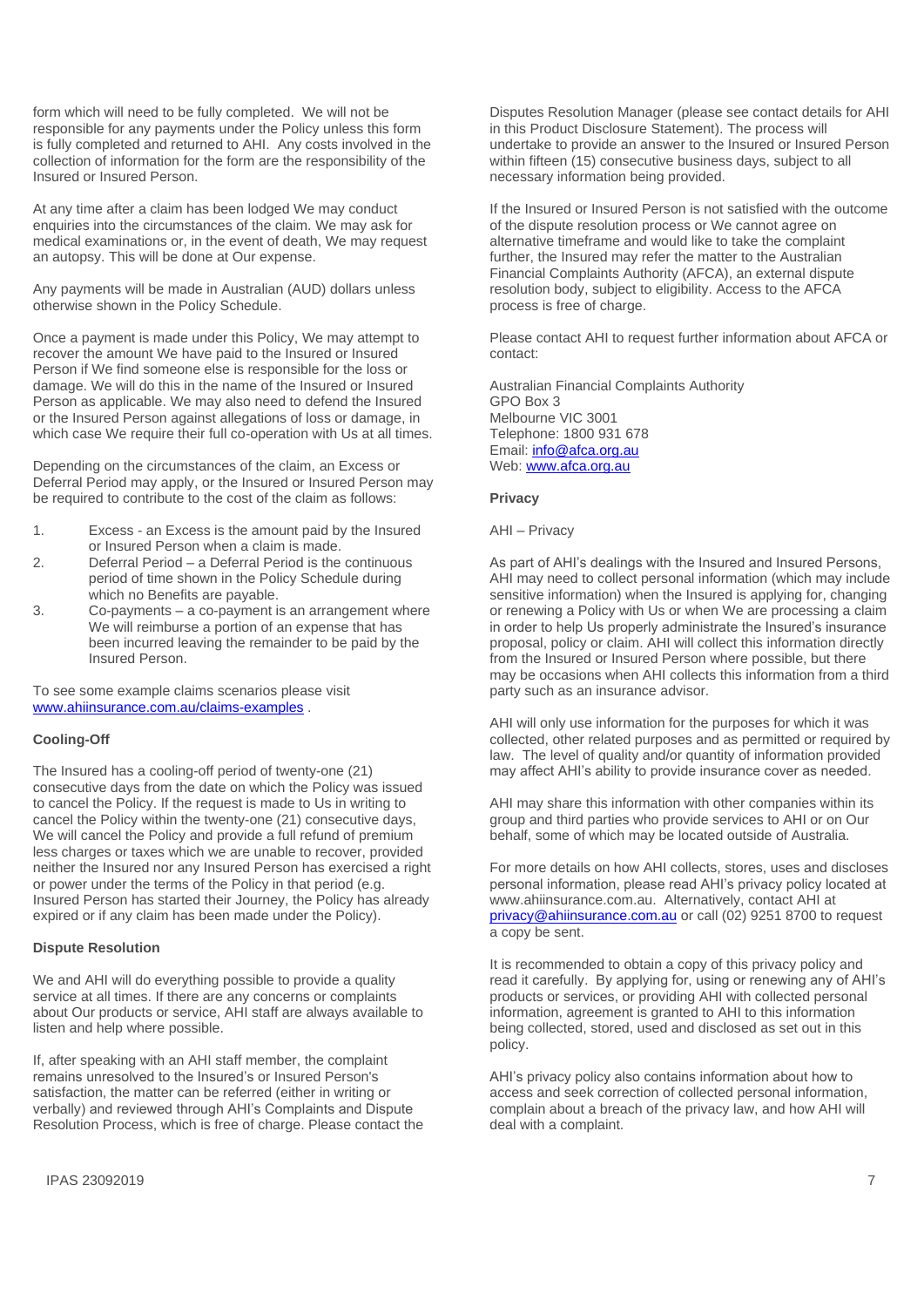#### **Updating the PDS**

Information in the PDS may need to be updated from time to time. A copy of any updated information can be obtained without charge by calling Us on the contact details provided in this document. If the update is to correct a statement or an omission, that is materially adverse from the point of view of a reasonable person deciding whether to acquire this Policy, We will provide the Insured with a new PDS or a Supplementary PDS.

#### **Intermediary Remuneration**

Tokio Marine & Nichido Fire Insurance Co., Ltd pays remuneration to insurance intermediaries when We issue, renew or vary a Policy the intermediary has arranged or referred to Us. The type and amount of remuneration varies and may include commission and other payments. Information about the remuneration We may pay intermediaries can be obtained by requesting it from the intermediary or insurance advisor.

#### **Financial Claims Scheme**

The Insured or Insured Person may be entitled to payment under the financial claims scheme in the event that Tokio Marine & Nichido Fire Insurance Co., Ltd becomes insolvent. Access to the Scheme is subject to eligibility criteria. Information about the scheme can be obtained from [http://www.fcs.gov.au.](http://www.fcs.gov.au/)

#### **General Insurance Code of Practice**

We proudly support and are a signatory to the General Insurance Code of Practice ('the Code').

The purpose of the Code is to raise the standards of practice and service in the general insurance industry. The objectives of the Code are:

- to commit Us to high standards of service;
- to promote better, more informed relations between Us and Our valued customers;
- to maintain and promote trust and confidence in the general insurance industry;
- to provide fair and effective mechanisms for the resolution of complaints and disputes between Us and the Insured; and
- to promote continuous improvement of the general insurance industry through education and training.

This is Our commitment to the all Our valued customers. We have adopted and support the Code and are committed to complying with it.

Further information about the Code and the customer's rights under it is available at [www.codeofpractice.com.au](http://www.codeofpractice.com.au/) or contact  $| \cdot |$ 

#### **Contact Details**

Accident & Health International Underwriting Pty Limited ABN 26 053 335 952 AFS Licence No. 238261 Level 4, 33 York Street SYDNEY NSW 2000

IPAS 23092019 8

Telephone: (02) 9251 8700 Fax: (02) 9251 8755<br>
Website: www.ahiinsurar [www.ahiinsurance.com.au](http://www.ahiinsurance.com.au/) Email: [enquiries@ahiinsurance.com.au](mailto:enquiries@ahiinsurance.com.au)

#### The Insurer

Tokio Marine & Nichido Fire Insurance Co., Ltd, ABN 80 000 438 291 AFS Licence No.246548 (TMNF)

Level 3, 1 Chifley Square, SYDNEY NSW 2000

Telephone: +61 2 9225 7500 Website: [www.tokiomarine.com.au](http://www.tokiomarine.com.au/)

This Product Disclosure Statement was prepared on 02/08/2019. AHI is authorised to distribute this Product Disclosure Statement.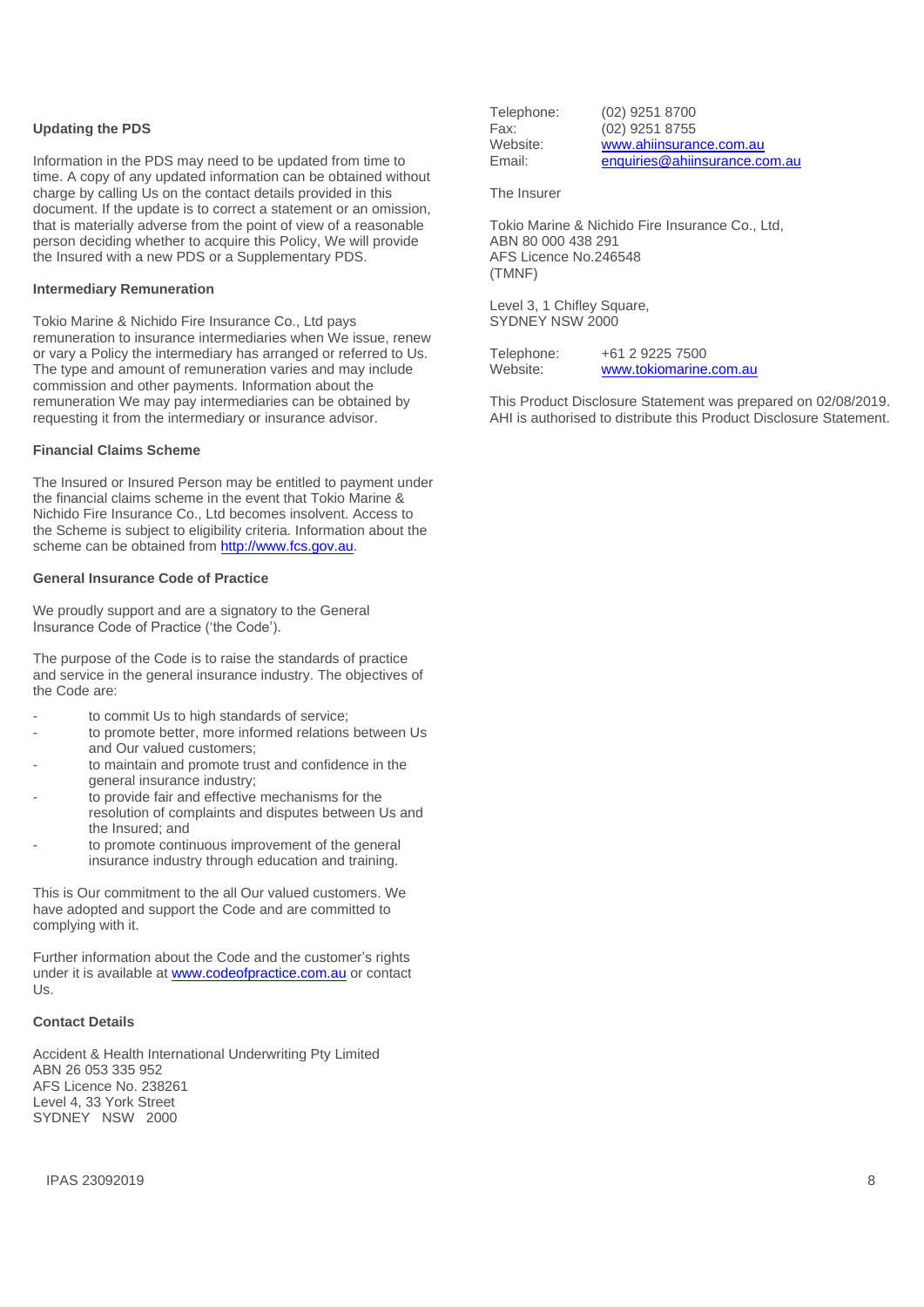# <span id="page-8-0"></span>Policy Wording

# <span id="page-8-1"></span>Important Notice

Accident & Health International Underwriting Pty Ltd (hereinafter called AHI) gives notice that this contract has been effected under an Authority given to AHI by the Insurer(s). AHI has entered into the contract as an agent of the Insurer(s) and not an agent of the Insured. A commission is payable by Us to AHI for arranging this insurance.

All cover under this Policy is subject to:

- 1. the payment of premium;<br>2. the terms and conditions
- the terms and conditions contained in this Policy document and in the Policy Schedule; and
- 3. the limits of liability referred to in the Policy and in the Policy Schedule.

This Policy consists of several Benefits. An Insured Person is covered for insurance under only those Benefits selected by the Insured as shown in the Policy Schedule.

We hereby agree to insure such Insured Persons as nominated by the Insured from time to time on the terms, conditions, limitations and exclusions set out in this Policy.

There is a maximum amount payable under each Benefit of the Policy with respect to each Insured Person, and with respect to all claims payable under this Policy during each Period of Insurance. The limit of Our liability is the Sum Insured against each Benefit as shown in the Policy Schedule and is subject to the overall maximum amount in any one Period of Insurance as also shown in the Policy Schedule against "Aggregate Limit of Liability".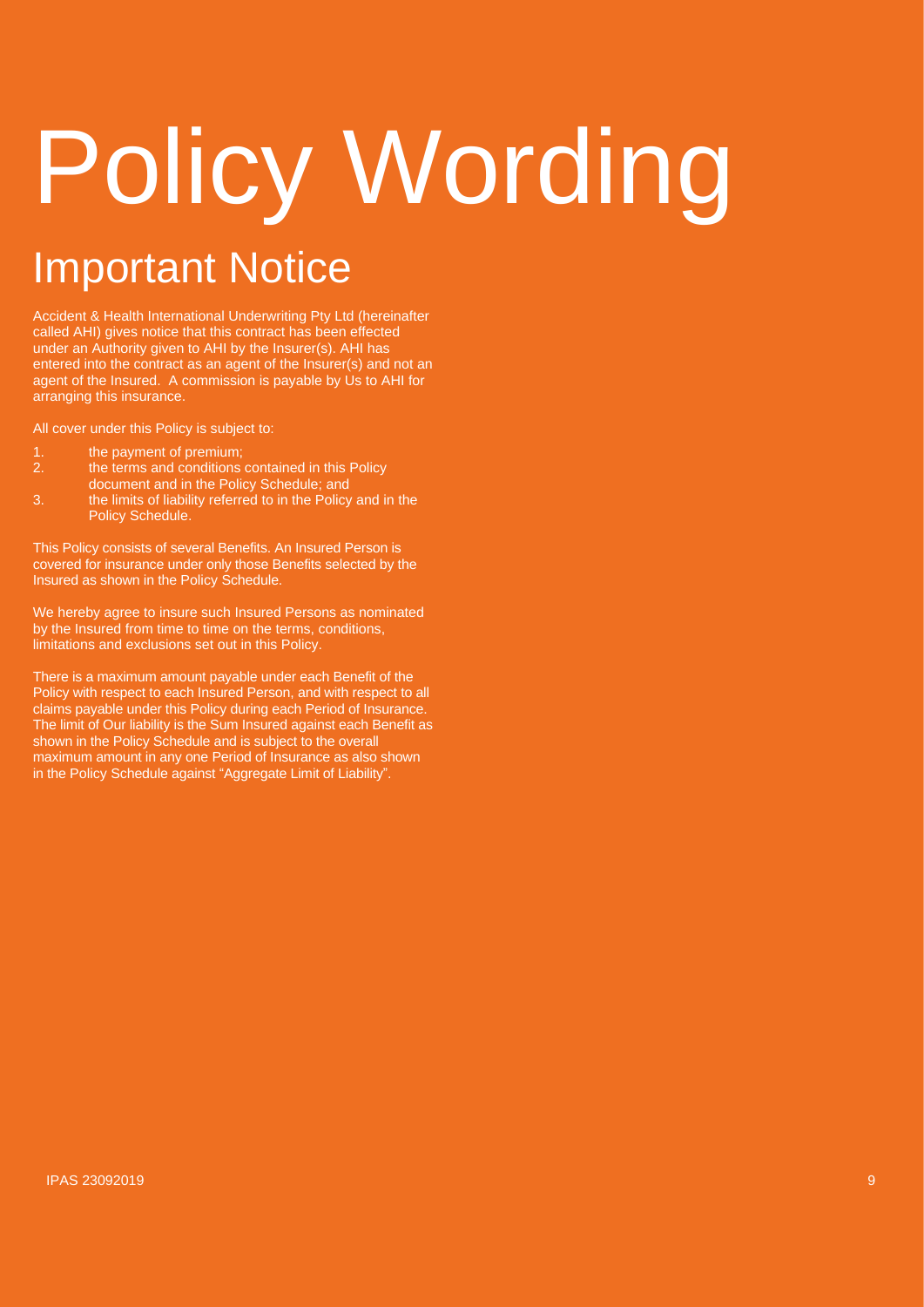# <span id="page-9-0"></span>**Benefits**

The Policy consists of a number of Benefits that provides the level of cover to the Insured and/or Insured Persons. Please refer to the relevant Benefits of the Policy and the Policy Schedule for full Benefits details. The General Conditions and Limitations and General Exclusions of this Policy apply to all Benefits of the Policy in addition to the specific Conditions and Exclusions of the Benefit. If the Sum Insured stated in the Policy Schedule is \$0.00 for a particular Benefit, no cover is provided under this Policy for that Benefit.

Each Benefit is formatted under four (4) applicable headings:

- 1. Extent of Cover details the Events that are covered under each Benefit.
- 2. Compensation details the way We will pay the Compensation under each Benefit.
- 3. Conditions explains the conditions which must be met for an Insured or Insured Person to make a claim against that Benefit and are in addition to the General Conditions and Limitations that apply to all Benefits under this Policy.
- 4. Exclusions details when We will not pay a claim under each Benefit and are in addition to the General Exclusions that apply to all Benefits under this Policy.

All definitions for terms used in each Benefit can be easily found under the AHI Standard Definitions heading of this Policy.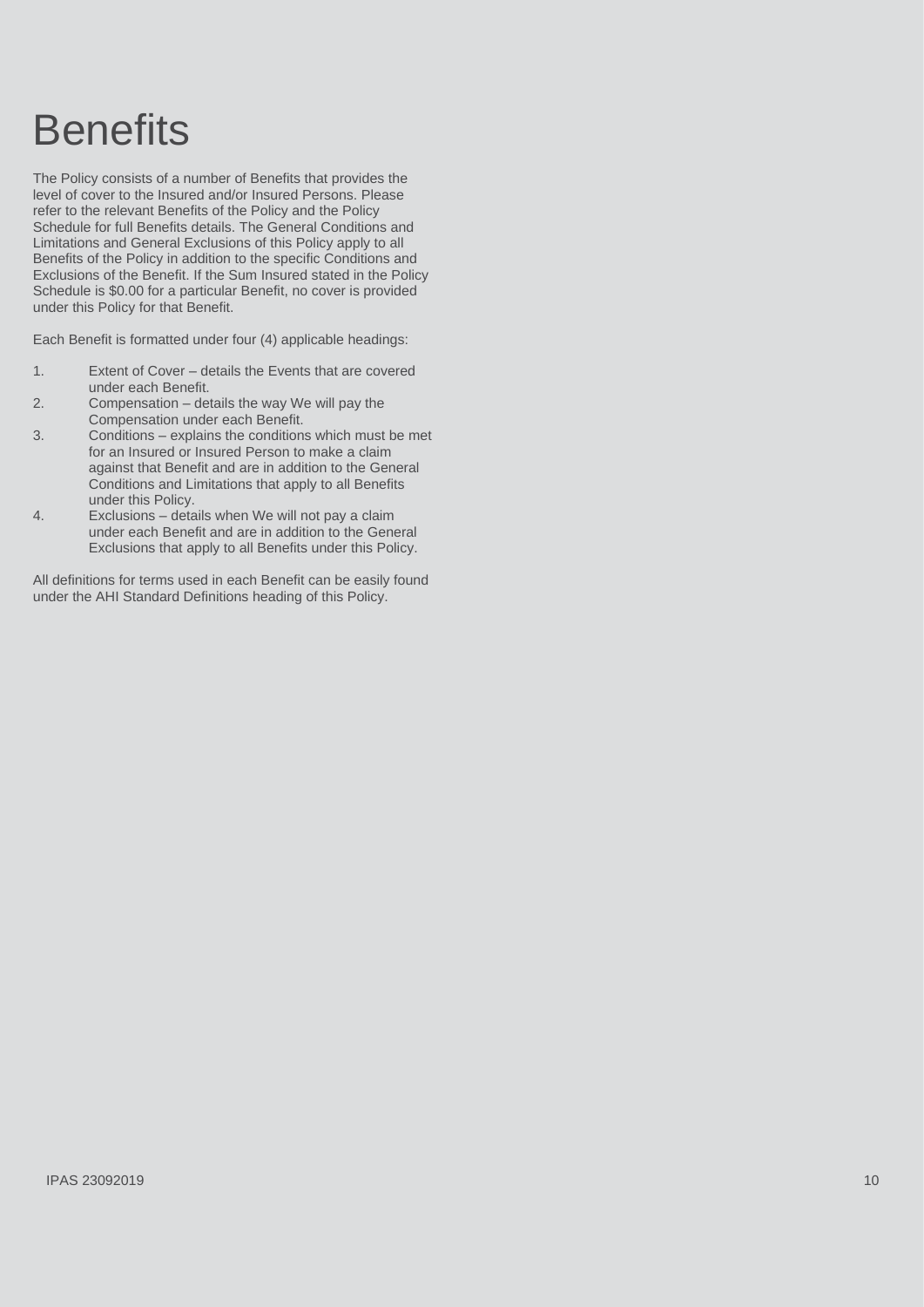## <span id="page-10-0"></span>Death and Capital Benefits

#### **Extent of Cover**

If, during the Period of Insurance and occurring within the Scope of Cover, an Insured Person sustains an Injury which results in any of the following Insured Events which are not otherwise excluded in this Benefit, We will pay the Compensation in accordance with the terms set out in this Benefit.

| <b>Insured Events</b>                                                      | <b>Percentage of Benefit Payable</b> |
|----------------------------------------------------------------------------|--------------------------------------|
| - Death                                                                    | 100%                                 |
| - Permanent Total Disablement                                              | 100%                                 |
| - Paraplegia/Quadriplegia                                                  | 100%                                 |
| - Permanent and incurable paralysis of all limbs                           | 100%                                 |
| - Permanent and incurable insanity                                         | 100%                                 |
| - Permanent total loss of sight in:                                        |                                      |
| Both eyes<br>a.                                                            | 100%                                 |
| b.<br>One (1) eye                                                          | 100%                                 |
| - Permanent total Loss of Use of:                                          |                                      |
| Two (2) limbs<br>a.                                                        | 100%                                 |
| b.<br>One (1) limb                                                         | 100%                                 |
| - Permanent total Loss of Use of:                                          |                                      |
| The lens in both eyes<br>a.                                                | 100%                                 |
| $b$ .<br>Hearing in both ears                                              | 100%                                 |
| - Permanent total Loss of Use four fingers and thumb of either hand        | 80%                                  |
| - Permanent total Loss of Use of four fingers of either hand               | 50%                                  |
| - Permanent total Loss of Use of:                                          |                                      |
| The lens in one (1) eye<br>a.                                              | 60%                                  |
| $b$ .<br>Hearing in one (1) ear                                            | 20%                                  |
| - Burns:                                                                   |                                      |
| Third degree burns and/or resultant disfigurement which covers more<br>a.  |                                      |
| than 40% of the entire external body                                       | 50%                                  |
| b.<br>Second degree burns and/or resultant disfigurement which covers more |                                      |
| than 40% of the entire external body                                       | 25%                                  |
| - Permanent total Loss of Use of one thumb of either hand:                 |                                      |
| both joints<br>a.                                                          | 30%                                  |
| $b$ .<br>one (1) joint                                                     | 15%                                  |
| - Permanent total Loss of Use of fingers of either hand:                   |                                      |
| three (3) joints<br>a.                                                     | 10%                                  |
| b.<br>two (2) joints                                                       | 8%                                   |
| one (1) joint<br>C.                                                        | 5%                                   |
| - Permanent total Loss of Use of toes of either foot:                      |                                      |
| $all - one (1) foot$<br>a.                                                 | 15%                                  |
| b.<br>great - both joints                                                  | 5%                                   |
| $great - one (1) joint$<br>C.                                              | 3%                                   |
| other than great, each toe<br>d.                                           | 1%                                   |
| - Fractured leg or patella with established non-union                      | 10%                                  |
| - Shortening of leg by at least 5cm                                        | 7.5%                                 |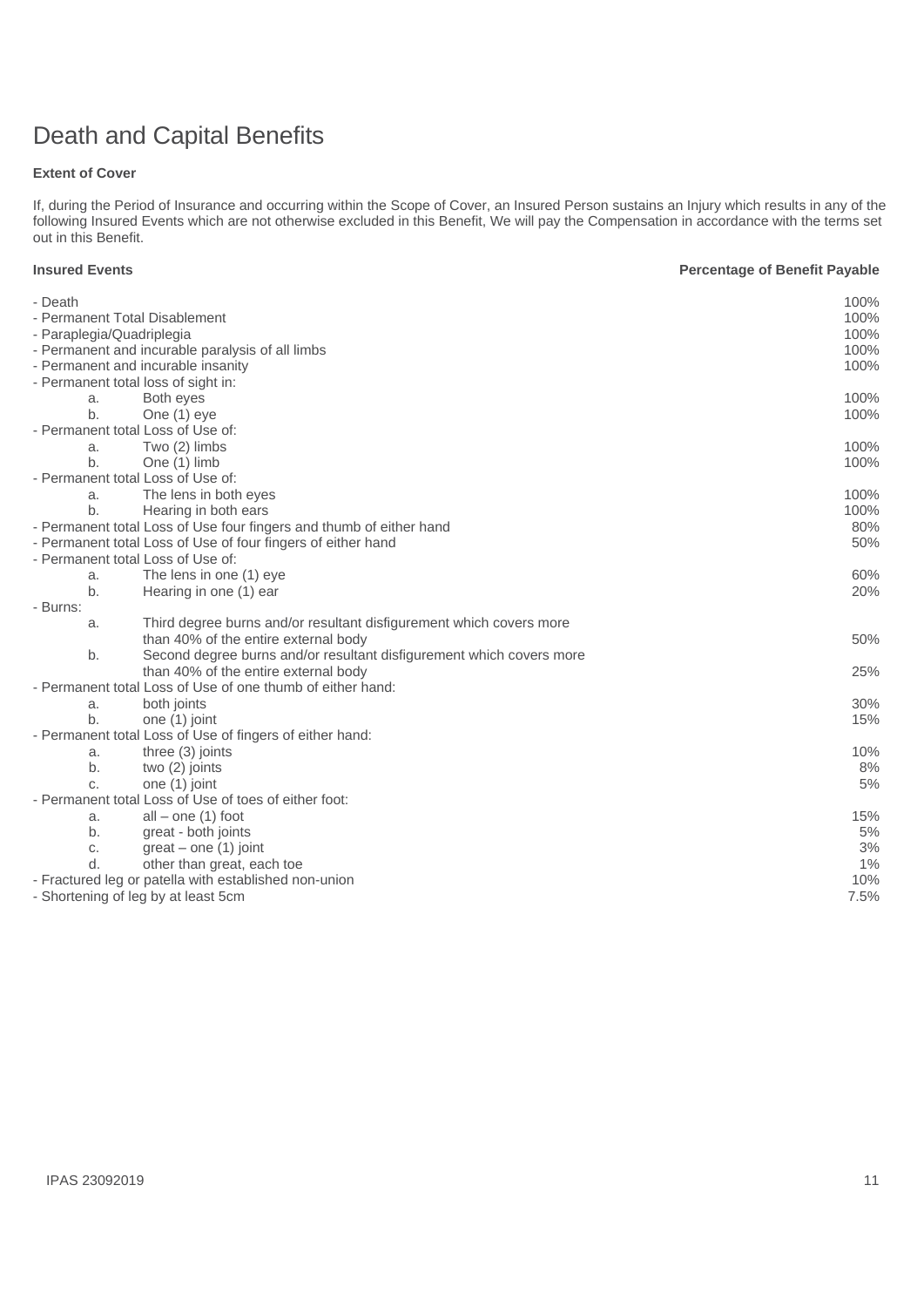#### Unspecified Permanent Disablement

For permanent disablement not otherwise provided for under the above mentioned insured Events, a percentage will be determined by the opinion of not less than three (3) Medical Practitioners, the first shall be the Insured Person's treating Medical Practitioner and the other two shall be appointed by Us. If there is disagreement between the Medical Practitioners, then the percentage to be awarded shall be taken as the average of the three opinions. The maximum Compensation payable for Unspecified Permanent Disablement is 75% of the Sum Insured shown in the Policy Schedule against Death and Capital Benefits.

#### **Disappearance**

If an Insured Person has been missing for a period of three hundred and sixty five (365) consecutive days following the sinking, wrecking or disappearance of an aircraft, vehicle or vessel in which the Insured Person was travelling, we will assume that the Insured Person has suffered the Insured Event Death.

#### Exposure

If an Insured Person is exposed to the elements as a result of sustaining an Injury and suffers from any of the Insured Events within three hundred and sixty five (365) consecutive days as a direct result of that exposure, We will treat that Insured Event as if it were caused by an Injury for the purposes of this Policy.

#### **Compensation**

We will pay the Percentage of Benefit Payable shown for the Insured Event of the amount shown in the Policy Schedule against "Death and Capital Benefits".

Any Compensation payable shall be reduced by any sum already paid for under Weekly Injury Benefit in respect of the same Injury.

#### **Conditions**

- 1. The Insured Event must occur within three hundred and sixty-five (365) consecutive days of the date of the Injury.
- 2. Compensation shall not be payable for more than one of the Insured Events in respect of the same Injury. If two (2) or more Insured Events have occurred, the Insured Event with the highest Compensation will be payable.
- 3. Compensation shall not be payable unless the Insured Person shall as soon as possible after the happening of any Injury, procure and follow proper medical advice from a Medical Practitioner.
- 4. The maximum amount payable for a Dependent Child is ten (10%) percent of the Compensation stated unless otherwise specified.
- 5. Any payment of the Insured Event "Death" as a result of sinking, wrecking or disappearance of an aircraft, vehicle or vessel in which the Insured Person was travelling is subject to receipt of a signed undertaking by the beneficiaries of the Insured Person that any Compensation paid under this Benefit shall be refunded

if it is later demonstrated that the Insured Person did not die as a result of an Injury.

6. The maximum amount payable for this Benefit in any one Period of Insurance for any one Insured Person is the amount shown in the Policy Schedule against "Death and Capital Benefits".

#### **Exclusions**

- 1. No cover is provided for any Injury which is wholly or partly attributable to childbirth or pregnancy or the complications of these (except for unexpected medical complications of emergencies arising from an Injury).
- 2. No cover is provided for Insured Event "Permanent Total Disablement" for Insured Persons who have attained:
	- a. the age of seventy (70) or over; or
	- b. the age shown in the Policy Schedule against "Maximum Age Limit (sub limits may apply)", whichever is the lesser.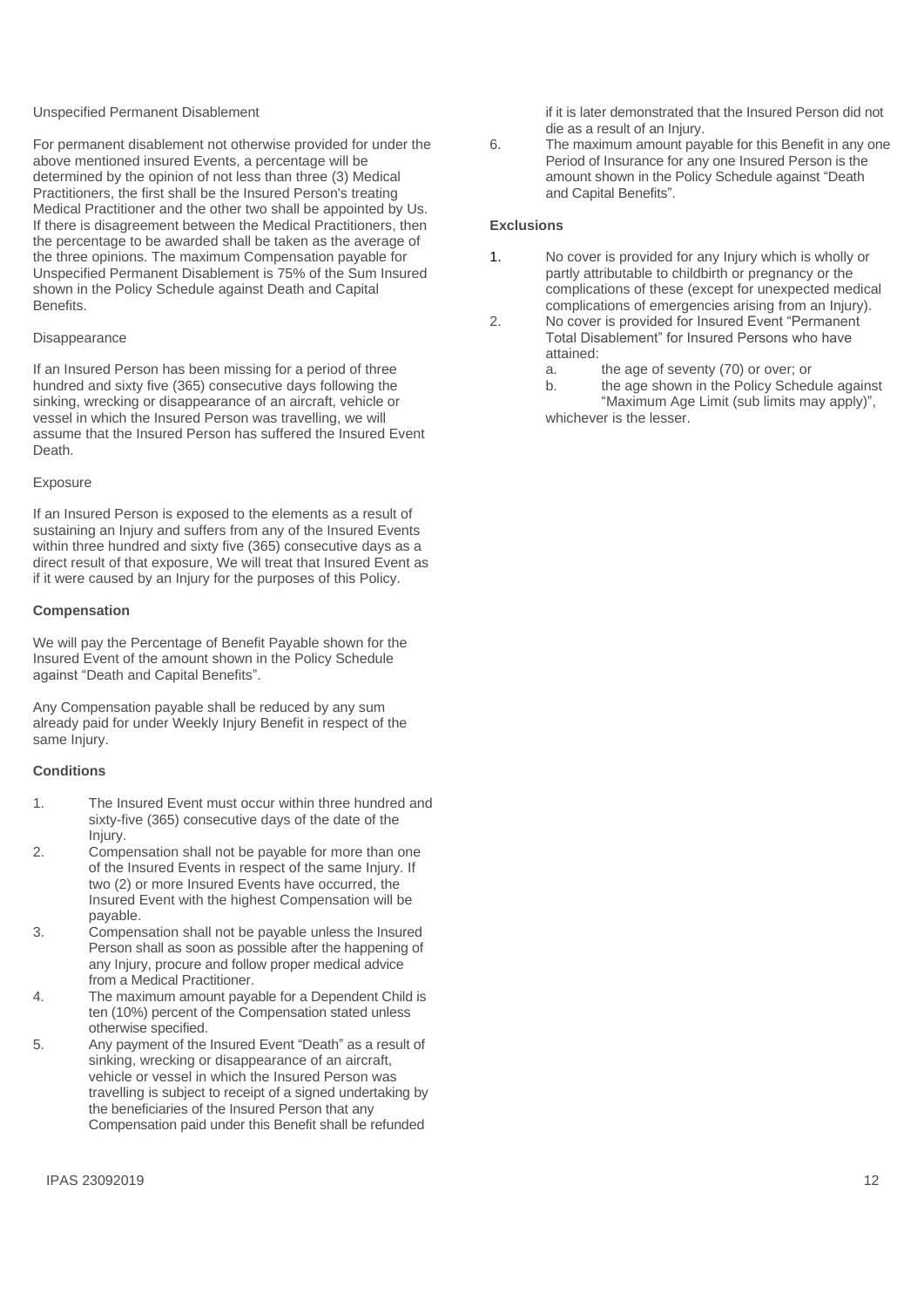## <span id="page-12-0"></span>Weekly Injury Benefit

#### **Extent of Cover**

If, during the Period of Insurance and occurring within the Scope of Cover, an Insured Person sustains an Injury which results in either of the following Insured Events:

- Temporary Total Disablement
- Temporary Partial Disablement,

and as a result suffers a loss of Income which is not otherwise excluded in this Benefit, We will pay the Compensation in accordance with the terms set out in this Benefit.

#### **Compensation**

We will pay the lesser of:

- 1.  $1/7<sup>th</sup>$  of the amount shown in the Policy Schedule against "Weekly Injury Benefit"; or
- 2.  $1/7<sup>th</sup>$  of the Insured Person's Income,

for each completed twenty-four (24) hours of continued disablement.

After a period of three hundred and sixty-five (365) consecutive days of disablement, We will increase this Benefit amount by five (5%) percent for the remainder of the Benefit Period.

#### **Conditions**

- 1. The Insured Event must occur within three hundred and sixty-five (365) consecutive days of the date of the Injury.
- 2. The Insured Person must as soon as possible after the happening of any Injury giving rise to a claim, procure and follow proper medical advice from a Medical Practitioner.
- 3. Payments under this Benefit shall be reduced by the amount of any Workers' Compensation, Transport Accident Compensation, Statutory Compensation (or any ordinance or any other legislation having similar effect) entitlement for incapacity for work or any other payment which the Insured Person is entitled to receive for disability from any Other Insurance policy, except where this condition would contravene Section 45 of the Insurance Contracts Act.
- 4. If the Insured Person suffers a recurrence of Temporary Total Disablement or Temporary Partial Disablement from the same Injury, the subsequent period of disablement will be deemed a continuation of the prior period unless between such periods the Insured Person has worked on a full-time basis for at least one hundred and eighty-two (182) consecutive days. Where the period between periods of disablement exceeds one hundred and eighty-two (182) consecutive days, the subsequent period of disablement shall be deemed to have resulted from a new Injury and a new Deferral Period shall apply and the continuing period of disablement will accumulate to the prior claim period and total Benefit Period.
- 5. Where the Insured Person is an employee and their employment with the Insured or their pre-disability

employer is terminated or they are made redundant, and the Insured Person receives a lump sum termination or redundancy payment, We will reduce and/or off-set the payment of any entitlements under this Benefit by the equivalent periodical payments (or proportional weekly equivalent of any lump sum payment) the Insured Person received.

- 6. If the Insured Person redeems or commutes or settles their entitlement to Income from any other source, Our payments under this Policy will immediately cease. This condition applies except where it would contravene Section 45 of the Insurance Contracts Act.
- 7. The Insured and any Insured Person must give Us immediate written notice if the Insured or any Insured Person take out any Other Insurance with any insurer providing for weekly compensations of a similar kind which, together with this insurance, will exceed the Insured Person's Income.
- 8. All Compensation shall be paid monthly in arrears.
- 9. In respect of Temporary Partial Disablement, the maximum We will pay is forty (40%) percent of the Compensation payable for Temporary Total Disablement.
- 10. In respect of Temporary Partial Disablement, if an Insured Person is able to return to work in a limited capacity but elects not to do so, the maximum We will pay is twenty-five (25%) percent of the Compensation payable for Temporary Total Disablement.
- 11. If an Insured Person has made a claim and is in receipt of Temporary Total Disablement or Temporary Partial Disablement benefits under the Policy and the Insured Person travels or resides outside Australia for a period of more than thirty (30) consecutive days (unless otherwise agreed with Us in writing), then the weekly compensation payable under the Policy will cease at the end of the thirty (30) days taken from the date the Insured Person left Australia or when the payments have reached the limit of the Benefit Period, whichever occurs first.
- 12. The Weekly Injury Benefit and Weekly Sickness Benefit cannot be claimed for the same period of time.

#### **Exclusions**

- 1. No cover is provided for any Injury that is wholly or partly attributable to childbirth or pregnancy or the complications of these (except for unexpected medical complications of emergencies arising from an Injury).
- 2. No cover is provided for any period where the Insured Person is receiving or is entitled to receive sick leave payments.
- 3. No cover is provided for Insured Persons who have attained:
	- a. the age of seventy-five (75) or over; or
	- b. the age shown in the Policy Schedule against "Maximum Age Limit (sub limits may apply)", whichever is the lesser.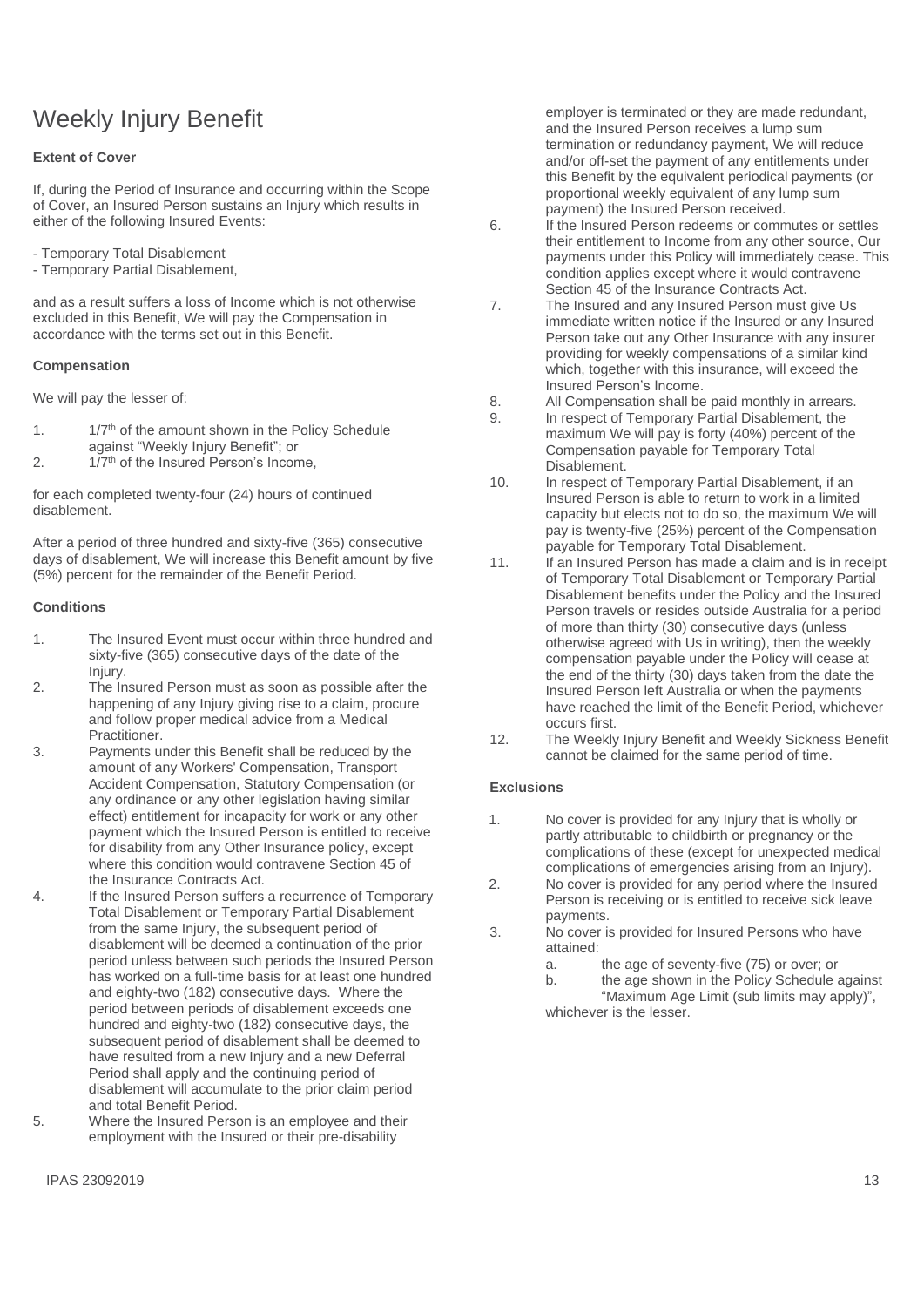IPAS 23092019

n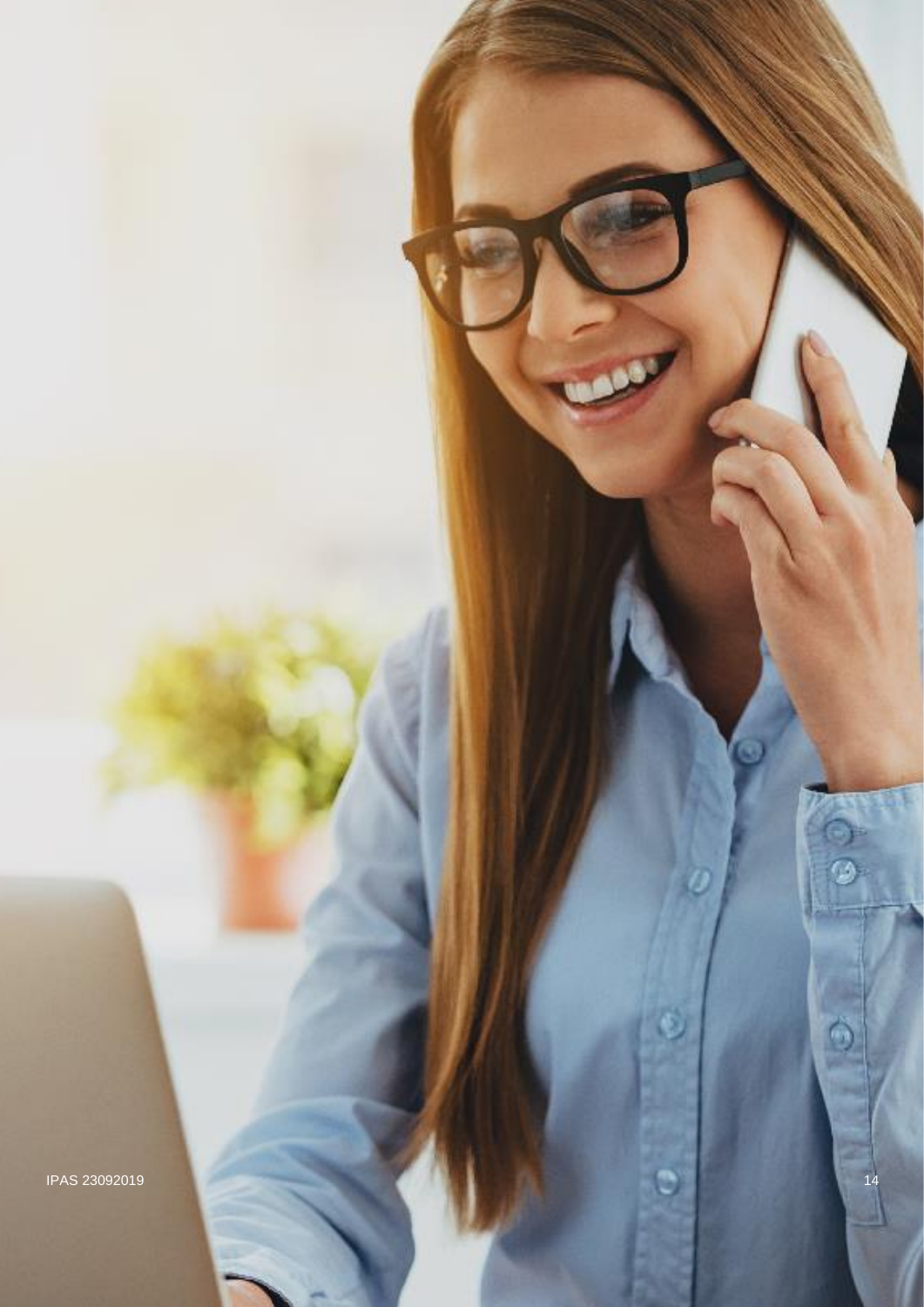## <span id="page-14-0"></span>Weekly Sickness Benefit

#### **Extent of Cover**

If, during the Period of Insurance and occurring within the Scope of Cover, an Insured Person suffers a Sickness which results in either of the following Insured Events:

- Temporary Total Disablement
- Temporary Partial Disablement,

and as a result suffers a loss of Income which is not otherwise excluded in this Benefit, We will pay the Compensation in accordance with the terms set out in this Benefit.

#### **Compensation**

We will pay the lesser of:

- 1.  $1/7<sup>th</sup>$  of the amount shown in the Policy Schedule against "Weekly Sickness Benefit"; and
- 2.  $1/7<sup>th</sup>$  of the Insured Person's Income,

for each completed twenty-four (24) hours of continued disablement.

After a period of three hundred and sixty-five (365) consecutive days of disablement, We will increase this Benefit amount by 5% for the remainder of the Benefit Period.

#### **Conditions**

- 1. The Insured Event must occur within three hundred and sixty-five (365) consecutive days of the date of the Sickness.
- 2. The Insured Person must as soon as possible after the happening of any Sickness giving rise to a claim, procure and follow proper medical advice from a Medical Practitioner.
- 3. Payments under this Benefit shall be reduced by the amount of any Workers' Compensation, Transport Accident Compensation, Statutory Compensation (or any ordinance or any other legislation having similar effect) entitlement for incapacity for work or any other payment which the Insured Person is entitled to receive for disability from any Other Insurance policy, except where this condition would contravene Section 45 of the Insurance Contracts Act.
- 4. If the Insured Person suffers a recurrence of Temporary Total Disablement or Temporary Partial Disablement from the same Sickness, the subsequent period of disablement will be deemed a continuation of the prior period unless between such periods the Insured Person has worked on a full-time basis for at least one hundred and eighty-two (182) consecutive days. Where the period between periods of disablement exceeds one hundred and eighty-two (182) consecutive days, the subsequent period of disablement shall be deemed to have resulted from a new Sickness and a new Deferral Period shall apply and the continuing period of disablement will accumulate to the prior claim period and total Benefit Period.
- 5. Where the Insured Person is an employee and their employment with the Insured or their pre-disability

employer is terminated or they are made redundant and the Insured Person receives a lump sum termination or redundancy payment, We will reduce and/or off-set the payment of any entitlements under this Benefit by the equivalent periodical payments (or proportional weekly equivalent of any lump sum payment) the Insured Person received.

- 6. If the Insured Person redeems or commutes or settles their entitlement to Income from any other source, Our payments under this Policy will immediately cease. This condition applies except where it would contravene Section 45 of the Insurance Contracts Act.
- 7. The Insured and any Insured Person must give Us immediate written notice if the Insured or any Insured Person take out any Other Insurance with any insurer providing for weekly compensations of a similar kind which, together with this insurance, will exceed the Insured Person's Income.
- 8. All Compensation shall be paid monthly in arrears.
- 9. In respect of Temporary Partial Disablement, the maximum We will pay is forty (40%) percent of the Compensation payable for Temporary Total Disablement.
- 10. In respect of Temporary Partial Disablement, if an Insured Person is able to return to work in a reduced capacity (whether or not with the Insured), yet elects not to do so, the maximum We will pay is twenty-five (25%) percent of the Compensation payable for Temporary Total Disablement.
- 11. The Weekly Sickness Benefit and Weekly Injury Benefit cannot be claimed for the same period of time.
- 12. If an Insured Person has made a claim and is in receipt of Temporary Total Disablement or Temporary Partial Disablement benefits under the Policy and the Insured Person travels or resides outside Australia for a period of more than thirty (30) consecutive days (unless otherwise agreed with Us in writing), then the weekly compensation payable under the Policy will cease at the end of the thirty (30) days taken from the date the Insured Person left Australia or when the payments have reached the limit of the Benefit Period, whichever occurs first.

#### **Exclusions**

- 1. No cover is provided for any Sickness that is wholly or partly attributable to childbirth or pregnancy or the complications of these.
- 2. No cover is provided for any period where the Insured Person is receiving or is entitled to receive sick leave payments.
- 3. No cover is provided for Insured Persons who have attained:
	- a. the age of sixty-five (65) or over; or
	- b. the age shown in the Policy Schedule against "Maximum Age Limit (sub limits may apply)", whichever is the lesser.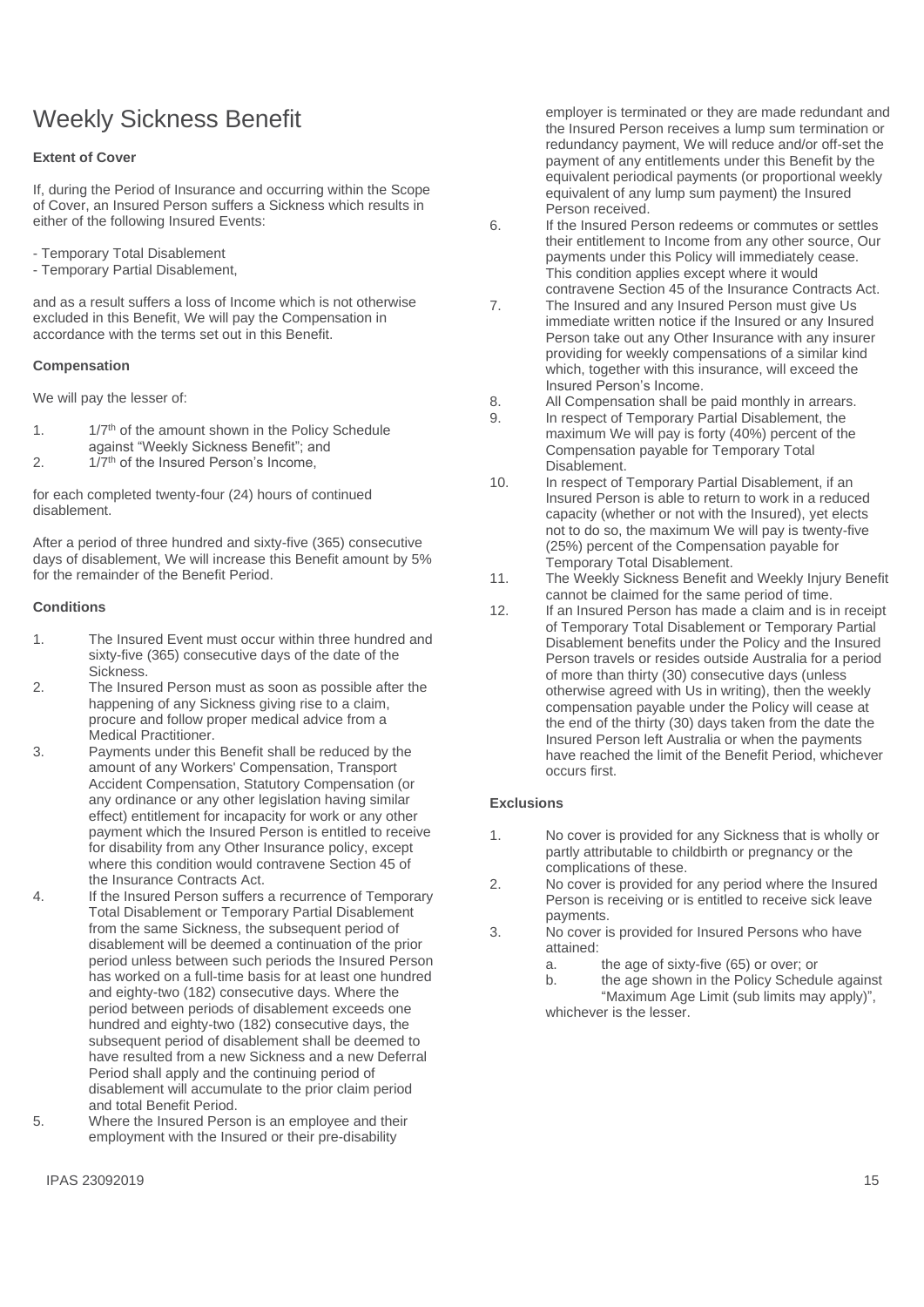## <span id="page-15-0"></span>Broken / Fractured Bones Benefits

#### **Extent of Cover**

If, during the Period of Insurance and occurring within the Scope of Cover, an Insured Person sustains an Injury which results in any of the following Insured Events which are not otherwise excluded in this Benefit, We will pay the Compensation in accordance with the terms set out in this Benefit.

#### **Insured Events Percentage of Benefit Payable**

| - Neck or spine (Full-Break)                      | 100% |
|---------------------------------------------------|------|
| - Neck or spine (not being a Full-Break)          | 50%  |
| - Pelvis girdle (Hip bone)                        | 25%  |
| - Skull, shoulder blade                           | 10%  |
| - Collar bone, upper leg                          | 10%  |
| - Upper arm, kneecap, forearm, elbow              | 7.5% |
| - Lower leg, jaw, wrist, cheek, ankle, hand, foot | 5%   |
| - Ribs                                            | 5%   |
| - Finger, thumb, toe                              | 2.5% |

#### **Compensation**

We will pay the Percentage of Benefit Payable stated for the Insured Event of the amount shown in the Policy Schedule against "Broken / Fractured Bones Benefits".

#### **Conditions**

1. The maximum Compensation payable for any one Injury is the amount shown in the Policy Schedule against "Broken / Fractured Bones Benefits".

#### **Exclusions**

1. No cover is provided for any Injury wholly or partly attributable to childbirth or pregnancy or the complications of these (except for unexpected medical complications of emergencies arising from an Injury).

### <span id="page-15-1"></span>Driver Services Benefit

#### **Extent of Cover**

If, during the Period of Insurance and occurring within the Scope of Cover, an Insured Person sustains an Injury or suffers a Sickness which results in a claim that We accept against this Policy for one of the following Insured Events under Weekly Injury Benefit or Weekly Sickness Benefit:

- Temporary Total Disablement

and as a result incurs expenses related to transportation of the Insured Person between their principal residence and place of business for the purpose of engaging in their pre-disablement occupation, which are not otherwise excluded in this Benefit, We will pay the Compensation in accordance with the terms set out in this Benefit.

#### **Compensation**

We will reimburse the reasonable expenses as described in the Extent of Cover. The maximum amount We will pay is shown in the Policy Schedule against "Driver Services Benefits".

#### **Conditions**

- 1. Expenses must be provided by a legally approved and licensed taxi or ride sharing service.
- 2. The Insured Person must have recovered sufficiently from the Injury to return to work.
- 3. A Medical Practitioner must certify that the Insured Person is unable to drive a vehicle or travel on public transport.

#### **Exclusions**

No specific exclusions apply to this Benefit, only the General **Exclusions**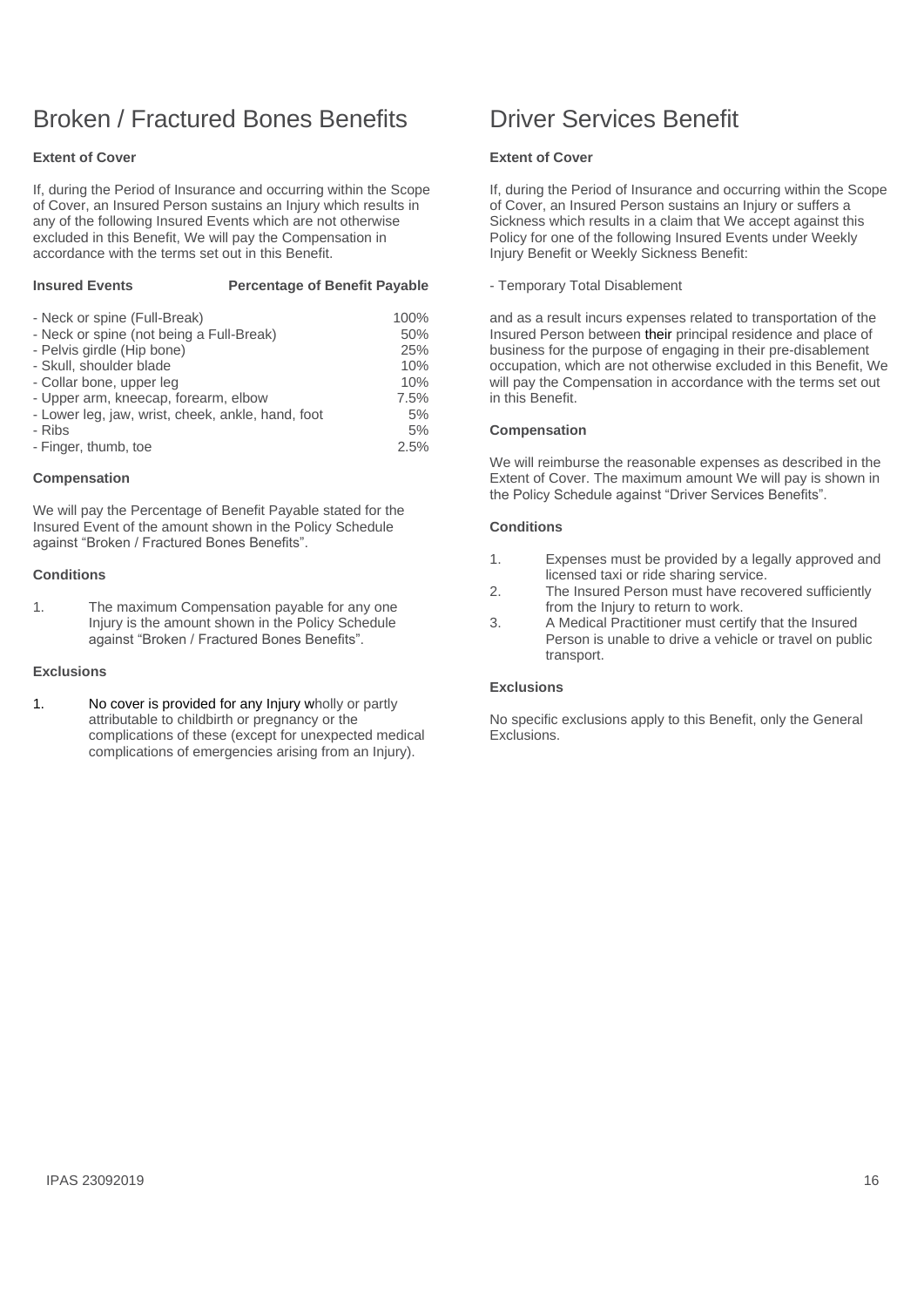## <span id="page-16-0"></span>Family Accommodation and Transport Expenses Benefit

#### **Extent of Cover**

If, during the Period of Insurance and occurring within the Scope of Cover, an Insured Person sustains an Injury which results in them being admitted as an in-patient to a Hospital and the Insured Person's Family incurs expenses to travel to and remain with the Insured Person for the duration of their stay as an inpatient, which are not otherwise excluded in this Benefit, We will pay the Compensation in accordance with the terms set out in this Benefit.

#### **Compensation**

We will pay for or reimburse the reasonable expenses as described in the Extent of Cover. The maximum amount We will pay is shown in the Policy Schedule against "Family Accommodation and Transport Expenses Benefit".

#### **Conditions**

- 1. The Hospital must be located in Australia.
- 2. The Hospital must be located outside a radius of 100km from the Insured Person's normal place of residence.

#### **Exclusions**

1. No cover is provided for any Injury wholly or partly attributable to childbirth or pregnancy or the complications of these (except for unexpected medical complications of emergencies arising from an Injury).

## <span id="page-16-1"></span>Funeral Expenses Benefit

#### **Extent of Cover**

If, during the Period of Insurance and occurring within the Scope of Cover an Insured Person suffers an Injury resulting in the Insured Persons Death and subsequently the deceased Insured Person's estate incurs reasonable Funeral Expenses, being;

- a) all reasonable funeral, burial or cremation and associated expenses; or
- b) all reasonable expenses incurred in transporting the Insured Person's body, moral remains or ashes to a place nominated by the deceased Insured Persons estate;

which are not otherwise excluded in this Benefit, We will pay the Compensation in accordance with the terms set out in this Benefit.

#### **Compensation**

We will pay for or reimburse the reasonable expenses as described in the Extent of Cover. The maximum amount We will pay is shown in the Policy Schedule against "Funeral Expenses Benefit".

#### **Conditions**

No specific conditions apply to this Benefit, only the General Conditions and Limitations.

#### **Exclusions**

No specific exclusions apply to this Benefit, only the General **Exclusions**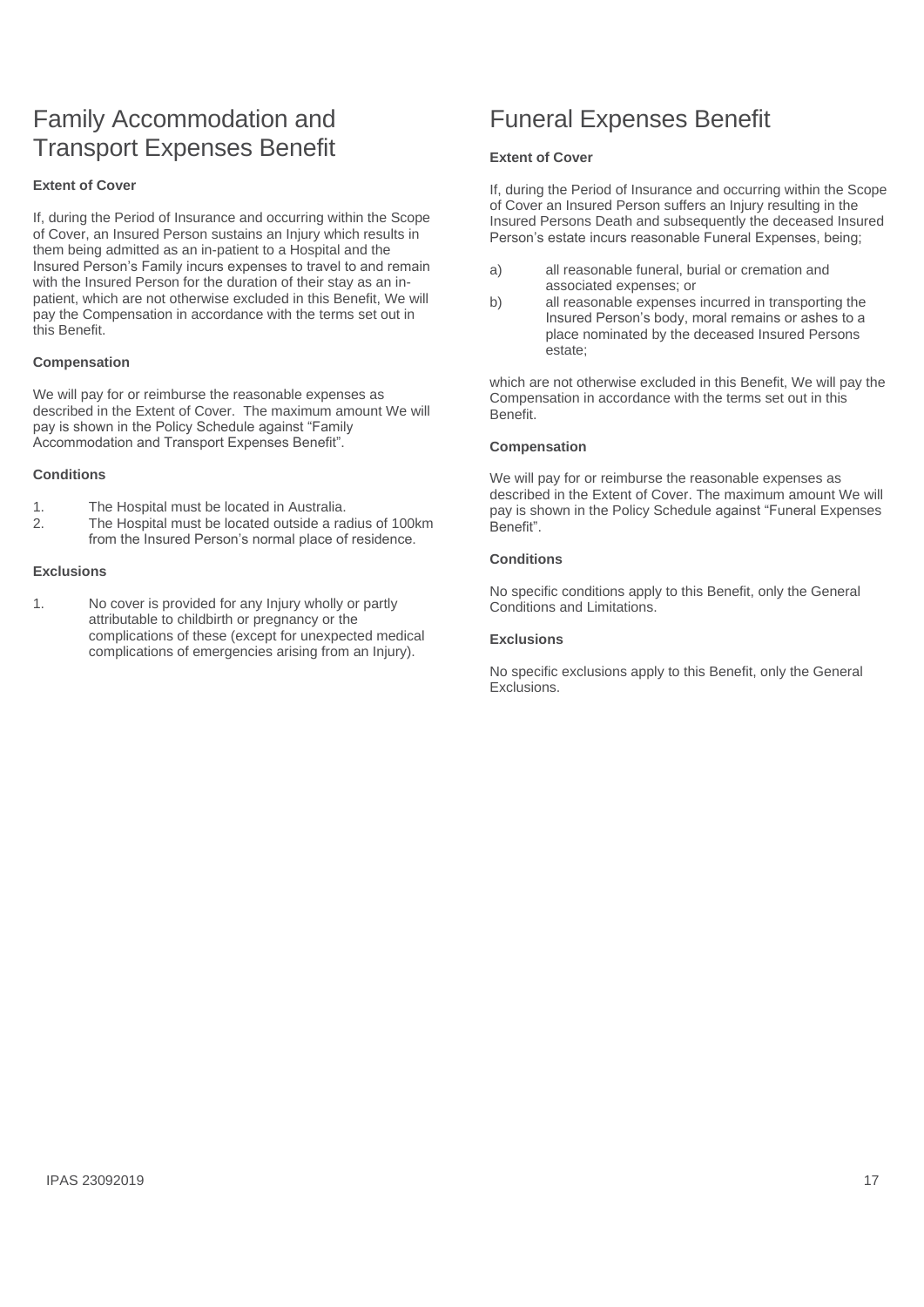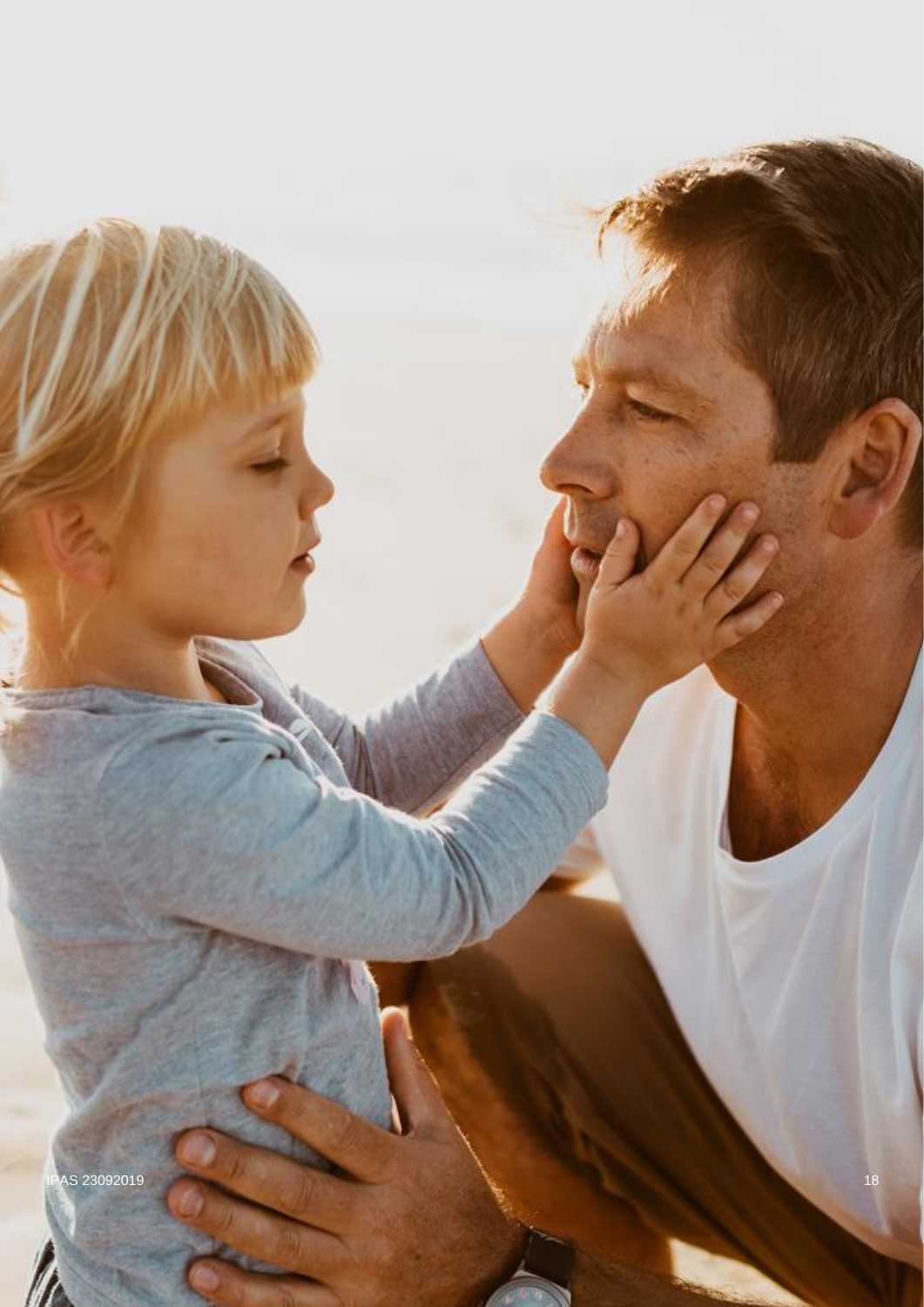## <span id="page-18-0"></span>Home and Vehicle Modification Benefit

#### **Extent of Cover**

If, during the Period of Insurance and occurring within the Scope of Cover, an Insured Person sustains an Injury which results in a claim that We accept against this Policy for one of the following Insured Events under Death and Capital Benefits:

- Permanent Total Disablement
- Paraplegia/Quadriplegia
- Permanent and incurable paralysis of all limbs
- Permanent and incurable insanity
- Permanent total loss of sight in:
	- a. Both eyes
	- b. One (1) eye
- Permanent total Loss of Use of:
	- a. Two (2) limbs
		- b. One  $(1)$  limb
- Permanent total Loss of Use of:
	- a. The lens in both eyes
		- b. Hearing in both ears,

and as a direct result of such Injury is unable to perform the activities of daily living requiring modification to the Insured Person's:

- 1. principal residence (including but not limited to the installation of ramps for external or internal wheel chair access, internal guide rails, emergency alert system and similar disability aids); or
- 2. private vehicle (used for non-commercial purposes) including but not limited to the installation of steering wheel modifications and pedal adjustments,

and incurs expenses for those modifications which are not otherwise excluded in this Benefit, We will pay the Compensation in accordance with the terms set out in this Benefit.

#### **Compensation**

We will pay for or reimburse the reasonable expenses as described in the Extent of Cover. The maximum amount We will pay is shown in the Policy Schedule against "Home and Vehicle Modification Benefit".

#### **Conditions**

- 1. Modifications must be required in order to perform the activities of daily living such as driving, washing, cooking, bathing, dressing and movement around the Insured Person's residence.
- 2. Our prior written agreement and the agreement of the Insured Person's attending Medical Practitioner to certify that these modifications are necessary in order for the Insured Person to perform the activities of daily living must be obtained prior to modifications being undertaken.
- 3. Cover is applicable in respect of the Insured Person's principal residence only or one private non-commercial vehicle (as applicable) only.
	- $IPAS$  23092019  $19$

4. Modifications must be in accordance with any law or by-laws.

#### **Exclusions**

1. No cover is provided where the payment of the Benefit would constitute the carrying on of a "Health Insurance Business" as defined under the Private Health Insurance Act 2007 (Cth) or any succeeding legislation to that Act or would result in a breach of the provisions of the Health Insurance Act 1973 (Cth) or any similar legislation.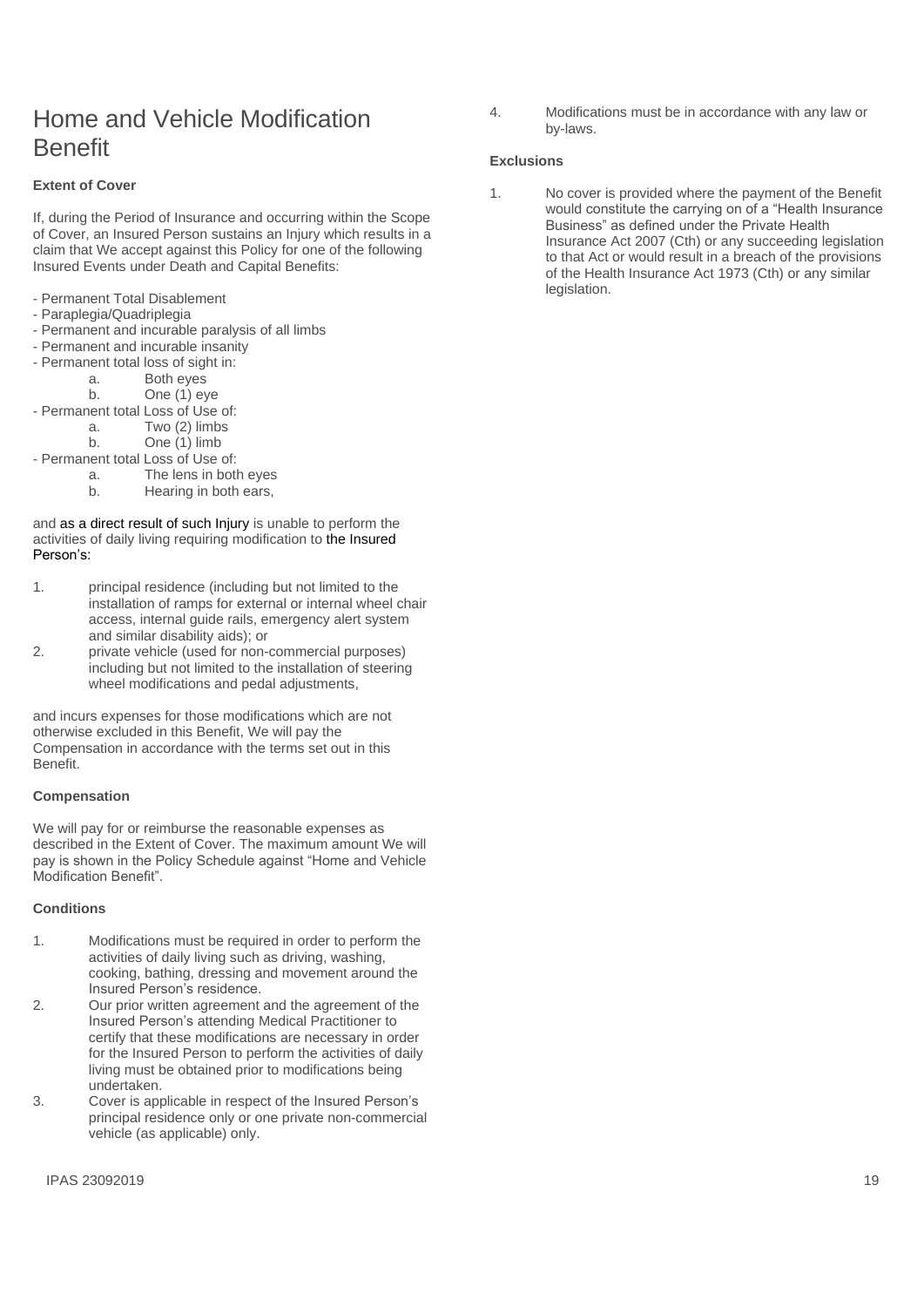## <span id="page-19-0"></span>Partner Employment Training Benefit

#### **Extent of Cover**

If, during the Period of Insurance and occurring within the Scope of Cover, an Insured Person sustains an Injury which results in a claim that We accept against this Policy for one of the following Insured Events under Death and Capital Benefits:

#### - Death

- Permanent Total Disablement,

and subsequently the Insured Person's Partner incurs expenses for training or retraining for the purpose of:

- 1. obtaining gainful employment; or
- 2. improving the Partner's potential for employment; or
- 3. if the Insured Person has suffered Permanent Total Disablement, improving the quality of care the Partner can provide to the Insured Person,

which are not otherwise excluded in this Benefit, We will pay the Compensation in accordance with the terms set out in this Benefit.

#### **Compensation**

We will reimburse the reasonable expenses as described in the Extent of Cover. The maximum amount We will pay is shown in the Policy Schedule against "Partner Employment Training Benefit".

#### **Conditions**

- 1. The Partner must be aged under sixty-five (65) at the commencement of the training.
- 2. The training must be provided by a legally recognised training organisation or institution with the qualification(s) to provide such training.
- 3. All such training expenses must be incurred within three hundred and sixty-five (365) consecutive days from the date of the Insured Person's Injury.
- 4. This Benefit is only payable if the Insured Person's Partner is not already employed.

#### **Exclusions**

No specific exclusions apply to this Benefit, only the General Exclusions.

### <span id="page-19-1"></span>Business Expenses Weekly Injury **Benefit**

#### **Extent of Cover**

If, during the Period of Insurance and occurring within the Scope of Cover, an Insured Person sustains an Injury which results in a claim that We accept against this policy for the following Insured Events under Weekly Injury Benefit:

- Temporary Total Disablement
- Temporary Partial Disablement,

and whilst receiving Benefits for Weekly Injury Benefit, the Insured Person incurs Business Expenses, which are not otherwise excluded in this Benefit, We will pay the Compensation in accordance with the terms set out in this Benefit.

#### **Compensation**

We will pay the lesser of:

- 1.  $1/7<sup>th</sup>$  of the amount shown in the Policy Schedule against "Business Expenses Weekly Injury Benefit"; or
- 2.  $1/7<sup>th</sup>$  the Insured Person's actual Business Expenses,

per day of continued disablement.

#### **Conditions**

- 1. The Insured Event must occur within three hundred and sixty-five (365) consecutive days of the date of the Injury.
- 2. The Insured Person must as soon as possible after the happening of any Injury giving rise to a claim, procure and follow proper medical advice from a Medical **Practitioner**
- 3. If the Insured Person suffers a recurrence of Temporary Total Disablement or Temporary Partial Disablement from the same Injury, the subsequent period of disablement will be deemed a continuation of the prior period unless between such periods the Insured Person has worked on a full-time basis for at least one-hundred and eighty-two (182) consecutive days. Where the period between periods of disablement exceeds one hundred and eighty-two (182) consecutive days, the subsequent period of disablement shall be deemed to have resulted from a new Injury and a new Deferral Period shall apply and the continuing period of disablement will accumulate to the prior claim period and total Benefit Period.
- 4. If the Insured Person redeems or commutes or settles their entitlement to Business Expenses from any other source, Our payments under this Policy will immediately cease. This condition applies except where it would contravene Section 45 of the Insurance Contracts Act.
- 5. The Insured or any Insured Person must give Us immediate written notice if the Insured or any Insured Person take out any Other Insurance with any insurer providing for weekly compensations of a similar kind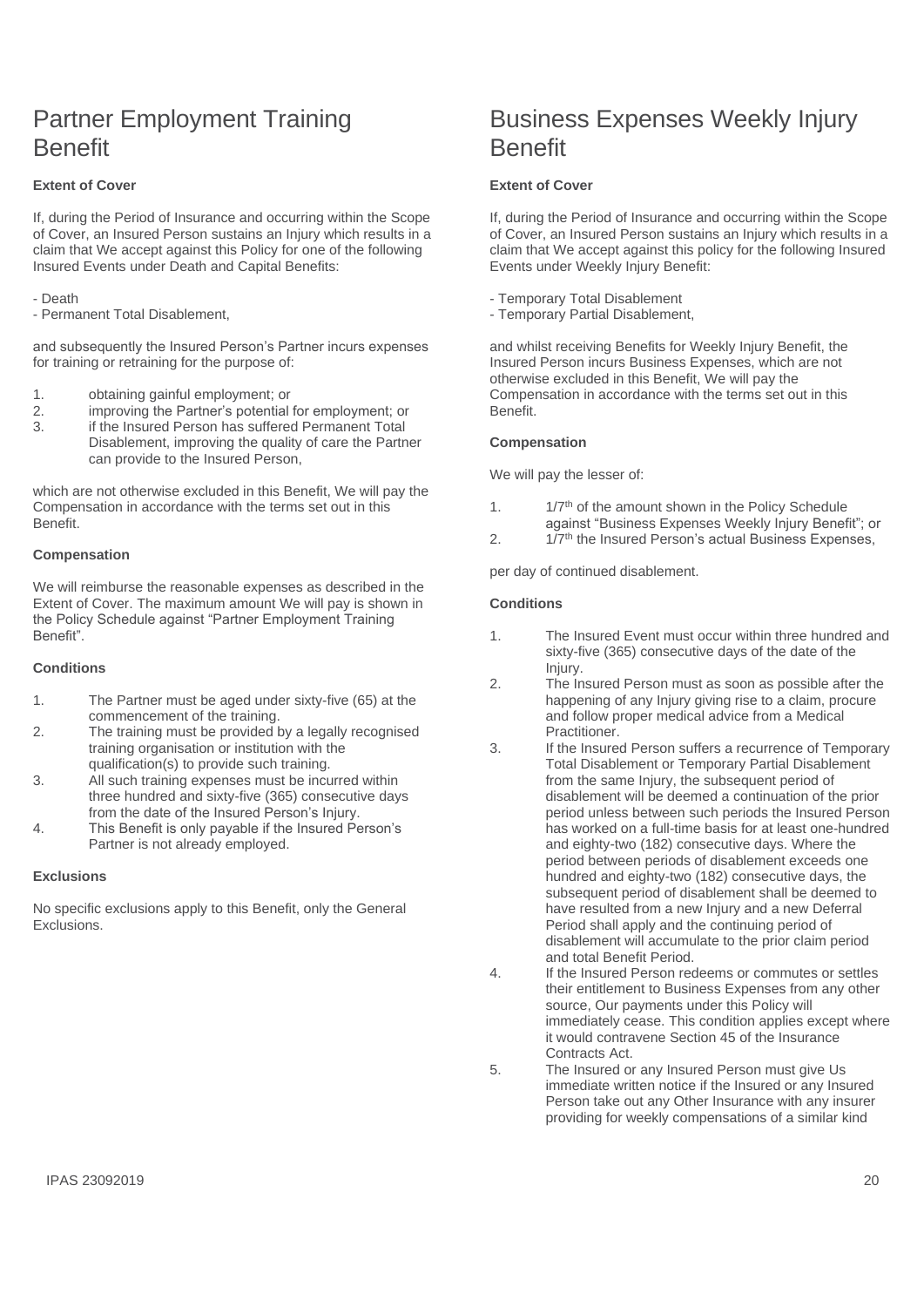which, together with this insurance, will exceed the Insured Person's Business Expenses.

6. All Compensation shall be paid monthly in arrears.

#### **Exclusions**

- 1. No cover is provided for any Injury that is wholly or partly attributable to childbirth or pregnancy or the complications of these (except for unexpected medical complications of emergencies arising from an Injury).
- 2. No cover is provided for any period where the Insured Person is receiving or is entitled to receive sick leave payments
- 3. No cover is provided for Insured Persons who have attained:
	- a. the age of seventy-five (75) or over; or
	- b. the age shown in the Policy Schedule against "Maximum Age Limit (sub limits may apply)", whichever is the lesser.
- 4. No cover is provided unless the Insured Person has an accepted claim and is receiving compensation under Weekly Injury Benefit for the same Injury.

### <span id="page-20-0"></span>Business Expenses Weekly Sickness Benefit

#### **Extent of Cover**

If, during the Period of Insurance and occurring within the Scope of Cover, an Insured Person sustains an Sickness which results in a claim that We accept against this policy for the following Insured Events under Weekly Sickness Benefit:

- Temporary Total Disablement
- Temporary Partial Disablement,

and whilst receiving Benefits for Weekly Sickness Benefit, the Insured Person incurs Business Expenses, which are not otherwise excluded in this Benefit, We will pay the Compensation in accordance with the terms set out in this Benefit.

#### **Compensation**

We will pay the lesser of:

- 1.  $1/7<sup>th</sup>$  of the amount shown in the Policy Schedule against "Business Expenses Weekly Sickness Benefit"; or
- 2.  $1/7<sup>th</sup>$  the Insured Person's actual Business Expenses,

per day of continued disablement.

#### **Conditions**

- 1. The Insured Event must occur within three hundred and sixty-five (365) consecutive days of the date of the Sickness.
- 2. The Insured Person must as soon as possible after the happening of any Sickness giving rise to a claim, procure and follow proper medical advice from a Medical Practitioner.
- 3. If the Insured Person suffers a recurrence of Temporary Total Disablement or Temporary Partial Disablement from the same Sickness, the subsequent period of disablement will be deemed a continuation of the prior period unless between such periods the Insured Person has worked on a full-time basis for at least eighty two (182) consecutive days. Where the period between periods of disablement exceeds eighty two (182) consecutive days, the subsequent period of disablement shall be deemed to have resulted from a new Sickness and a new Deferral Period shall apply and the continuing period of disablement will accumulate to the prior claim period and total Benefit Period.
- 4. If the Insured Person redeems or commutes or settles their entitlement to Business Expenses from any other source, Our payments under this Policy will immediately cease. This condition applies except where it would contravene Section 45 of the Insurance Contracts Act.
- 5. The Insured or any Insured Person must give Us immediate written notice if the Insured or any Insured Person take out any Other Insurance with any insurer providing for weekly compensations of a similar kind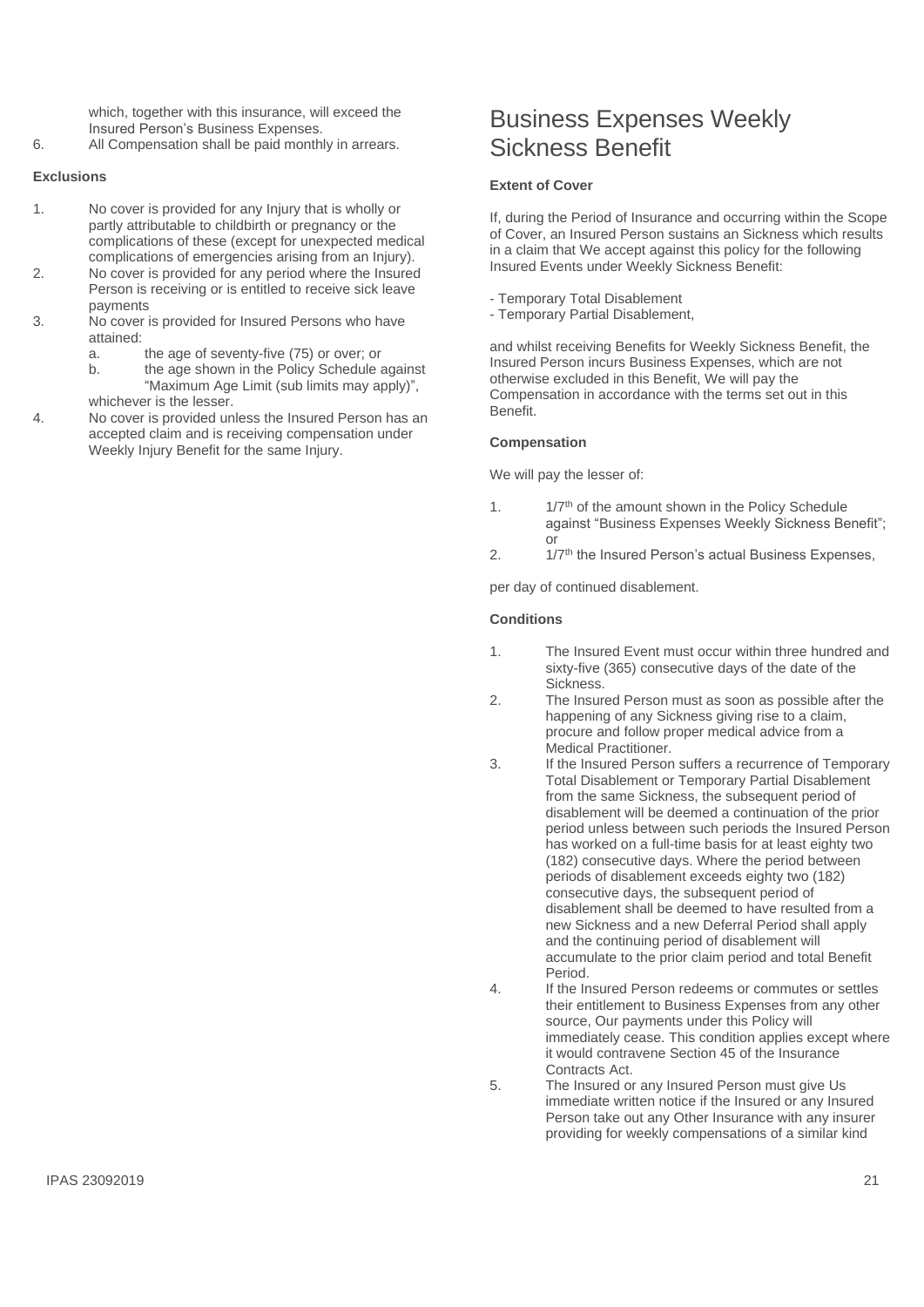which, together with this insurance, will exceed the Insured Person's Business Expenses.

6. All Compensation shall be paid monthly in arrears.

#### **Exclusions**

- 1. No cover is provided for any Sickness that is wholly or partly attributable to childbirth or pregnancy or the complications of these.
- 2. No cover is provided for any period where the Insured Person is receiving or is entitled to receive sick leave payments.
- 3. No cover is provided for Insured Persons who have attained:
	- a. the age of sixty-five (65) or over; or<br>b. the age shown in the Policy Schedu
	- the age shown in the Policy Schedule against "Maximum Age Limit (sub limits may apply)", whichever is the lesser.
- 4. No cover is provided unless the Insured Person has an
- accepted claim and is receiving compensation under Weekly Sickness Benefit for the same Sickness.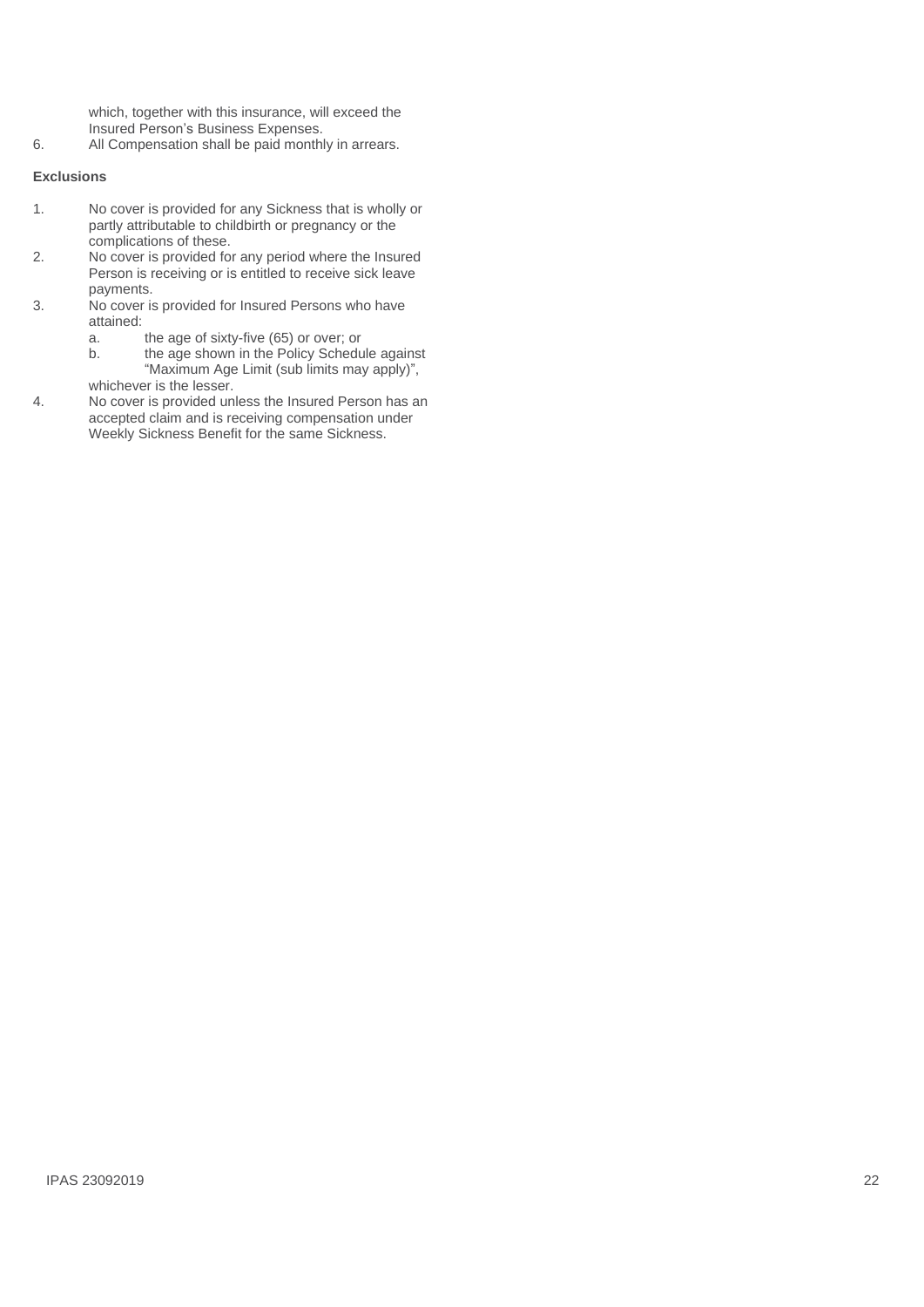# <span id="page-22-0"></span>General Exclusions

The following exclusions apply to all Benefits under this Policy.

- 1. No cover is provided for an Insured Person who has attained the age shown in the Policy Schedule against "Maximum Age Limit (sublimits may apply)".
- 2. No cover is provided for an Insured Person engaging in air travel except as a passenger in any registered and licensed aircraft that carries passengers.
- 3. No cover is provided for any Benefit payment that would constitute the carrying out of a "Health Insurance Business" as defined under the Private Health Insurance Act 2007 (Cth) or any succeeding legislation to that Act or would result in a breach of the provisions of the Health Insurance Act 1973 (Cth) or the National Health Act 1953 (Cth).
- 4. No cover is provided for an Insured Person being under the influence of intoxicating liquor and having a blood alcohol content over the prescribed legal limit whilst driving, or being under the influence of any other drug unless it was prescribed by a Medical Practitioner and taken in accordance with the Medical Practitioner's advice.
- 5. No cover is provided for an Insured Person engaging in or taking part in naval, military or air force service or operations.
- 6. No cover is provided for an Insured Person engaging in or taking part in or training for Professional Sports of any kind.
- 7. No cover is provided for racing and/or time trials of any form, other than on foot.<br>8 No cover is provided for the use existence or escape of puclear weapons mater
- No cover is provided for the use, existence or escape of nuclear weapons material or ionising radiation from or contamination by radioactivity from any nuclear fuel or nuclear waste from the combustion of nuclear fuel.
- 9. No cover is provided for any deliberate self-inflicted harm or Injury, caused or committed by the Insured Person, including suicide or attempted suicide, reckless misconduct or any criminal or illegal act.
- 10. No cover is provided for sexually transmitted diseases, or Acquired Immune Deficiency Syndrome (AIDS) disease or Human Immunodeficiency Virus (HIV) infection.
- 11. No cover is provided for War, Civil War, rebellion, revolution, insurrection or military or usurped power in or confiscation or nationalisation or requisition or destruction of or damage to property by or under the order of any government or public or local authority in the Insured's Country of Domicile or Country of Expatriation, or the Insured Person taking part in a riot or civil commotion.
- 12. No cover is provided or deemed to be provided and We shall not be liable to pay any claim or provide any benefit hereunder to the extent that the provision of such cover, payment of such claim or provision of such benefit would expose Us to any sanction, prohibition or restriction under United Nations Security Council (UNSC) resolutions or the trade or economic sanctions, laws or regulations of Australia, European Union, United Kingdom and/or the United States of America.
- 13. No cover is provided for Events attributable wholly or partly to childbirth or pregnancy or the complications of these.
- 14. No cover is provided for any claim in relation to or in connection with a Pre-Existing Condition.
- 15. No cover is provided for an Insured Person playing or training for any code of football with a registered club or the Insured Person being a registered player.
- 16. No cover is provided for results from losses arising from Nuclear, Biological or Chemical Terrorism.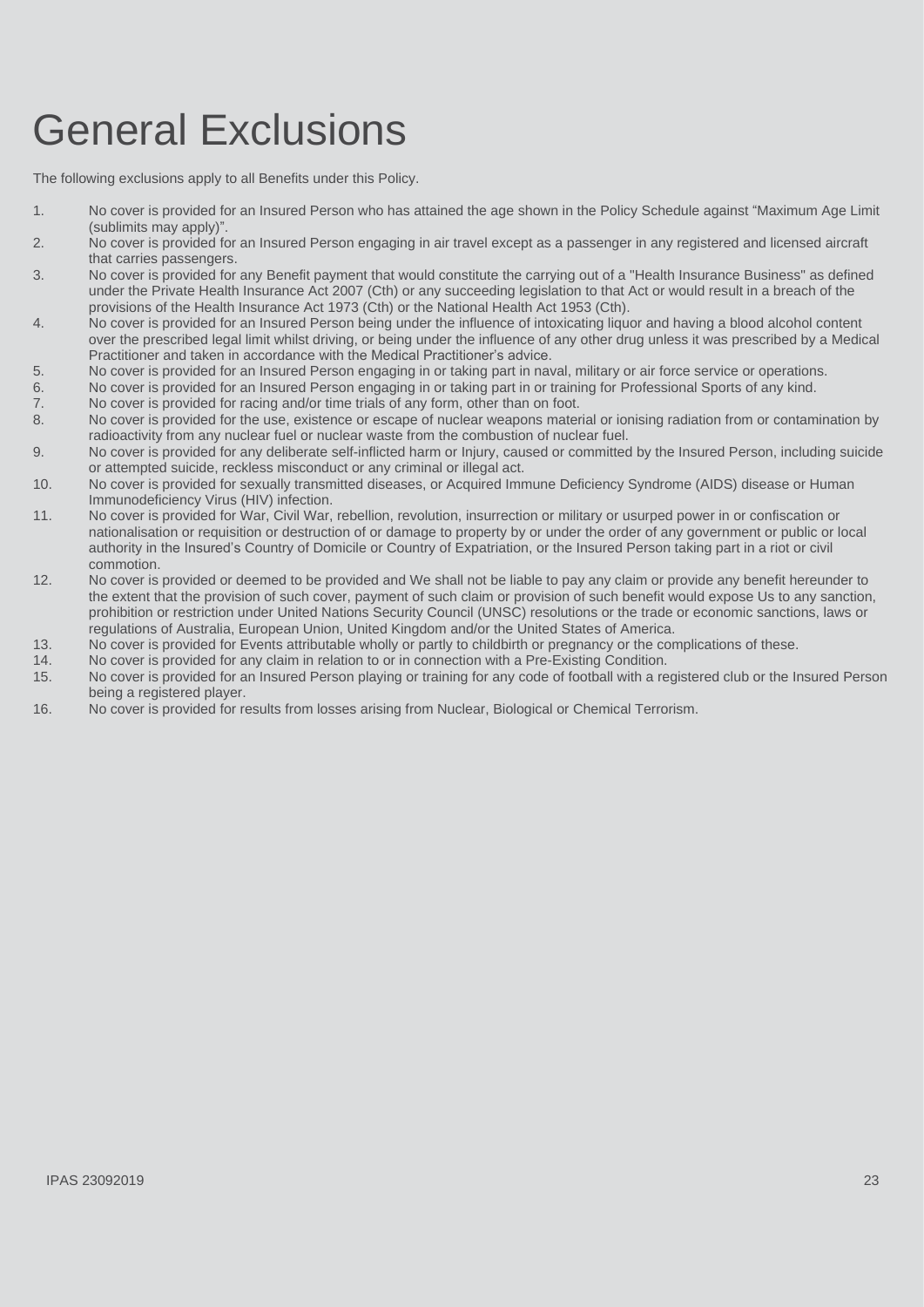# <span id="page-23-0"></span>General Conditions and Limitations

The following conditions and limitations apply to this Policy.

#### **Additions and Deletions**

The Insured must declare to Us in writing of any Insured Persons who are required to be covered under the Policy during the Period of Insurance within thirty (30) consecutive days from their Effective Date of Cover. Cover will be subject to a pro-rata premium for time on risk, which can be paid on a quarterly or annual basis. The Insured must also declare to Us any Insured Persons who no longer require cover under the Policy within thirty (30) consecutive days from their date of cessation.

The maximum pro-rata refund premium applicable for Insured Persons that no longer require cover under the Policy will be limited to one hundred and twenty (120) consecutive days. Furthermore, We reserve the right not to refund any premium, or only a refund portion of the premium, if We have paid a claim or intend to pay a claim under the Policy during the Period of Insurance with respect to an Insured Person who no longer requires cover.

#### **Age Limitation**

Age limits apply to this policy. No cover is provided for Insured Persons who are not aged between the minimum and maximum age limits of the Policy at the time of an Event.

- 1. The maximum age limit is shown in the Policy Schedule against "Maximum Age Limit (sub limits may apply)". If "Maximum Age Limit (sub limits may apply)" is not shown in the Policy Schedule, no maximum age limit applies to the Policy.
- 2. The minimum age limit is shown in the Policy Schedule against "Minimum Age Limit (sub limits may apply)". If "Minimum Age Limit (sub limits may apply)" is not shown in the Policy Schedule, no minimum age limit applies to the Policy.

Specific age limits may also apply to each Benefit included on this Policy. Please refer to each Benefit for full details.

#### **Cancellation**

- 1. The Insured may cancel the Policy at any time by telling Us in writing:
	- a. If the Insured cancels the Policy, (subject to the cooling-off rights) We shall retain and be entitled to the proportional premium for the period during which the Policy has been in force plus Our cancellation charge;
	- b. Cancellation by the Insured will be effective when We receive the request; and
	- c. Where there is more than one Insured under the Policy, We will only cancel the Policy when a written agreement to cancel it is received from all of the Insureds.
	- IPAS 23092019 24
- 2. We may only cancel the Policy by giving the Insured written notice and in accordance with the provisions contained in the Insurance Contracts Act, including where the Insured has:
	- a. made a misrepresentation to Us before the Policy was entered into;
	- b. failed to comply with a provision of the Policy including failure to pay the premium;
	- c. made a fraudulent claim under the Policy or any other policy during the time the Policy has been in effect;
	- d. failed to notify Us of a specific act or omission as required by the Policy; or
	- e. failed to tell Us about any changes in the circumstances of the risk during the Period of Insurance.
- 3. If We cancel the Policy, We will advise the Insured in writing and cancellation will take effect at whatever is the earlier of the following times:
	- a. when another contract of insurance is taken out by the Insured to replace the Policy; or
	- b. at 4.00p.m. local standard time of the third business day after the day on which notice was given to the Insured or such later time as We may specify in the notice.

After cancellation and subject to the cooling-off rights (See 'Important Information'), We will keep the premium for the period that the Policy was in force and We will return to the Insured the unexpired portion of the premium for the period from the date the Policy was cancelled to the due date of the Policy. We will not refund any premium if a claim has been made under any Benefit of this Policy.

4. Where the Policy is cancelled, We do not notify any Insured Persons who are not the Insured.

#### **Change in Business Activities**

The Insured must inform Us as soon as reasonably practicable to a maximum time limit of fifteen (15) consecutive business days of any alteration in the Insured's business activities which increases the risk of a claim being made under this Policy.

#### **Claim Forms**

We will, upon receipt of notice of a claim, provide claim forms and other documentation as required by Us for completion by the Insured Person and/or Insured as the case may be. We shall not be liable to make any payment under this Policy unless the claim form is properly completed and all information reasonably required by Us has been furnished at the expense of the Insured.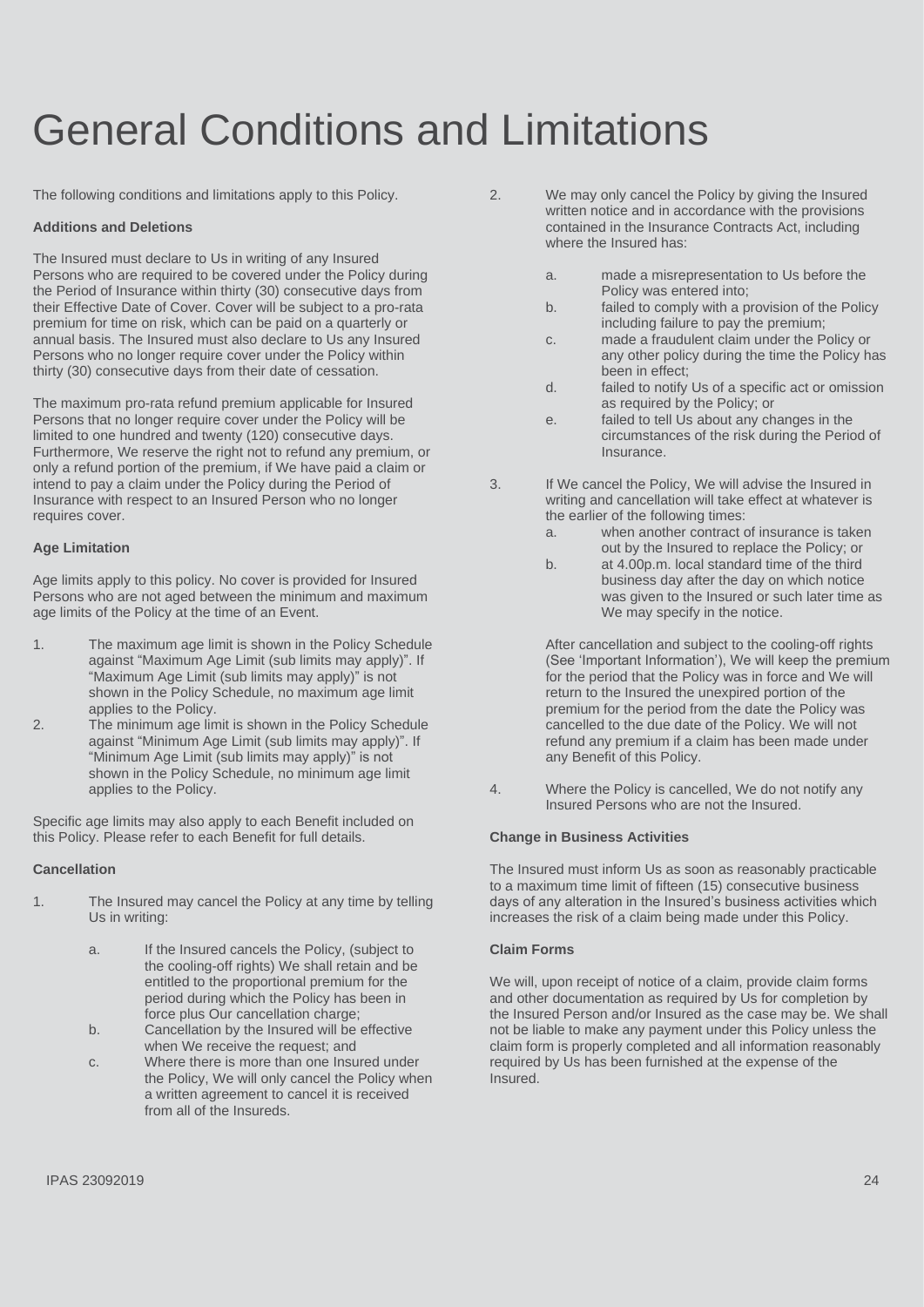From time to time We may request a progressive claim form be completed by the Insured Person's attending Medical Practitioner.

#### **Claim Off-Set**

In respect of any Benefit which is intended to reimburse incurred expenses or financial losses, there is no cover under the Policy for any loss, damage, liability, Insured Event, Injury or Sickness which is covered under any Other Insurance policy, health or medical scheme or any government legislation or is payable by any other source. We will however pay the difference between what is payable under the Other Insurance policy, health or medical scheme or any government legislation or such other source and what the Insured or the Insured Person would be otherwise entitled to recover under the Policy, where permissible by law.

#### **Consent to Notification**

Acceptance of this Policy means that the Insured consents that We may provide information, including but not limited to notices, in an email or in any other form of electronic communication.

#### **Currency**

All amounts shown in the Policy are in Australian dollars (AUD), unless otherwise shown in the Policy Schedule against "Policy Currency". Any claim or Benefit paid under this Policy will be paid in Australian dollars (AUD) or the currency shown in the Policy Schedule against "Policy Currency". International bank transaction fees are covered to a maximum of fifty (\$50) dollars per claim.

If expenses are incurred in a currency different to Australian dollars (AUD) dollars or the currency shown in the Policy Schedule against "Policy Currency", then the rate of currency exchange used to calculate the amount payable will be the rate at the time of incurring the expense or suffering a loss sourced from the OANDA website **www.oanda.com**. Note, that exchange rate differences may occur resulting in variation between original value and final payment amount, this can be minimised by requesting all payment be made in Australian dollars (AUD) into an Australian bank account.

#### **Documentation**

The Insured must provide all Insured Persons:

- 1. with a copy of the PDS at the commencement of the Period of Insurance;
- 2. with information that any claim they make is subject to the terms, conditions and exclusions of the Policy;
- 3. with information that is relevant to the Policy cover contained in the Policy Schedule, including but not limited to the definition of Insured Persons, the Period of Insurance, the Scope of Cover and the nature and effect of any endorsement to the Policy; and
- 4. if the Policy is lapsed or cancelled, a note to this effect.

As We are not in direct contact with, and We do not know who the fluctuating body of Insured Persons are, We must rely on the Insured to ensure that the Insured Persons receive the required Policy information.

#### **Due Diligence**

The Insured and all Insured Person(s) will exercise due diligence in doing all things to avoid or reduce any loss under the Policy.

#### **Duplicate Benefit Cover**

Should a Benefit be payable under this Policy that is also payable under any Other Insurance policy insured with Us, only one (1) Policy can be claimed against (i.e. the Policy with the greatest benefit).

#### **Duty to Co-Operate**

- 1. The Benefits of this Policy depend on the Insured or any person covered by this Policy giving Us or AHI any reasonable information and help We or AHI require. This includes giving Us or AHI written statements and/or documents We or AHI consider relevant. We or AHI may also require the Insured or any person covered by this Policy to attend court to give evidence. The Insured and any person covered by this Policy must help Us or AHI even when We have paid a claim.
- 2. If the Insured or any person covered by this Policy are in receipt of weekly Benefit payments for Temporary Total Disablement or Temporary Partial Disablement, We may appoint a return to work coordinator or vocational rehabilitation provider. Such persons will work with the Insured, the Insured Person's Employer and the Insured's nominated treating Medical Practitioner to explore and facilitate possible return to work strategies within the functional parameters of the medical condition. The Insured must give Us reasonable cooperation in participating in such injury management.
- 3. If the Insured or any person covered by this Policy do not cooperate with the above the Insured or any person covered by this Policy will be in breach of this Policy and payments may be either suspended, or be reduced to the extent that the Insured's non-cooperation prejudices Our liability to make ongoing Benefit payments.

#### **Governing Law and Jurisdiction**

This Policy shall be governed and construed in accordance with the laws of Australia. Any dispute under this Policy shall be resolved in accordance with the laws of Australia.

#### **Headings**

Headings have been included for ease of reference and it is understood and agreed that the terms, conditions and exclusions of the Policy are not to be construed or interpreted by reference to such headings.

#### **Legal Action**

No action at law or in equity shall be brought to recover on this Policy prior to the expiration of sixty (60) consecutive days after Our reasonable requirements in connection with a claim have been met. No such action shall be brought after the expiration of three (3) years after the date of the Injury or Sickness (as the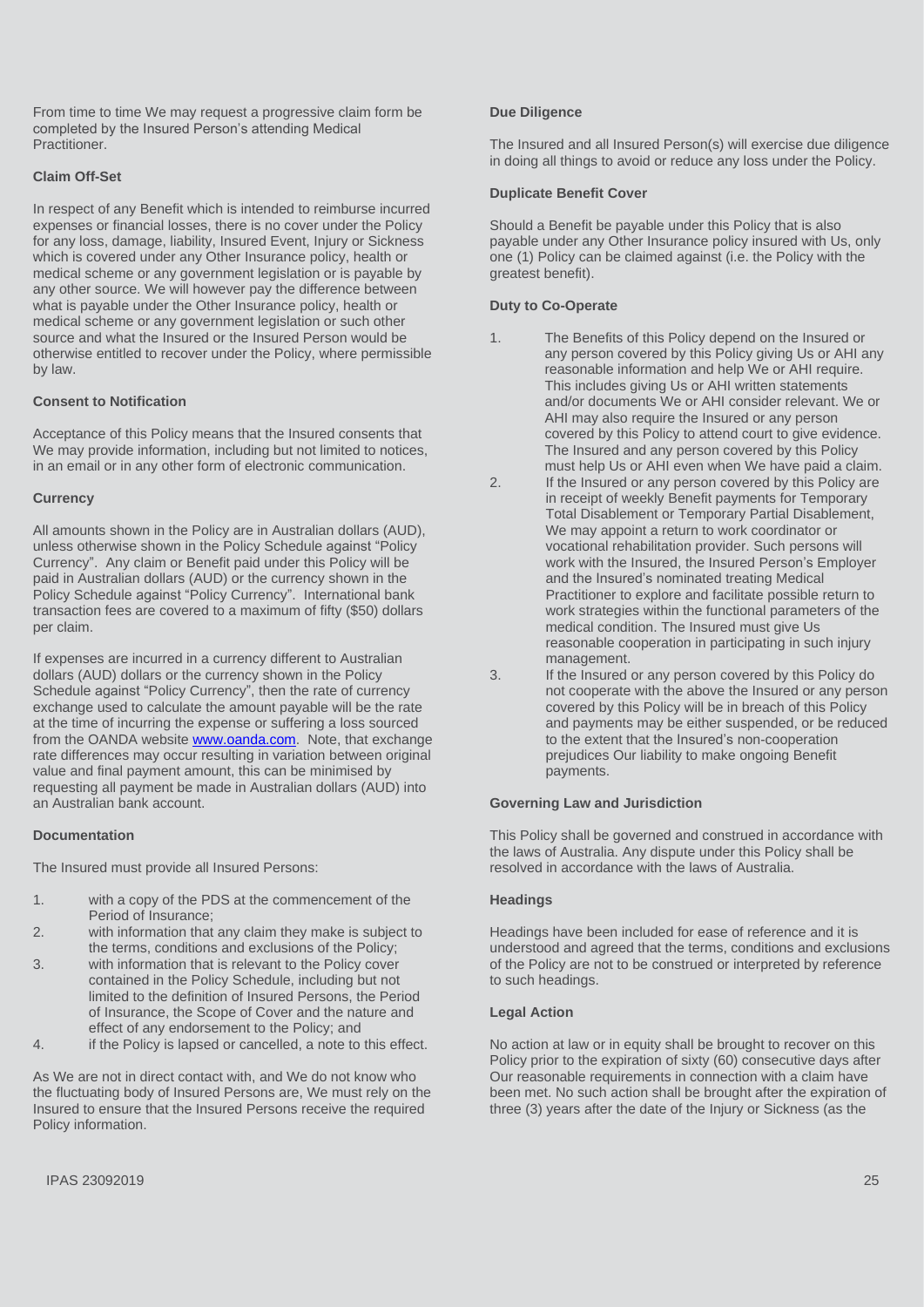case may be) loss or damage or the time the liability was incurred (as the case may be) giving rise to the claim.

#### **Limit of Liability**

The most We will pay in any one Period of Insurance under this Policy is shown in the Policy Schedule against "Aggregate Limit of Liability". We may also include an Aggregate Limit of Liability for specific Benefits or Events. If We include a specific Aggregate Limit of Liability for a Benefit or an Event, such limit will be shown in the Policy Schedule. The Aggregate Limit of Liability does not apply to the Personal Liability Benefit or the Medical and Medical Evacuation Expenses Benefit if they are included on the Policy. In the event the Aggregate Limit of Liability is reached, the amount can be reinstated with Our agreement and payment of the appropriate additional premium (plus any charges).

#### **Notice of Claim**

Written notice of claim must be given to AHI within thirty (30) consecutive days after the occurrence of any circumstances giving rise to a claim or as soon thereafter as is reasonably possible.

#### **Other Insurance**

In the event of a claim, the Insured Person must advise Us as to any Other Insurance they are entitled to claim under or have access to that covers the same risk or loss.

#### **Payments**

Unless otherwise stated, all Compensation shall be paid to the Insured Person, or in the case of the Insured Person's death, to the Insured Person's legal personal representative.

#### **Physical Examination and Autopsy**

In relation to a claim under this Policy where We do not agree with the opinion given by the Medical Practitioner, We have the right (at Our own expense) to conduct any medical examination or examinations of the Insured Person or in the event of death, arrange for an autopsy to be carried out. We may also at any time during a claim ask for further information or appoint a person to conduct further enquiries into the nature and circumstances of the claim.

If the Medical Practitioner (authorised by Us) forms an opinion that is contrary to the opinion of the initial Medical Practitioner, We will obtain an independent Medical Practitioner's opinion which will be the opinion used for the purposes of determining a claim.

#### **Singular / Plural**

If it is consistent with the context of any clause in this Policy, the singular includes the plural and vice versa.

#### **Subrogation**

1. If We make any payments under the Policy to an Insured or an Insured Person, then, to the extent the Insured or Insured Person may have a cause of action for loss or damage against any third party in respect of the facts, matters and circumstances which gave rise to the payments being made under the Policy, then We have a right of subrogation and repayment including any claim for interest by way of an action which may be brought in the name of the Insured and/or Insured Person against such third party. Both the Insured and Insured Person must provide reasonable cooperation to Us in pursuing any such right.

- 2. If the Insured Person brings a claim for loss or damage in their own name against a third party in respect of the facts, matters and circumstances which gave rise to the payments being made under this Policy, then the Insured Person must include in their claim any payments which may be recoverable from the third party including a claim for interest (recoverable payments) and should the Insured Person recover damages against the third party either by way of settlement or judgment then the Insured Person must repay to Us out of any such damages the recoverable payments which the Insured Person received under this Policy. We will provide reasonable cooperation to the Insured Person and their legal advisers in bringing any such action.
- 3. If the Insured Person has at any time entered into or enters into a contract or agreement with another party that prevents the Insured Person's entitlement, and hence Our entitlement, to recover under Our right of subrogation then We may be entitled to rely on Section 54(2) of the Insurance Contracts Act to deny indemnity and to advise that no Compensation is payable by virtue of Section 54(2) of the Insurance Contracts Act.

#### **Written Approval**

If the Insured Person seeks to return to the Country of Expatriation from their Country of Domicile, it must be on the written approval of Our Medical Practitioner in consultation with the Insured Person's attending Medical Practitioner.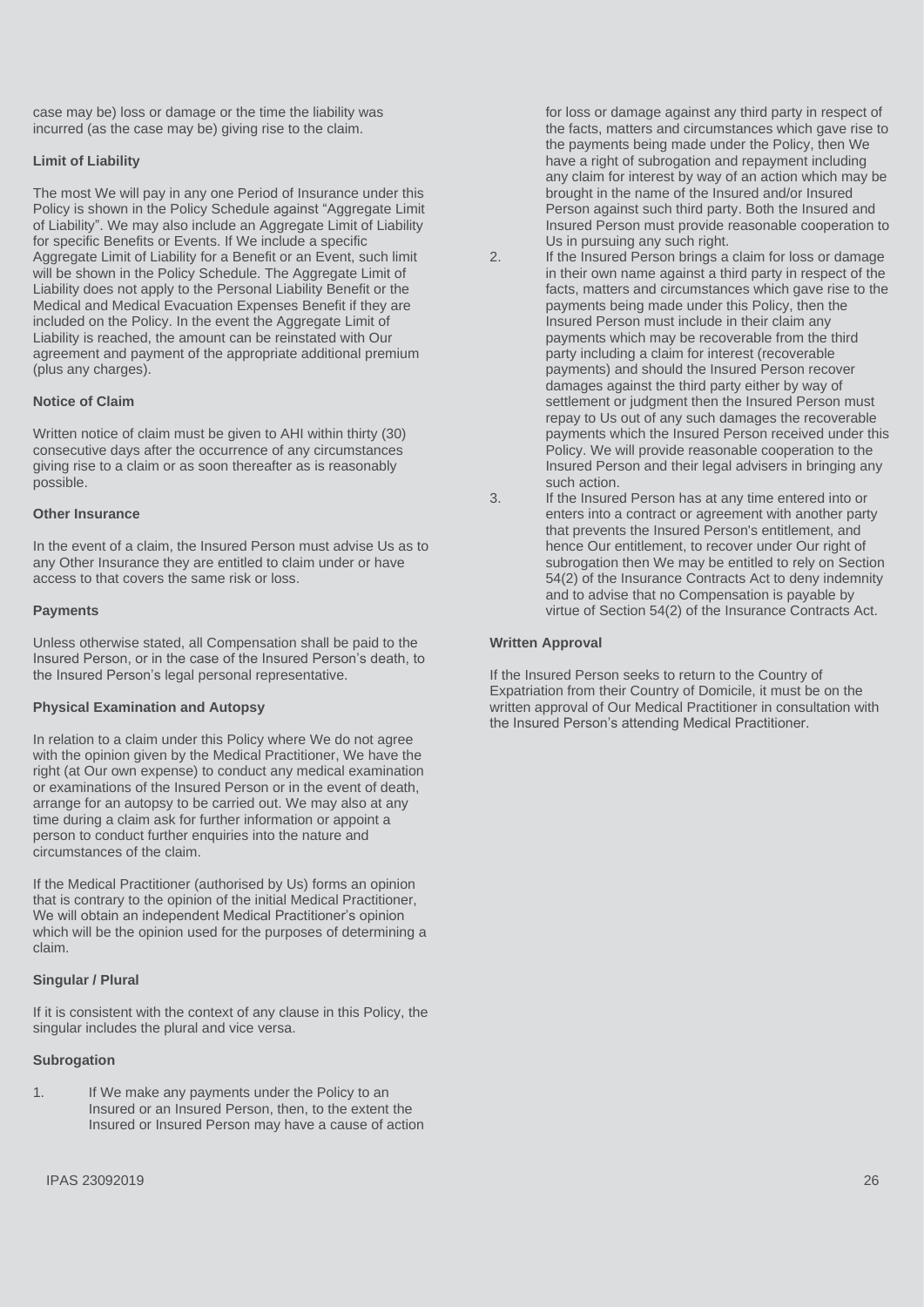# <span id="page-26-0"></span>AHI Standard Definitions

**AHI uses a library of definitions which are common to all of Our products. The library of definitions applies to the Product Disclosure Statement, Policy Wording and Policy Schedule. The definitions apply only when capitalised in those specific documents.**

**Definitions which do not appear in an Insured's or Insured Person's Product Disclosure Statement, Policy Wording or Policy Schedule, are not applicable to those documents.**

**ACCIDENT** means a sudden, external, unforeseeable and unexpected specific Event which occurs at a definable time and place.

**ACCOMMODATION EXPENSES** means reasonable and necessary charges for accommodation which We have organised or authorised in writing prior to the commencement of the accommodation period. It does not include any charges which the Insured or Insured Person have originally budgeted.

#### **ACCOMPANYING** means:

- 1. travelling with;<br>2 travelling sepa
- travelling separately from, with the intention to meet with:
- 3. continue travelling with; or
- 4. leave or depart from,

an Insured Person whilst on a Journey.

**AGGREGATE LIMIT OF LIABILITY** means the most We will pay for all claims within a Period of Insurance.

**AHI** means Accident & Health International Underwriting Pty Ltd, ABN 26 053 335 952, AFS Licence No. 238261, of Level 4, 33 York Street, Sydney, New South Wales, 2000, Australia.

**AHI ASSIST** means AHI's international medical, safety & security and emergency management service.

**AIRFARE CHARGES** means economy class ticket on a scheduled flight, unless otherwise agreed by Us in writing. It does not include any charges which the Insured or Insured Person have originally budgeted.

**ALLIED HEALTH CARE PROVIDER** means a legally licensed, registered and qualified health professional that performs diagnostic procedures, provides therapeutic service and patient care in a Hospital, private practice, in-home or community health facility who is not a Medical Practitioner and who is not the Insured Person and/or the Insured, or a Family member or Relative of the Insured and/or Insured Person. Allied Health Care Provider includes but is not limited to audiologists, chiropractors, dental hygienists, dietitians, exercise physiologists, medical technologists, occupational therapists, orthoptists, orthotists and prosthetists, osteopaths, pharmacists, podiatrists, psychologists, physical therapists, radiographers, respiratory therapists, speech / language pathologists, sonographers, and social workers.

**ALTERNATIVE EMPLOYEE EXPENSES** means all reasonable and necessary expenses incurred in sending a substitute

employee to complete the original Insured Person's defined business commitments and objectives.

**AMBULANCE SERVICE EXPENSES** means charges for transportation in a medical emergency vehicle and/or aircraft of an Insured Person to a Hospital, including inter-Hospital transfers that are necessary because the original admitting Hospital does not have the required medical facilities. It does not mean transfers due to Insured Person preferences.

**ANNUAL AGGREGATE DEDUCTIBLE** means the amount shown in the Policy Schedule that the Insured Person is responsible to pay for all claims incurred in any one (1) Period of Insurance. When this amount is reached in any one (1) Period of Insurance, We will then reimburse the Insured Person for any valid claim over this amount, subject to all other terms, limits, conditions and exclusions of the Policy. The Annual Aggregate Deductible amount can apply per Insured Person, Couple or Family as shown in the Policy Schedule.

**ANY ONE ARTICLE** means one item (including but not limited to its attached or unattached accessories) or a set or pair of items such as earrings, set of golf clubs, a camera body and its standard lens, shoes, jacket and trousers, gloves.

**BENEFIT** means Compensation which We will pay to the Insured or Insured Person in the event that a specific set of circumstances are satisfied. Benefits are located under the Benefits heading in the Policy Wording.

**BENEFIT PERIOD** means the maximum period of time for which We will continue to pay a Benefit irrespective of whether claims are made under this Policy or another policy held by the Insured or Insured Person with Us, unless We have agreed to provide that cover over and above this Policy. If a Deferral Period applies to the Benefit, the Benefit Period for that Benefit begins at the end of the Deferral Period. The Benefit Period is shown in the Policy Schedule below the relevant Benefit.

**BUSINESS EXPENSES** means the fixed expenses that the Insured or Insured Person has incurred in the running of the Insured Person's business over the period of three hundred and sixty-five (365) consecutive days prior to the date of the disablement, being:

- 1. employees' wages and on-costs (for example superannuation, premiums for Accident or Workers' Compensation, payroll tax, amounts payable under awards and regulations) but not where the employee wages and on-costs are for an Insured Person; 2. rent or property rates;
- 3. electricity, water, gas or telephone charges;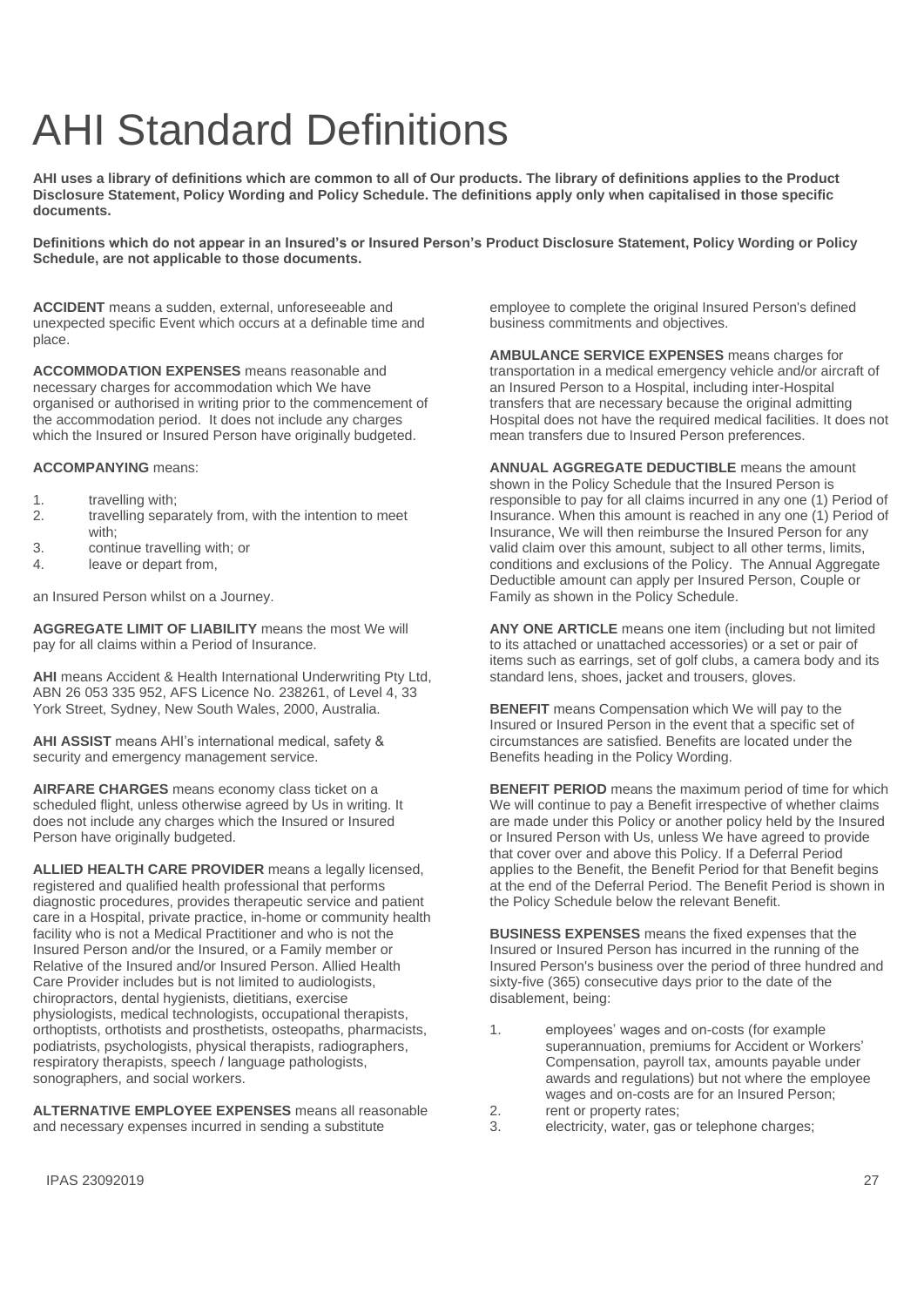- 4. laundry or cleaning expenses that are regular;<br>5. leasing payments on equipment or motor vehic
- 5. leasing payments on equipment or motor vehicles; and 6. combinent of the linear other expenses that are usual for the lineared's or
- 6. other expenses that are usual for the Insured's or Insured Person's type of business and for which the Insured or Insured Person is entitled to claim as business expenses for income tax purposes.

It does not mean:

- 1. payment of the Insured or Insured Person's personal accounts or withdrawals from their accounts for personal use;
- 2. the Insured Person's wages, salary, earnings or fees;
- 3. wages, salary, earnings or fees for any person as the Insured Person's replacement; or
- 4. the cost of stock or merchandise.

**BUSINESS PROPERTY** means items intended for use in connection with any trade, business or occupation.

**BUSINESS TRAVEL** means a Journey which is undertaken on the business of the Insured and includes any Leisure Travel as part of that Journey.

**CARJACKING INCIDENT** means violent theft or the attempted violent theft of a Hire Vehicle which is under the care and control of, or occupied by or immediately intended to be occupied by the Insured or Insured Person.

**CHARTER FLIGHT** means an aircraft that is chartered for a specific trip(s) by the Insured or Insured Person to fly to and/or from declared take-off and landing facilities and where the flight is not part of an airline's regular scheduled flights for the general public.

**CIVIL WAR** (whether declared or not) means any of the following: armed opposition, insurrection, revolution, armed rebellion or sedition between two or more parties belonging to the same country where the opposing parties are of different ethnic, religious or idealistic groups.

**COMMERCIAL HIRE VEHICLE** means any rented vehicle primarily designed to:

- 1. Transport more than nine (9) passengers (plus the driver); or,
- 2. Perform any function other than the transportation of people/passengers.

**COMPENSATION** means the amount We will pay for a Benefit.

**COUNTRY OF DOMICILE** means the country in which the Insured Person is deemed a citizen or permanent resident (e.g. holder of a multiple entry visa or permit which gives an Insured Person resident rights in such country).

**COUNTRY OF EXPATRIATION** means a country other than the Insured Person's Country of Domicile, that is:

- 1. where the Insured Person will spend most of their time whilst outside of their Country of Domicile;
- 2. where the Insured Person is residing whilst on an overseas expatriate assignment;
- 3. as declared to Us; or
- 4. as named in the Policy Schedule.

**COUPLE** means the Insured Person and their Accompanying Partner.

**DAILY BENEFIT** means the maximum amount We will pay for each elapsed period of twenty four (24) consecutive hours.

**DEFERRAL PERIOD** means the continuous period of time shown in the Policy Schedule during which no Compensation is payable for a Benefit. The Deferral Period begins at the point in time that the Benefit would have been payable if there was no Deferral Period. The Deferral Period is shown in the Policy Schedule below the relevant Benefit.

**DENTAL PRACTITIONER** means a person legally qualified in dentistry who is registered or licensed to practice dentistry under the laws of the country in which they practice dentistry as a dentist, dental hygienist, dental prosthetist, dental therapist, oral surgeon, orthodontist, oral health therapist or specialist who is not the Insured Person and/or the Insured, or a Family member or Relative of the Insured and/or Insured Person.

**DENTAL SERVICES (EMERGENCY) EXPENSES** means charges made by a Dental Practitioner for emergency dental treatment to restore or replace a Tooth lost or damaged or to resolve the acute, spontaneous and unexpected onset of dental pain.

**DENTAL SERVICES (MAJOR) EXPENSES** means charges (approved by Us) made by a Dental Practitioner for root canal treatment, endodontic treatment, oral surgery, anesthetic services, periodontal surgery, orthodontic services, installation of and repairs to crowns and bridges, new dentures, dental repairs and remodeling and other specialist services.

**DENTAL SERVICES (ROUTINE) EXPENSES** means charges made by a Dental Practitioner for examinations, scaling and cleaning (removal of plaque), application of fluoride, amalgam or composite resin dental filling and restorations, diagnostic services, x-rays, injections and single Tooth extraction.

**DEPENDENT CHILD or DEPENDENT CHILDREN** means an Insured Person's or their Partner's dependent child or children, including step or legally adopted child or children, as long as they are under nineteen (19) years of age, or under twenty-five (25) years of age while they are full-time students attending a legally accredited registered training organisation, institution of higher learning, and are primarily dependent upon the Insured Person for maintenance and support. Dependent Child or Dependent Children also includes any child or children of any age who are living permanently with the Insured Person who through a disability are totally incapable of self-support.

**DETENTION or DETAINED** means the illegal holding of an Insured Person under duress by militias, militants or governments without any legal justification. Detention also includes the Insured Person being held hostage as part of hijacking, which is the capture by force of any building, aircraft or vehicle which the Insured Person is located within.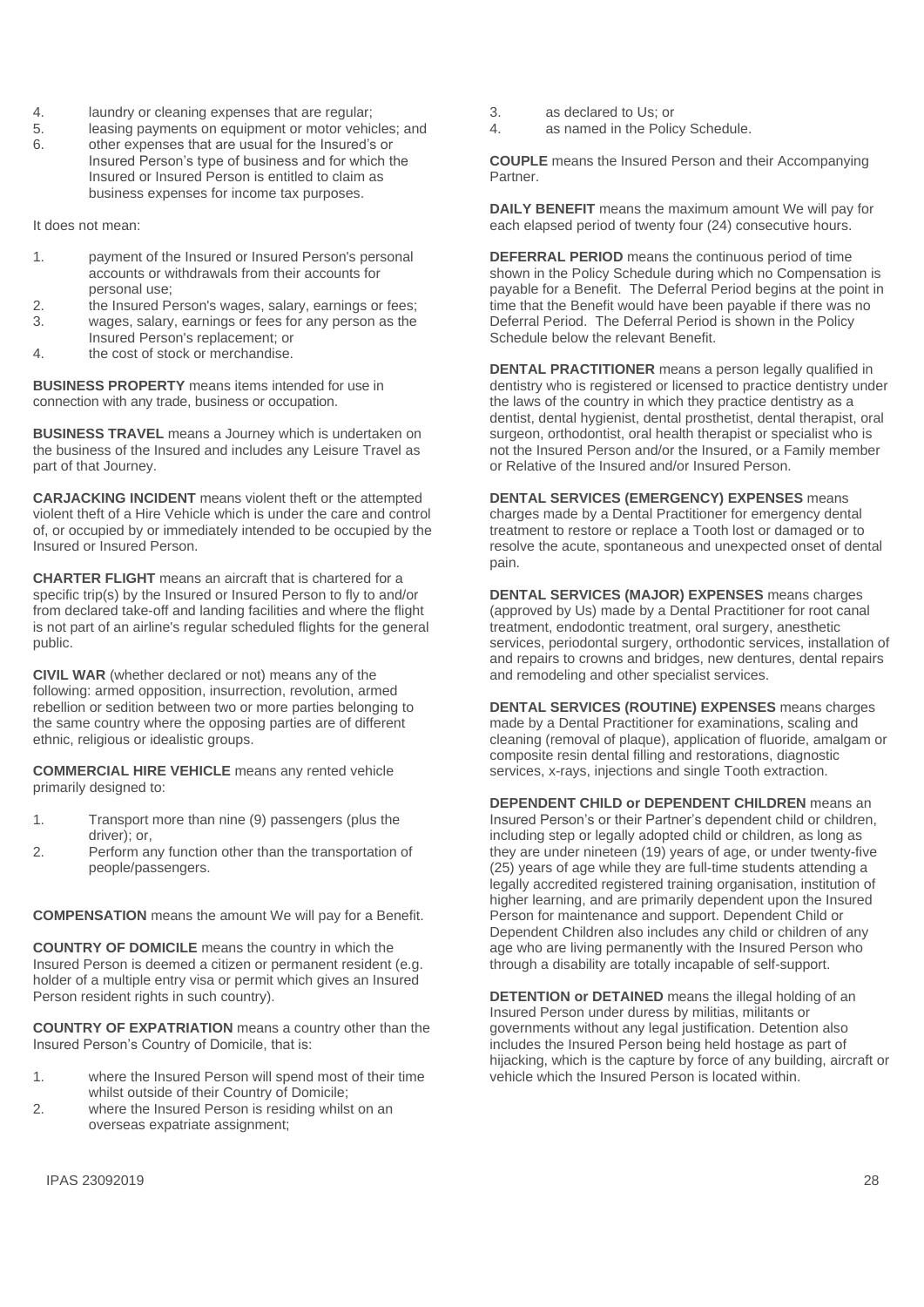#### **EFFECTIVE DATE OF COVER** means the date the:

- 1. Insured Person first becomes an Insured Person under this Policy and is shown in the Policy Schedule or subsequent endorsement as an Insured Person; and
- 2. Premium is paid or agreed to be paid by the Insured for the Insured Person.

**ELECTRONIC EQUIPMENT** means any personal device that contains a computer chip, microprocessor or electronic controller, including but not limited to medical or therapeutic devices, mobile telephones, portable computers (including all notebooks, laptops, tablets and other hand held devices) or any wireless enabled wearable technology devices and the like. This does not include cameras.

**EMERGENCY DELIVERY** means an unplanned delivery (natural or caesarean section) of a child that occurs in Hospital that is deemed life threatening, through complication, to the Insured Person and/or child by the attending Medical **Practitioner** 

**EXCESS** means the amount an Insured Person must contribute towards the cost of a claim under this Policy. Where an Excess applies it will be shown in the Policy Schedule and Our payments will be paid less the Excess amount. An Excess will reduce the amount We pay to the Insured or Insured Person for a claim for any one Event. Only one Excess applies to each separate Event for each Benefit of the Policy per Insured Person. An Excess can either be expressed as a monetary amount or a percentage of the loss.

**EXPENSE LIMITIATION** means the maximum percentage of an expense which We will reimburse in the event of a claim.

**EXPATRIATED** means the moving of an Insured Person to a specified country other than their Country of Domicile for a defined period of time on the business of the Insured.

**EXTORTION** means a physical threat or intimidation of an Insured Person for the purpose of demanding a Ransom for that Insured Person.

**EVENT** means a situation or series of situations that give rise to a claim.

**FAMILY** means the Insured Person, their Accompanying Partner and/or Dependent Children.

**FULL-BREAK** means the bone is completely broken through with no connections.

**FUTURE EMPLOYMENT** means the Insured Person is registered with the government agency or department (responsible for providing unemployment services) and/or a recruitment company in their Country of Domicile and actively looking for employment by providing Us with written proof they are applying for a minimum of two (2) new jobs per week.

**HERBAL MEDICINES** means medicine that is natural 'botanical' (legally approved plants or plant extracts) that may be ingested or applied to the skin to treat Injury or Sickness, that is prepared and purchased from a Medical Practitioner or legally licensed and registered herbalist as prescription only. It is used as an

alternative to pharmaceutical derived medication prescribed by a Medical Practitioner and does not include any pharmaceutical prepared or manufactured herb based vitamins, supplements, peptides, breathing vapour, scented candles and purifiers or associated equipment.

**HIRE VEHICLE** means a rented sedan, station wagon, hatchback or all-wheel (AWD) or four-wheel drive (4WD), which is not a Commercial Hire Vehicle, rented or hired from a licensed motor vehicle rental/hire company for the sole purpose of carrying an Insured Person in accordance with the Hire Vehicle Agreement and shall not include any other vehicle or use.

**HIRE VEHICLE AGREEMENT** means the written agreement between the Insured or Insured Person and the motor vehicle hire company whose business is to rent out Hire Vehicles or Commercial Hire Vehicles.

**HIRE VEHICLE EXCESS** means the amount the Insured or Insured Person has agreed to bear as the excess shown on the Hire Vehicle Agreement.

**HOME LEAVE** means leave where the Insured Person(s) returns to their Country of Domicile for a period not greater than thirty (30) consecutive days at any one time and sixty (60) days in total in any one (1) Period of Insurance.

**HOME NURSING EXPENSES** means expenses incurred by an Insured Person after the Insured Person's Effective Date of Cover and during the Period of Insurance for the treatment of their Injury or Sickness for home nursing care, provided the care is considered necessary as evidenced by a written statement from a Medical Practitioner and such care is provided by a legally qualified and registered nurse who is not the Insured, the Insured Person, a Family member or Relative of the Insured and/or the Insured Person or an employee or director of the Insured.

**HOSPITAL** means a place registered as a hospital for the care and treatment of sick or injured persons and which has the following characteristics:

- 1. organised diagnostic and surgical facilities, either on premises or in facilities available to the hospital on a pre-arranged basis;
- 2. provides twenty-four (24) hours a day nursing services by registered nurses;
- 3. is under the supervision of a Medical Practitioner; and
- 4. is not primarily a clinic, a place for custodial care, a place for the treatment of alcoholism or any other substance abuse, a nursing, rest or convalescence home or home for the aged or similar establishment.

**HOSPITAL EXPENSES** means charges for a Hospital room and board, use of operating theatre, medicines, dressings, splints, plaster casts, rental of wheelchair or other Medical Mobility Equipment and/or miscellaneous Hospital equipment during the confinement period, and other miscellaneous Hospital charges for services necessarily and regularly given by a Hospital for treatment of the Injury or Sickness.

**IDENTITY THEFT** means the theft of data or information relating to Insured Person's identity which results in the fraudulent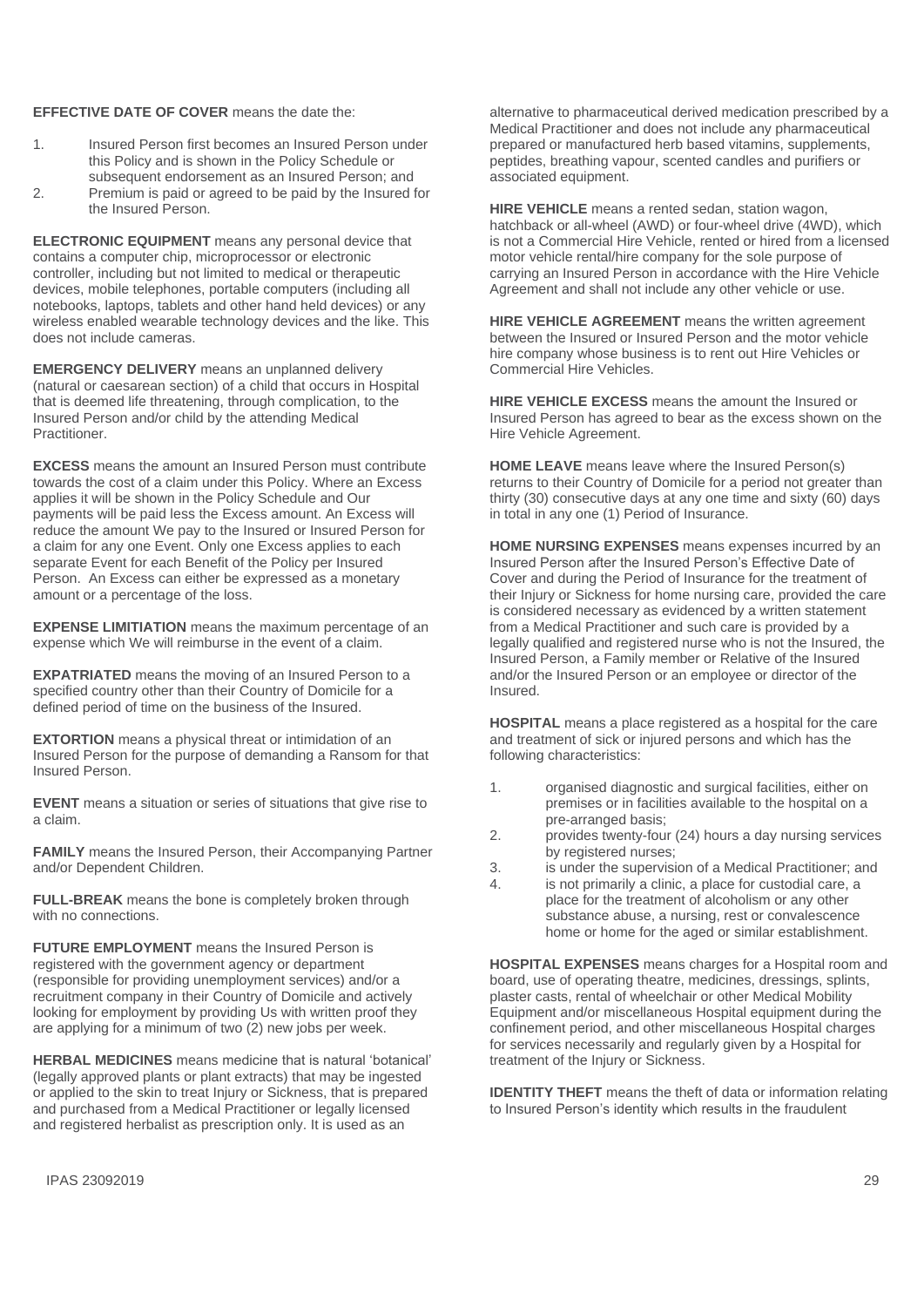practice of using this person's name and personal information to obtain Money, goods or services.

#### **INCOME** means:

- 1. If the Insured Person is an employee, the Insured Person's gross weekly rate of pay exclusive of overtime payments, bonuses, commissions and allowances averaged over the period of three hundred and sixtyfive (365) consecutive days prior to the date the disablement (with respect to which We have agreed to pay a claim under the Policy) commenced or over such shorter period that an Insured Person has been continuously employed prior to the date of disablement as certified by the Medical Practitioner; or
- 2. In the case of a self-employed person, the Insured Person's weekly pre-tax income derived from personal exertion, after deduction of all expenses necessarily incurred in connection with that income, averaged over the period of three hundred and sixty-five (365) consecutive days or over such shorter period that an Insured Person has been continuously self-employed prior to the date of disablement as certified by the Medical Practitioner.

If the Insured Person does not meet 1 or 2 above, then the Insured Person's Income shall be deemed to be nil.

**INCOME LIMITATION** means the maximum percentage of the Insured Person's Income which We will pay in the event of a claim.

**INCOME MULTIPLIER** means the maximum multiple of the Insured Person's annualised Income which We will pay in the event of a claim.

**INJURY** means bodily injury resulting from an Accident that occurs fortuitously to the Insured Person. Injury does not include:

- 1. any consequences of an Injury which are ordinarily described as being a Sickness, illness or disease, including but not limited to any congenital condition, heart condition, stroke or any form of cancer;
- 2. an aggravation of a pre-existing Injury;
- 3. any degenerative condition.

**INJURY ASSISTANCE EXPENSES** means expenses incurred by an Insured Person, as a direct result of sustaining an Injury covered by the Policy:

- 1. that are not Non-Medicare Medical Expenses or related to Non-Medicare Medical Expenses;
- 2. that are incurred by the Insured Person up to three hundred and sixty-five (365) consecutive days from the date of the Injury;
- 3. that We agree are reasonably and necessarily incurred by an Insured Person or paid for on the Insured Person's behalf;
- 4. that are deemed necessary by the treating Medical Practitioner; and
- 5. that are incurred with Our prior written consent;
- 6. but does not include expenses:
- a. that are not incurred as a direct result of the Injury and We consider are not necessarily incurred in the recovery from the Injury;
- b. for the prevention of future Injury(ies);
- c. that We are prohibited from paying by either the Private Health Insurance Act 2007 (Cth) or the Health Insurance Act 1973 (Cth) or any similar legislation and
- d. that are recoverable by the Insured or Insured Person from any other source to the extent permitted by law.

**IN-PATIENT MEDICAL CARE EXPENSES** means charges whilst in Hospital for Medical Practitioner services, anesthesia and its administration, daily in-patient care, surgical procedures, necessary medical care and treatment, necessary dental care and treatment and in-patient pharmaceuticals.

**INSURANCE CONTRACTS ACT** means the Insurance Contracts Act 1984 (Cth) as amended from time to time.

**INSURED** means the named company, organisation or person listed as the Insured in the Policy Schedule with whom We enter into the Policy. They are the contracting party.

**INSURED PERSON** means any person stated by name, classification or meeting the criteria specified for an Insured Person in the Policy Schedule for the insurance cover selected by the Insured and with respect to whom a premium has been paid.

#### **INSURER** means:

Tokio Marine & Nichido Fire Insurance Co., Ltd, ABN 80 000 438 291 AFS Licence No.246548 (TMNF)

Level 3, 1 Chifley Square, SYDNEY NSW 2000

Telephone: +61 2 9225 7500 Website: [www.tokiomarine.com.au](http://www.tokiomarine.com.au/)

**JOURNEY** means travel with a maximum duration of one hundred and eighty (180) consecutive days or less which is not normal daily commuting between the Insured Person's principal residence and place of business. A Journey commences from the time the Insured Person leaves their principal residence or place of business, whichever is the place of departure for the commencement of travel, and continues until the Insured Person returns to their principal residence or place of business, whichever occurs first.

**KIDNAP, KIDNAPPED or KIDNAPPING** means the actual or alleged taking of an Insured Person and holding them captive against the Insured Person's will, without legal authority for the purpose of demanding a Ransom for the release of the Insured Person.

**LABORATORY EXAMINATION** means laboratory tests and analysis made for diagnostic and/or treatment purposes including urinalysis, blood tests, microbiological cultures, pathology tests and analysis and other tests of body fluids.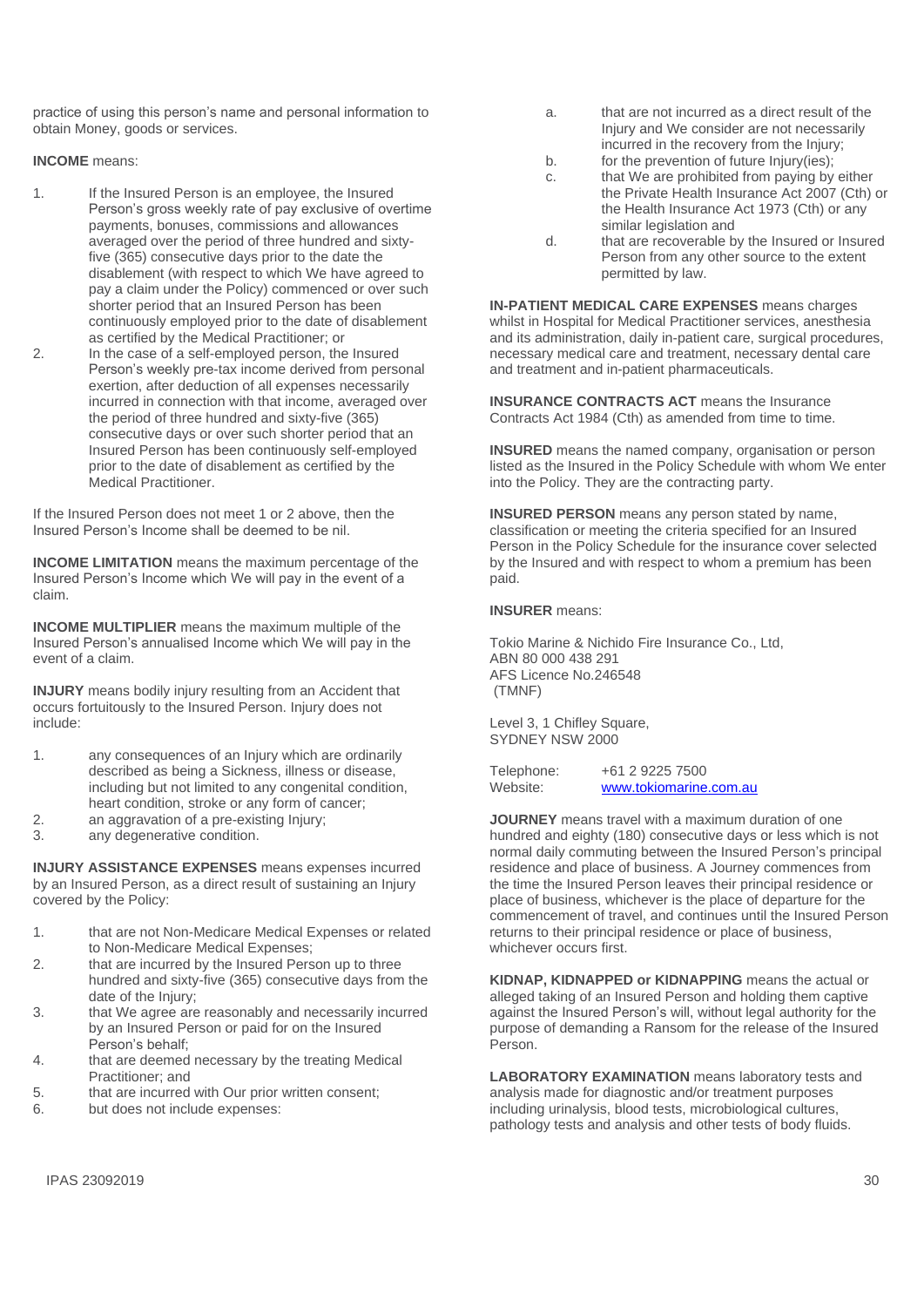**LEISURE TRAVEL** means a Journey or a component of a Journey which is not related to the business of the Insured.

**LEISURE TRAVEL LIMITATION** means the maximum amount We will pay for a claim which occurs during Leisure Travel.

**LOSS** means items which are unrecoverable due to unforeseeable circumstances outside the control of the Insured or Insured Person.

**LOSS OF USE** means loss of, by physical severance, or total and Permanent loss of the effective use of a part of the body.

**MATERNITY CARE (EMERGENCY) EXPENSES** means charges for pre-natal, Emergency Delivery and post-natal care and treatment (up to one hundred and eighty-two (182) consecutive days after the birth of the child) for the care and treatment of the mother from the date of conception (or known conception) provided the Insured Person's pregnancy commenced three hundred and sixty-five (365) consecutive days after the commencement of the initial Period of Insurance or after their Effective Date of Cover whichever was the latest.

**MATERNITY CARE (ROUTINE) EXPENSES** means charges for pre-natal, delivery and post-natal care and treatment (up to one hundred and eighty-two (182) consecutive days after the birth of the child) for the care and treatment of the mother from the date of conception (or known conception) provided the Insured Person's pregnancy commenced three hundred and sixty-five (365) consecutive days after the commencement of the initial Period of Insurance or after their Effective Date of Cover whichever was the latest.

**MEDICAL AIDS** means any device that is not surgically implanted, including but not limited to CPAP machines, hearing aids, nebulisers and glucose monitors as deemed to be necessary in the treatment of the Insured Person by the treating Medical Practitioner. This excludes household appliances including all air purifiers, vaporisers and humidifiers.

**MEDICAL EVACUATION** means an evacuation due to medical treatment being immediately required and the medical condition being sudden and life threatening.

**MEDICAL EXPENSES** means all reasonable expenses incurred from a Medical Practitioner, legally qualified and registered nurse, Hospital or registered ambulance service for medical surgery or other diagnostic or remedial treatment including the cost of medical supplies given or Prescription Medicines and ambulance hire.

**MEDICAL IMAGING** means charges for: X-rays, ultrasounds, magnetic resonance imaging (MRI), or computerised axial tomography (CT scan or CAT scan) or similar imaging technology used for diagnostic and/or treatment purposes.

**MEDICAL MOBILITY EQUIPMENT** means any out of Hospital mobility and movement equipment to assist in patient transportation and recovery approved by a Medical Practitioner including A-frames, crutches, walker, walking stick, wheelchair (non-motorised), scooter (non-motorised), moon boot, knee brace, neck, arm or leg supports.

**MEDICAL PRACTITIONER** means a person legally qualified in medicine who is currently registered or licensed with the medical board of Australia or the respective medical board of the country in which they practice medicine as a general practitioner (doctor), physician, surgeon or specialist and who is not the Insured Person and/or the Insured, or a Family member or Relative of the Insured and/or Insured Person.

**MEDICARE GAP** means the difference between the payment made by Medicare and the Medicare Benefits Schedule fee for the expense.

**MONEY** means bank notes, coins, credit and debit cards, money orders, traveler's cheques, postal notes, gift cards and vouchers, petrol and other coupons and letters of credit.

**NEW BORN CHILD** means an Insured Person's Dependent Child who is less than one-hundred and eighty (180) days old.

**NEW BORN CHILD EXPENSES** means charges for the medical care of a New Born Child.

**NON-MEDICARE MEDICAL EXPENSES** means expenses certified as necessary by a Medical Practitioner, incurred by the Insured Person up to three hundred and sixty-five (365) consecutive days from the date of the Injury, provided the expenses:

- 1. are for private Hospital fees (including accommodation), dental services, ambulance or emergency transport services, orthotists services prescribed by a surgeon, or physiotherapy, chiropractic, osteopath, naturopath and massage services after referral by the treating Medical Practitioner;
- 2. are incurred as a direct result of an Injury covered by this Policy which occurs while the Insured Person is:
	- a. acting as a volunteer without payment, providing services to an educational, religious, charitable or benevolent organisation; or
	- b. acting as an official without payment at, or otherwise assisting in, the conduct of a volunteer activity for an educational, religious, charitable or benevolent organisation; or
	- c. acting in his or her capacity, without payment, as an elected or appointed official of an educational, religious, charitable or benevolent organisation; or
	- d. engaged in a sporting activity (in the capacity of a participant, adjudicator, judge, referee or umpire or in a similar capacity); or
	- e. acting as an official at, or otherwise assisting in the conduct of, a sporting activity; or
	- f. acting in his or her capacity as an elected or appointed official of a sporting organisation; or
	- g. is travelling to or from any of the activities listed above.
- 3. are incurred during the period that the Insured Person is certified by a Medical Practitioner as suffering Temporary Total Disablement.
- 4. do not include expenses:
	- a. payable in respect of the Medicare Gap;
	- b. that are not incurred as a direct result of the Injury or are not certified as necessary by a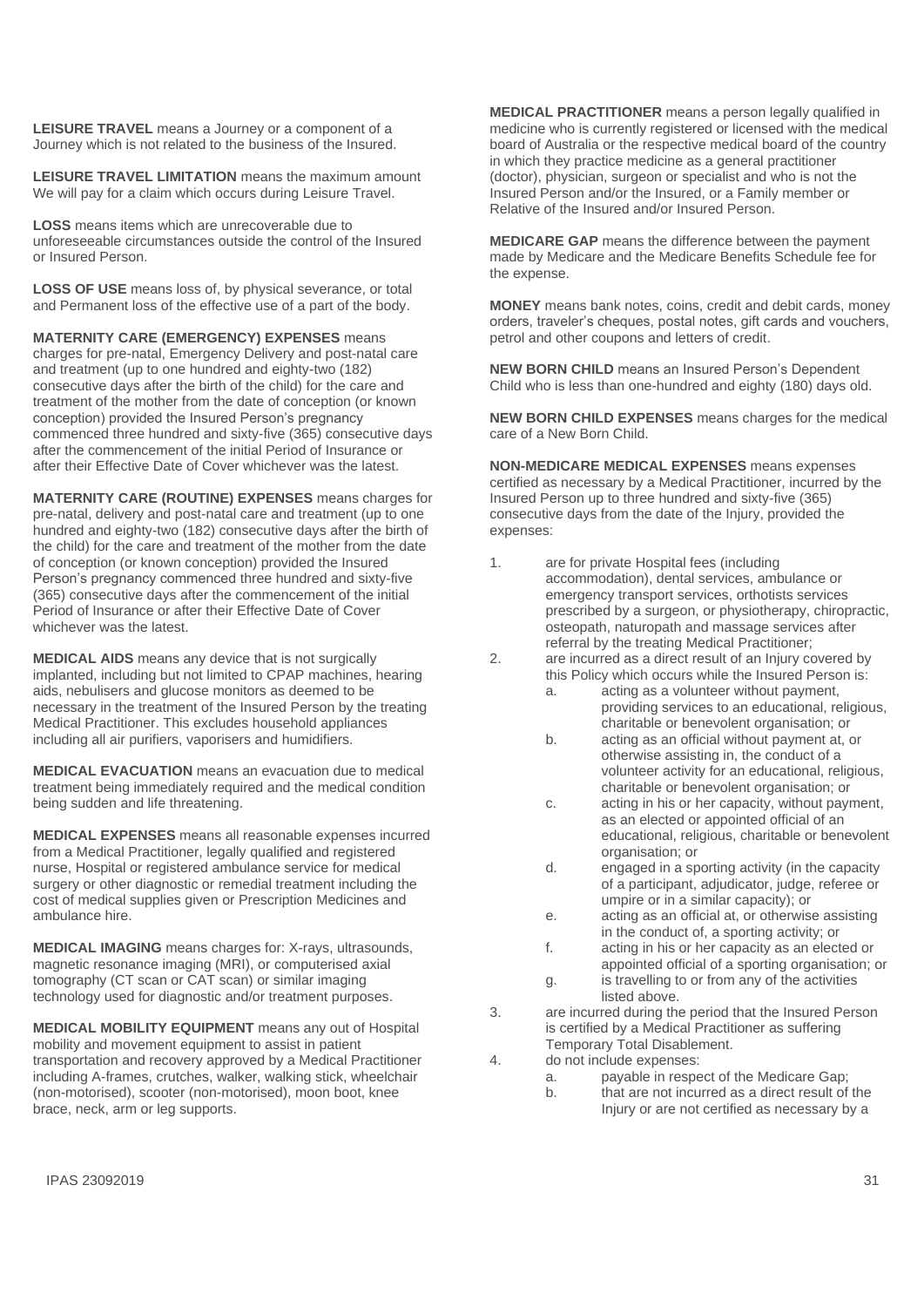Medical Practitioner in the recovery from the Injury;

- c. for the prevention of future Injury(ies);
- d. recoverable from any private health insurance fund, ambulance service or from any other source; and
- e. that We are prohibited from paying by either the Private Health Insurance Act 2007 (Cth) or the Health Insurance Act 1973 (Cth) or any similar legislation.

**NON-SCHEDULED FLIGHT** means a flight(s) in an aircraft that flies over normal air-routes but does not follow set timetables and the take-offs and/or landings are on recognised airfields or airports or similar facilities.

**NUCLEAR, BIOLOGICAL OR CHEMICAL TERRORISM** means Terrorism involving the use of fusion, fission, radiation, biological or chemical weapons.

**OCCUPATIONAL THERAPY EXPENSES** means the reasonable and necessarily incurred charges for rehabilitation treatment and/or occupational therapy as prescribed by the treating Medical Practitioner as a result of an Injury or Sickness.

**OCCURRENCE** means an Event which results in bodily Injury or property damage, neither expected nor intended from the Insured Person's standpoint.

**ON-GOING MEDICAL EXPENSES** means all reasonable Medical Expenses necessarily incurred:

- 1. in the Insured Person's Country of Domicile; and
- 2. as a result of sustaining an Injury or suffering a
	- Sickness whilst overseas during a Journey.

**OPTICAL EXPENSES** means charges for spectacles and/or contact lenses as prescribed by the treating qualified optometrist to an Insured Person during the Period of Insurance and after the Insured Person's Effective Date of Cover. It does not include any optometrist, eye examination or any other optical service expense.

**OTHER INSURANCE** means in the event of a claim, the Insured or an Insured Person must advise Us as to the existence of any other insurance they are entitled to claim under or have access to that covers the same Events or loss.

**OUT-PATIENT MEDICAL CARE EXPENSES** means charges for Medical Expenses which are not In-Patient Medical Care Expenses.

**PARAPLEGIA** means Permanent, total and entire paralysis of both legs and part or whole of the lower half of the body.

**PARTNER** means an Insured Person's wife or husband including de-facto or life partner who has continuously cohabited with the Insured Person for a period of ninety (90) consecutive days or more at the time of the Event.

**PERIOD OF INSURANCE** means the period of time after the Inception Date and before the Expiry Date shown in the Policy Schedule.

**PERMANENT** (in relation to disablement) means lasting at least three hundred and sixty-five (365) consecutive days and at the end of that time as certified by a Medical Practitioner as being beyond hope of improvement.

**PERSONAL BAGGAGE** means personal property and other personal items designed to be worn or carried by the Insured Person which the Insured Person takes with them on their Journey, including items of clothing, personal jewellery and purchases the Insured Person makes overseas (other than household furniture), including tickets, Money, Travel Documents and Electronic Equipment.

**POLICY** means this Product Disclosure Statement (PDS), the policy wording, current Policy Schedule and any other documents We may issue to the Insured that We advise will form part of the Policy. Other documents can consist of endorsements and/or Supplementary Product Disclosure Statements (SPDS's).

**POLICY SCHEDULE** means any current, subsequent, renewal or variation schedule listing the Benefits and limits that forms part of the Policy issued by Us to the Insured.

#### **PRE-EXISTING CONDITION** means:

- 1. in respect of Injury, is a condition of which the Insured Person was aware (whether diagnosed or not) or has sought treatment prior to the inception of the Insured Person's Effective Date of Cover under this Policy.
- 2. in respect of Sickness:
	- a. is a condition or side-effect of which the Insured Person was aware (whether diagnosed or not) or has sought treatment prior to the Insured Person's Effective Date of Cover under this Policy. If any form of cancer is a Pre-Existing Condition, then there is no cover for cancer or cancer-related conditions; or
		- b. is a condition caused by a Pre-Existing Condition.

Any medical condition that an Insured Person has suffered from or been treated for, irrespective of whether a complete recovery has occurred, is still treated as a Pre-Existing Condition.

**PRESCRIPTION MEDICINES** means medication prescribed by a Medical Practitioner and are not available without a prescription. There is no cover for contraception and related birth control medicines whether prescribed or not.

**PROFESSIONAL SPORTS** means any sport for which an Insured Person receives an allowance, sponsorship, appearance fee or monetary payment as a result of the Insured Persons' participation, which accounts for more than fifteen (15%) percent of the Insured Persons' annual Income from all sources.

**PSYCHOLOGY EXPENSES** means charges made by a duly qualified psychologist for the provision of mental health services provided that the Insured Person is referred for such treatment by their treating Medical Practitioner.

**PUBLIC PLACE** means any place where the public have access (e.g. shops, planes, taxis, buses, trains, airports, railway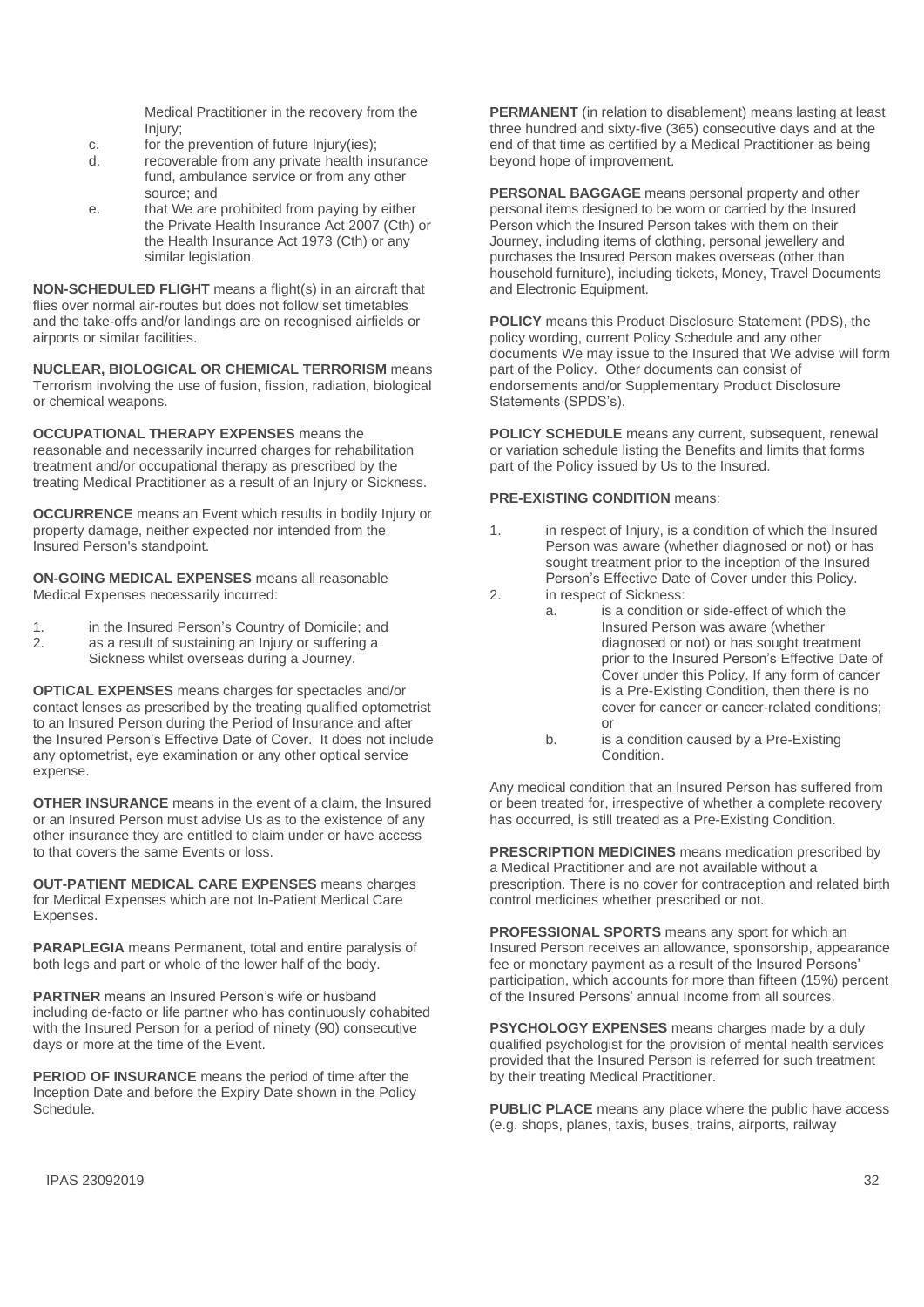stations, streets, museums, galleries, markets, hotel foyers, beaches, restaurants, and public toilets and the like).

**QUADRIPLEGIA** means Permanent, total and entire paralysis of both arms and both legs.

**RADIUS** means the distance in a straight line from its starting point to its destination.

**RANSOM** means Money and/or marketable goods, property, monetary instruments, securities or services surrendered or to be surrendered by or on behalf of the Insured in connection with a Kidnap, Detention or Extortion incident in consideration for the return or release of the captive Insured Person.

**RECOGNISED INSURANCE PROVIDER** means any Australian or international insurer licensed to insure general insurance or health insurance including as a registered health fund.

**RELATIVE** means the Insured Person's Family, parent, parentin-law, grandparent, step-parent, grandchild, brother, brother-inlaw, sister, sister-in-law, daughter-in-law, son-in-law, fiancé, fiancée, half-brother, half-sister, aunty, uncle, niece or nephew.

**RESUMPTION OF JOURNEY EXPENSES** means all reasonable and necessary expenses incurred in returning the original Insured Person to complete their original defined business commitments and objectives. Where the Insured Person has returned to their point of origin for non-medical reasons, resumption must be on the written approval of AHI or AHI Assist. Where the Insured Person has been evacuated for medical treatment, cover will only apply within ninety (90) consecutive days of the evacuation and must be on the written approval of Our Medical Practitioner in consultation with the Insured Person's Medical Practitioner.

**SCHEDULED MEETING** means any official, pre-determined meeting or conference or seminar arranged to occur during the Journey by the Insured or Insured Person which cannot proceed without their attendance and cannot be delayed, postponed or rescheduled.

**SCOPE OF COVER** means the operative time within the Period of Insurance that the cover under this Policy applies as shown in the Policy Schedule.

#### **SERIOUS INJURY OR SERIOUS SICKNESS** means:

- 1. (in respect of the Additional and/or Forfeited Expenses Benefit and Corporate Event Benefit) a condition (other than pregnancy) of a person, who has not received regular treatment or advice for treatment, undergone tests or taken prescribed medication at the date of commencement of the Journey and for which a Medical Practitioner certifies that the Insured Person must return:
	- a. as the primary care giver if that person is a Family member;
	- b. due to the absolutely critical nature and immediate threat to life if that person is a Relative;
	- c. when that person is the travelling companion who is not a Relative and without whom the Insured Person's Journey cannot continue; or
- d. when that person is a business partner or codirector and the Insured Person is required to take over that person's business role.
- 2. (in respect of Loss of the Deposits and Cancellation Expenses Benefit) a condition (other than pregnancy) of a person, who has not received regular treatment or advice for treatment, undergone tests or taken prescribed medication at the date of booking of the Journey and for which a Medical Practitioner certifies that the Insured Person has to:
	- a. remain as the primary care giver if that person is a Family member;
	- b. remain due to the absolutely critical nature and immediate threat to life if that person is a Relative; or
	- c. remain when that person is the travelling companion who is not a Relative and without whom the Insured Person's Journey cannot commence.
- 3. (in respect of the Alternative Employee Expenses Benefit) an Injury or Sickness which entirely prevents the Insured Person from carrying out his or her usual occupation or business and which based on medical evidence is likely to last for at least seven (7) consecutive days.

**SICKNESS** means illness or disease.

**SINGLE** means only the Insured Person.

**SPECIFIED BAGGAGE** means the items stated in the Specified Baggage Benefit.

**SUM INSURED** means the maximum amount of Compensation We will pay under a Benefit for any one Insured Person, for any one Event.

**TEMPORARY PARTIAL DISABLEMENT** means where in the opinion of a Medical Practitioner:

- 1. if the Insured Person continues to be employed by the Insured, the Insured Person is temporarily unable to engage in a substantial part of their usual occupation or business duties resulting in more than a 25% loss of Income earned prior to the relevant Injury; or
- 2. if the Insured Person ceases to be employed by the Insured, the Insured Person is temporarily unable to engage in at least 25% of any occupation for which they may be suited by way of their education, training or experience.

In both instances the Insured Person must be under the regular care of and acting in accordance with the instructions or advice of a Medical Practitioner.

**TEMPORARY TOTAL DISABLEMENT** means where in the opinion of a Medical Practitioner:

- 1. if the Insured Person continues to be employed by the Insured, the Insured Person is temporarily unable to engage in any aspect of their usual occupation or any of their business duties; or
- 2. if the Insured Person ceases to be employed by the Insured, the Insured Person is temporarily unable to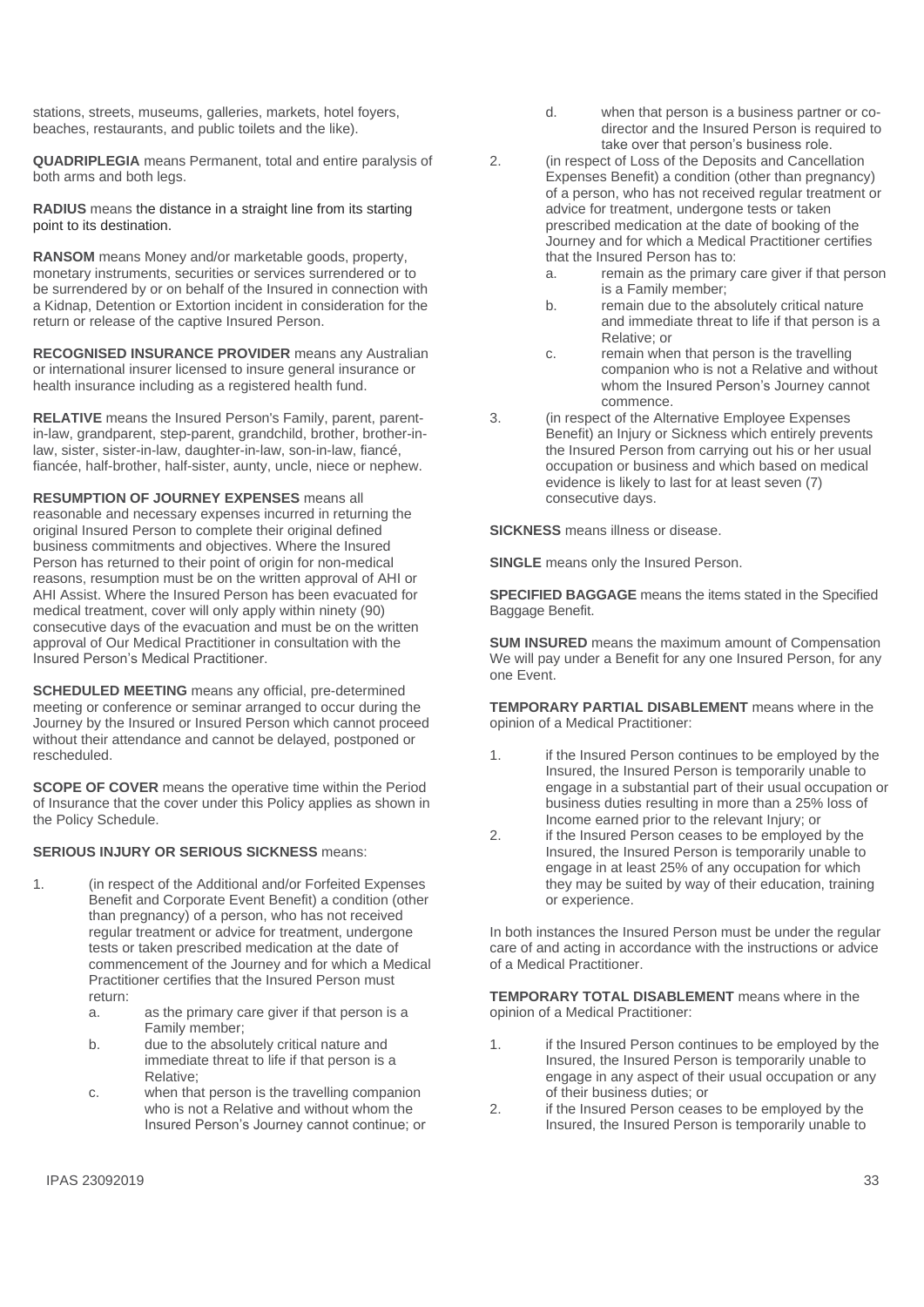engage in any occupation for which they may be suited by way of their education, training or experience.

In both instances the Insured Person must be under the regular care of, and acting in accordance with the instructions or advice of a Medical Practitioner.

**TERRORISM** means any act, preparation in respect of action or threat of action, designed to:

- 1. influence a government or any political division within it for any purpose; and/or
- 2. intimidate or influence the public or any section of the public with the intention of advancing a political, religious, ideological or similar purpose.

**TOOTH or TEETH** means a sound and natural permanent tooth but does not include first or milk teeth, dentures, implants, crowns, prosthetic teeth and dental fillings.

**TOTAL DISABLEMENT** means disablement which entirely and continuously prevents the Insured Person from engaging in the Insured Person's usual occupation or employment, or any other occupation or employment for which the Insured Person is suited by reason of education, training, experience, or skill, or if not employed, from engaging in any and every occupation for the remainder of the Insured Person's life.

**TRAVEL AND ACCOMMODATION EXPENSES** means reasonable and necessary expenses and charges incurred for transportation and/or accommodation which We have authorised prior to the commencement of the transportation and/or the accommodation period. It does not include any expenses for which the Insured or Insured Person have originally budgeted.

**TRAVEL DOCUMENTS** means passports, travel tickets, visas, entry permits and other similar documents in the possession or control of the Insured Person.

**ULTIMATE NET LOSS** means any monetary loss which is incurred by the Insured in order to secure the resolution of a Kidnap, Detention or Extortion incident. Such expenses include:

- 1. Ransom paid by the Insured;
- 2. reasonable fees and expenses of AHI Assist or other independent negotiators authorised by Us or AHI Assist as a result of any Event; or
- 3. any other direct expenses which are reasonable in amount and necessarily incurred by the Insured for the purpose of investigating, negotiating, paying a Ransom demand or recovering the Insured Person, but not including any expenses, fees or damages incurred as a result of any proceedings brought against the Insured arising out of such a demand or any losses or damages caused or claimed to be caused by way of interruption to any business.

**UNATTENDED** means the Insured Person or their travelling companion are not in a position to observe an item or in a position to have any reasonable prospect of preventing its theft.

**UNEXPECTED DEATH** means death which occurs fortuitously, was unforeseeable and unexpected and does not include the

death of a terminally ill person unless the death is due to an unrelated cause.

#### **UNFORESEEABLE INJURY OR UNFORESEEABLE**

**SICKNESS** means an Injury or Sickness that is caused by unforeseeable circumstances outside the control of the Insured or Insured Person requiring immediate treatment by a Medical Practitioner and for which the Medical Practitioner certifies the Insured Person on whom the Journey depends is unfit to travel or continue with the Journey.

**WAITING PERIOD** means the period of continuous cover that an Insured Person must accumulate before a specific Benefit/any Benefits can be paid.

**WAR** (whether war is declared or not) means a state of armed conflict between different countries, different groups or factions within a country, Nuclear, Biological or Chemical Terrorism, invasion, acts of foreign enemies, hostilities, or war-like operations or Civil War.

**WE/OUR/US/TMNF** means the Insurer.

**WORK EXPERIENCE** means work undertaken with the Insured for a defined period that is voluntarily and performed by a person who is not an employee of the Insured. Such work must be arranged in conjunction with an educational, training or similar institution for the purpose of that person gaining vocational experience or developing practical skills.